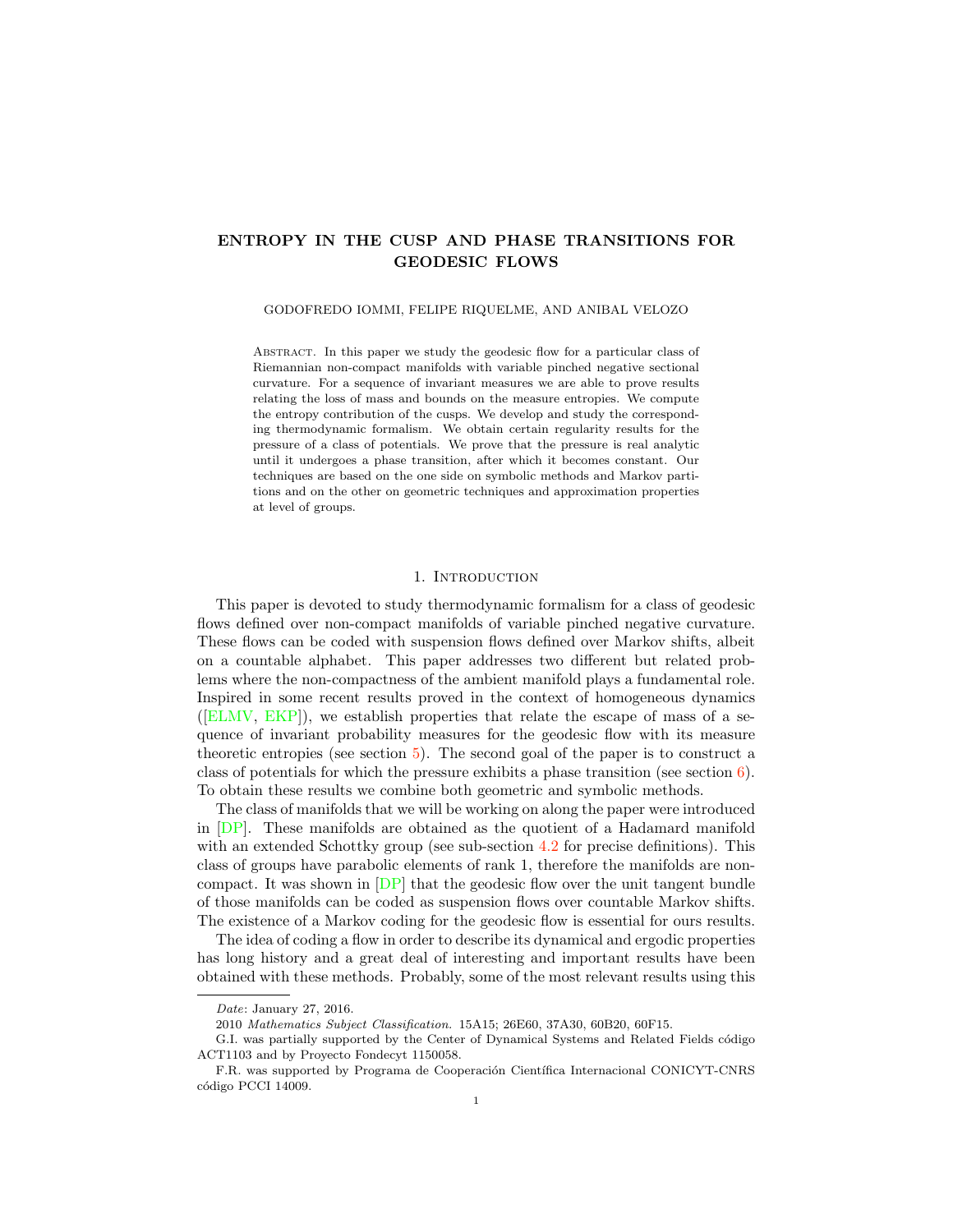technique are related to counting closed geodesics and also estimating the rate at which they grow  $[PP]$ . A landmark result is the construction of Markov partitions for Axiom A flows defined over compact manifolds done by Bowen [Bo1] and Ratner [Ra]. They actually showed that Axiom A flows can be coded with suspension flows defined over sub-shifts of finite type on finite alphabets with a regular (Hölder) roof functions. The study in the non-compact setting is far less developed. However, some interesting results have been obtained. Recently, Hamenstädt  $[H]$  and also Bufetov and Gurevich [BG] have coded Teichmüller flows with suspension flows over countable alphabets and using this representation have proved, for example, the uniqueness of the measure of maximal entropy. Another important example for which codings on countable alphabets have been constructed is a type of Sinai billiards [BS1, BS2].

As mentioned before, one goal of the paper is to investigate the loss of mass of sequences of invariant measures for the geodesic flow. Recently, the loss of mass has been studied for the modular surface in [ELMV]. Despite being a particular case, the method displayed in [ELMV] is quite flexible and has the advantage it can be understood purely geometrically. A more general situation is studied in [EKP], the results apply to any geodesic flow on a finite volume hyperbolic surface (with respect to the constant sectional curvature metric). We begin introducing the notion of entropy at infinity of a dynamical system defined over a non-compact topological space.

**Definition 1.1.** Let Y be a non-compact topological space and  $S = (S_t)_{t \in \mathbb{R}} : Y \to Y$ a continuous flow. We define the "entropy at infinity" of the dynamical system as the number

$$
h_{\infty}(Y, \{S_t\}) = \sup_{\{\nu_n\}\to 0} \limsup_{n\to\infty} h_{\nu_n}(S),
$$

where the supremum is taken over all the sequences of invariant probability measures for the flow converging in the vague topology to the zero measure. If no such sequence exists we set  $h_{\infty}(Y, \{S_t\}) = 0$ . Here  $h_{\nu}(S)$  denotes the measure-theoretic entropy of a probability  $S$ -invariant measure  $\nu$ .

Recall that the total mass of probability measures is not necessarily preserved under vague convergence (as opposite to weak convergence). Note that Definition 1.1 can be extended to more general group actions whenever an entropy theory has been developed for the group in consideration. Amenable groups are a classical example of such.

In this paper we are able to compute  $h_{\infty}(T^1X/\Gamma, (g_t)),$  where X is a Hadamard manifold with pinched negative sectional curvature,  $\Gamma$  is an extended Schottky group generated by  $N_1$  hyperbolic isometries and  $N_2$  parabolic ones, and  $(g_t)$  is the geodesic flow on the unit tangent bundle  $T^1X/\Gamma$  (see sub-section 4.2 for precise definitions). Define

$$
\delta_{p,max} := \max\{\delta_{p_i}, 1 \leq i \leq N_2\},\
$$

where  $\delta_{p_i}$  is the critical exponent of the Poincaré series of the group  $\langle p_i \rangle$  and  $p_i$ is a parabolic element of Γ. We prove that

$$
h_{\infty}(T^1X/\Gamma,(g_t)) = \delta_{p,max}.
$$

It worth mentioning  $\delta_{p,max}$  is strictly less than the topological entropy of the geodesic flow. In our context, the non-compact pieces of our space are modeled by cusps. That is why we refer to this quantity as entropy in the cusps. More concretely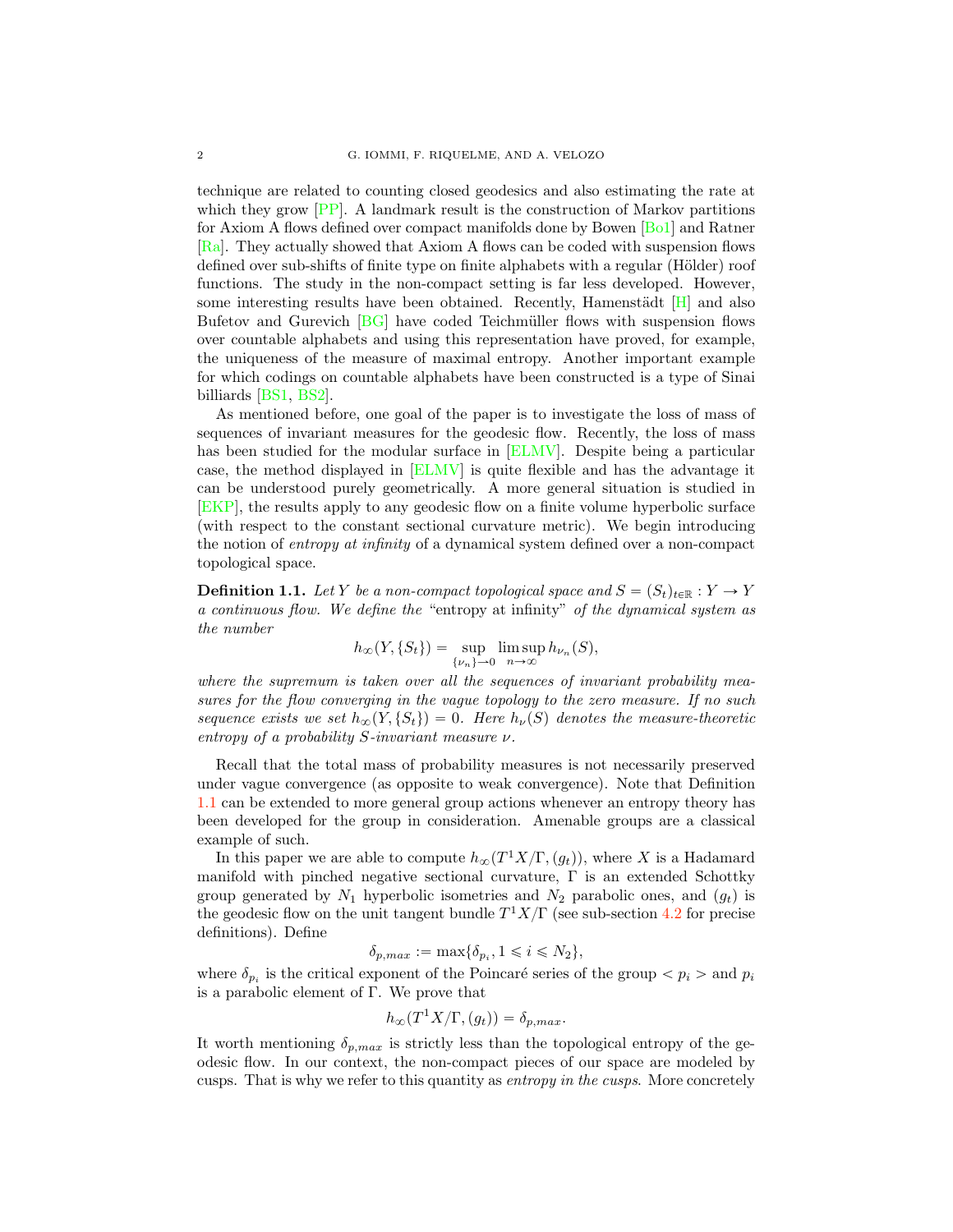we prove that if a sequence of measures are dissipating through the cusps, then the entropy contribution of the sequence is at most  $\delta_{p,\text{max}}$ . In [EKP] it is proven that  $h_{\infty}(\Gamma \backslash G, A) = h_{top}/2$  where G is a connected semisimple Lie group of real rank 1 with finite center,  $\Gamma$  a lattice in G and A a one-parameter subgroup of diagonalizable elements over R acting by right multiplication. In particular  $h_{\infty}(T^1S, (g_t)) = 1/2$ , where  $S$  is a hyperbolic surface with finite volume. We also obtain results in the case where the sequence of measures keep some mass at the limit. Our bounds are less concrete than the analog result in the homogeneous dynamical case though. The following is one of our main results and gives the calculation of the entropy in the cusps mentioned before. The manifold under consideration is assumed to satisfy some mild technical conditions, denoted by  $(\star)$ . This condition is explained in detail in subsection 4.2.

Theorem 1.2. Let X be a Hadamard manifold with pinched negative sectional curvature and let  $\Gamma$  be an extended Schottky group of isometries of X with property  $(\star)$ . Assume that the derivatives of the sectional curvature are uniformly bounded. Then, for every  $c > \delta_{p,max}$  there exists a constant  $m = m(c) > 0$ , with the following property: If  $(\nu_n)$  is a sequence of  $(g_t)$ -invariant probability measures on  $T^1X/\Gamma$ satisfying  $h_{\nu_n}(g) \geq c$ , then for every vague limit  $\nu_n \to \nu$ , we have

$$
\nu(T^1X/\Gamma) \geqslant m.
$$

In particular if  $\nu_n \to 0$  then  $\limsup h_{\nu_n}(g) \leq \delta_{p,max}$ . Moreover, the value  $\delta_{p,max}$ is optimal in the following sense: there exists a sequence  $(\nu_n)$  of  $(g_t)$ -invariant probability measures on  $T^1X/\Gamma$  such that  $h_{\nu_n}(g) \to \delta_{p,max}$  and  $\nu_n \to 0$ .

We believe similar results can be obtained for the geodesic flow in the geometrically finite case (maybe under some strong conditions on the curvature).

Our second goal is to study regularity properties of the pressure function. In order to do so, we make strong use of the symbolic coding that the geodesic flow has in the manifolds we are considering. The idea of using symbolic dynamics to study thermodynamic formalism of flows of geometric nature can be traced back to the work of Bowen and Ruelle [BR]. They studied in great detail ergodic theory and thermodynamic formalism for Axiom A flows defined on compact manifolds. The techniques they used were symbolic in nature and were based on the symbolic codings obtained by Bowen  $[B_01]$  and Ratner  $[R_0]$ . In this work we follow this strategy. We stress, however, that our symbolic models are non-compact. There are several difficulties related to the lack of compactness that have to be addressed, but also new phenomena are observed.

To begin with, in sub-section 6 we propose a definition of topological pressure,  $P(\cdot)$ , that satisfies not only the variational principle, but also an approximation by compact invariant sets property. These provide symbolic proofs to results obtained by different (non-symbolic) methods in far more general settings by Paulin, Pollicott and Schapira [PPS]. The strength of our approach is perhaps better appreciated in our regularity results for the pressure (sub-section 6.2). Note that the techniques in [PPS] do not provide these type of results. We say that the pressure function  $t \mapsto P(tf)$  has a phase transition at  $t = t_0$  if it is not analytic at that point. It readily follows from work by Bowen and Ruelle [BR] that the pressure for Axiom A flows and regular potentials is real analytic and hence has no phase transitions. Regularity properties of the pressure of geodesic flows defined on non-compact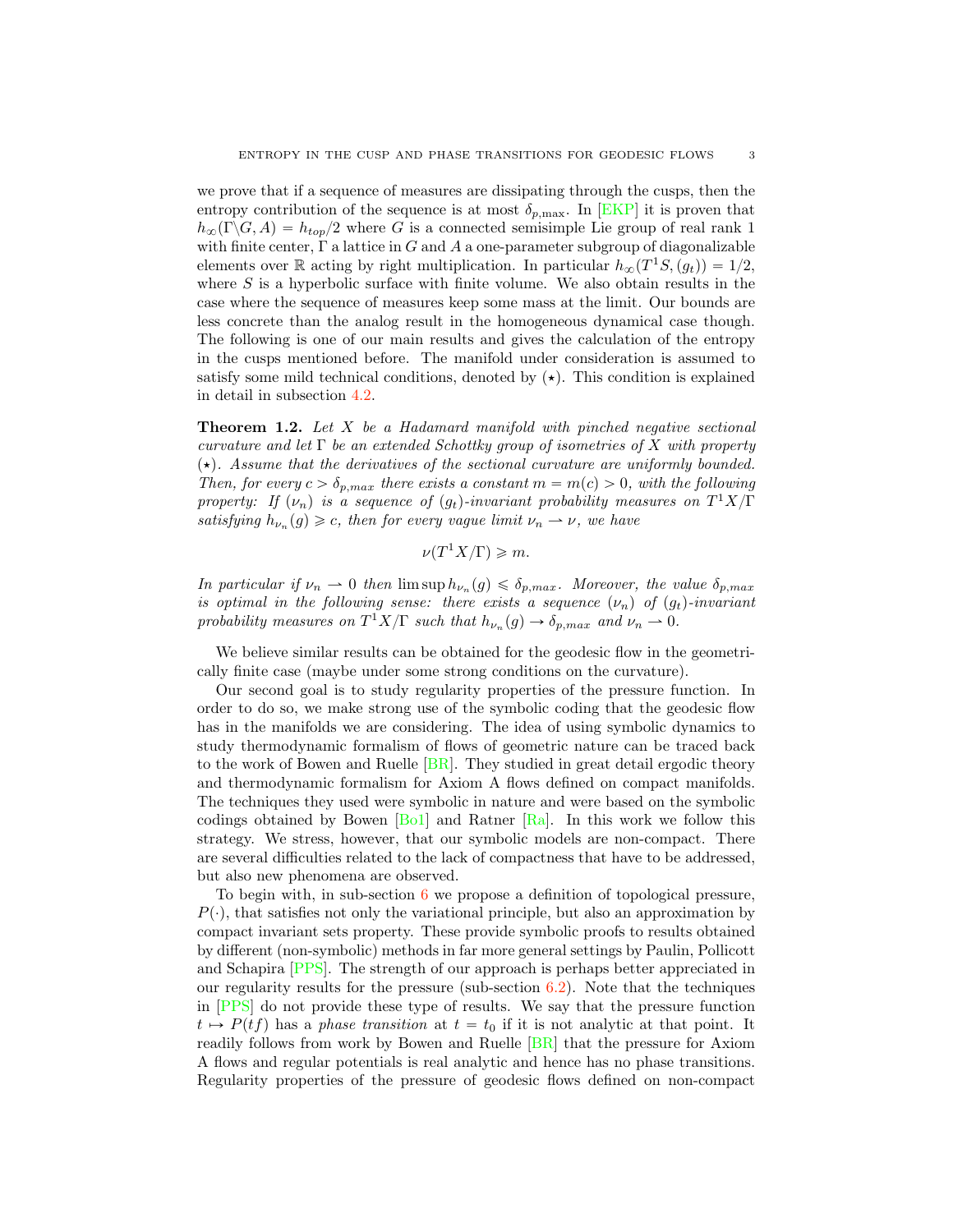manifolds, as far as we know, have not been studied, with the exception of the geodesic flow defined on the modular surface (see [IJ, Section 6]).

There is a general strategy used to study regularity properties of the pressure of maps and flows with strong hyperbolic or expanding properties in most of the phase space but not in all of it. Indeed, if there exists a subset of the phase space  $B \subset X$  for which the restricted dynamics is not expansive and its entropy equal to A, then it is possible to construct potentials  $f: X \to \mathbb{R}$  for which the pressure function has the form

(1) 
$$
P(tf) := \begin{cases} \text{real analytic, strictly decreasing and convex} & \text{if } t < t';\\ A & \text{if } t > t'. \end{cases}
$$

Well known examples of this phenomena include the Manneville-Pomeau map (see for example  $|Sa2|$  in which the set B consist of a parabolic fixed point and therefore  $A = 0$ . The potential considered is the geometrical one:  $-\log |T'|$ . Similar results for multimodal maps have been obtained, for example, in [DT, IT1, PR]. In this case the set B corresponds to the post-critical set and  $A = 0$ . Examples of maps in which  $A > 0$  have been studied in [DGR, IT2]. For suspension flows over countable Markov shifts, similar examples were obtained in [IJ]. However, in that case the number A, which we denote by  $s_{\infty}$ , remained unexplained for. In this paper we show that the entropy at infinity of a suspension flow over a countable Markov shift corresponds to  $s_{\infty}$  (see Corollary 3.8).

In the case of geodesic flows, roughly speaking we are considering the set  $B$  as the union of the cusps of the manifold. More interestingly, as we mentioned before we are able to compute the entropy contributions of the cusps in the geodesic flow. In sub-section 6.2 we construct a class of potentials, that we denote by  $\mathcal{F}$ , for which the pressure exhibits similar behaviour as in equation  $(1)$ . In those examples  $A = \delta_{p,max}$ . Note that it is possible for t' to be infinity and in that case the pressure is real analytic. The following is the precise statement,

**Theorem 1.3.** Let X be a Hadamard manifold with pinched negative sectional curvature and let  $\Gamma$  be an extended Schottky group of isometries of X with property  $(\star)$ . Assume that the derivatives of the sectional curvature are uniformly bounded. If  $f \in \mathcal{F}$ , then

- (1) For every  $t \in \mathbb{R}$  we have that  $P_q(tf) \geq \delta_{p,max}$ .
- (2) We have that  $\lim_{t\to-\infty} P_g(t f) = \delta_{p,max}.$
- (3) Let  $t' := \sup\{t \in \mathbb{R} : P_g(tf) = \delta_{p,max}\},\ then$

$$
P_g(tf) = \begin{cases} \delta_{p,max} & if \ t < t'; \\ real \ analytic, \ strictly \ convex, \ strictly \ increasing \ if \ t > t'. \end{cases}
$$

(4) If  $t > t'$ , the potential  $tf$  has a unique equilibrium measure. If  $t < t'$  it has no equilibrium measure.

In order to prove this result we need to relate symbolic quantities with geometrical ones. This is achieved in Theorem 4.12 in which a symbolic parameter of the suspension flow, the number  $s_{\infty}$ , is proven to be equal to the geometric parameter of the group  $\delta_{p,max}$ . We stress that when coding a flow a great deal of geometric information is lost. With this result we are able to recover part of it.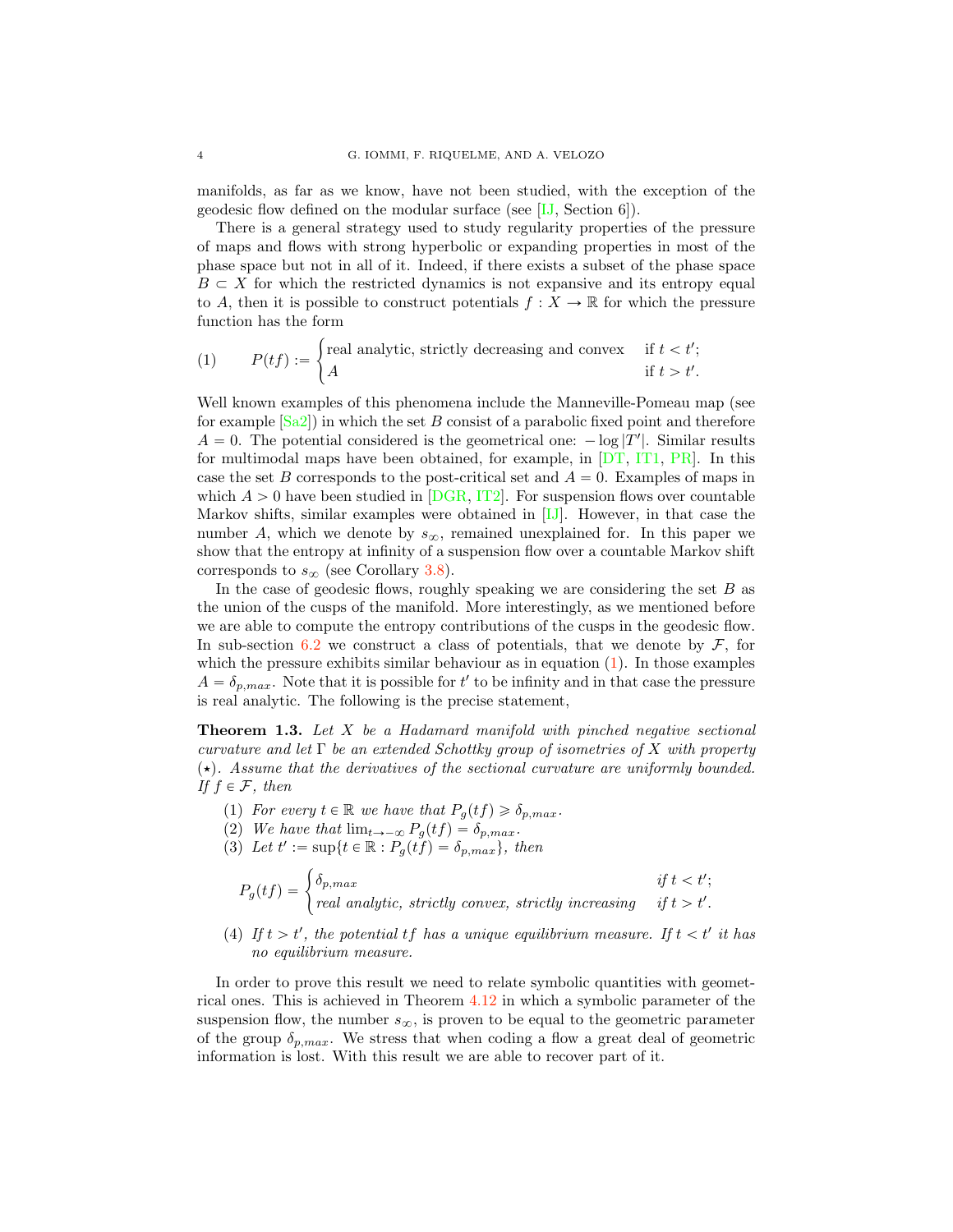Acknowledgements. We thank B. Schapira for a careful reading of the paper and for several interesting and useful comments. We also thank F. Dal'bo and F. Ledrappier for several enlighten and interesting discussions around the subject treated in this article. This work started when the second and third authors were visiting Pontificia Universidad Católica de Chile, they are very grateful for the great conditions and hospitality received in PUC Mathematics Department.

#### 2. Preliminaries on thermodynamic formalism and suspension flows

This section is devoted to provide the necessary background on thermodynamic formalism and on suspension flows required on the rest of the article.

2.1. Thermodynamic formalism for countable Markov shifts. Let  $M$  be an incidence matrix defined on the alphabet of natural numbers. The associated one sided countable Markov shift  $(\Sigma^+, \sigma)$  is the set

$$
\Sigma^+ := \{(x_n)_{n \in \mathbb{N}} : M(x_n, x_{n+1}) = 1 \text{ for every } n \in \mathbb{N}\},\
$$

together with the shift map  $\sigma : \Sigma^+ \to \Sigma^+$  defined by  $\sigma(x_1, x_2, \dots) = (x_2, x_3, \dots)$ . A standing assumption we will make throughout the article is that  $(\Sigma^+, \sigma)$  is topo*logically mixing*. We equip  $\Sigma^+$  with the topology generated by the cylinder sets

$$
C_{a_1 \cdots a_n} = \{ x \in \Sigma^+ : x_i = a_i \text{ for } i = 1, \ldots, n \}.
$$

We stress that, in general,  $\Sigma^+$  is a non-compact space. Given a function  $\varphi: \Sigma^+ \to \mathbb{R}$ we define the n-th variations of  $\varphi$  by

$$
V_n(\varphi) := \sup\{|\varphi(x) - \varphi(y)| : x, y \in \Sigma^+, \ x_i = y_i \text{ for } i = 1, ..., n\},\
$$

where  $x = (x_1x_2 \cdots)$  and  $y = (y_1y_2 \cdots)$ . We say that  $\varphi$  has summable variation if  $\sum_{n=1}^{\infty} V_n(\varphi) < \infty$ . We say that  $\varphi$  is *locally Hölder* if there exists  $\theta \in (0, 1)$  such that for all  $n \geq 1$ , we have  $V_n(\varphi) \leq O(\theta^n)$ .

This section is devoted to recall some of the notions and results of thermodynamic formalism in this setting. The following definition was introduced by Sarig [Sa1] based on work by Gurevich [Gu].

**Definition 2.1.** Let  $\varphi: \Sigma^+ \to \mathbb{R}$  be a function of summable variation. The Gurevich pressure of  $\varphi$  is defined by

$$
P(\varphi) = \lim_{n \to \infty} \frac{1}{n} \log \sum_{x: \sigma^n x = x} \exp \left( \sum_{i=0}^{n-1} \varphi(\sigma^i x) \right) \chi_{C_{i_1}}(x),
$$

where  $\chi_{C_{i_1}}(x)$  is the characteristic function of the cylinder  $C_{i_1} \subset \Sigma^+$ .

It is possible to show (see  $[Sa1, Theorem 1]$ ) that the limit always exists and that it does not depend on  $i_1$ . The following two properties of the pressure will be relevant for our purposes (see  $[Sal, Theorems 2 and 3]$  and  $[IJT, Theorem 2.10]$ ). If  $\varphi: \Sigma^+ \to \mathbb{R}$  is a function of summable variations, then

(1) (Approximation property)

$$
P(\varphi) = \sup \{ P_K(\varphi) : K \in \mathcal{K} \},
$$

where  $P_K(\varphi)$  is the classical topological pressure on K (see [Wa, Chapter 9]) and

$$
\mathcal{K} := \{ K \subset \Sigma^+ : K \neq \emptyset \text{ compact and } \sigma\text{-invariant} \}.
$$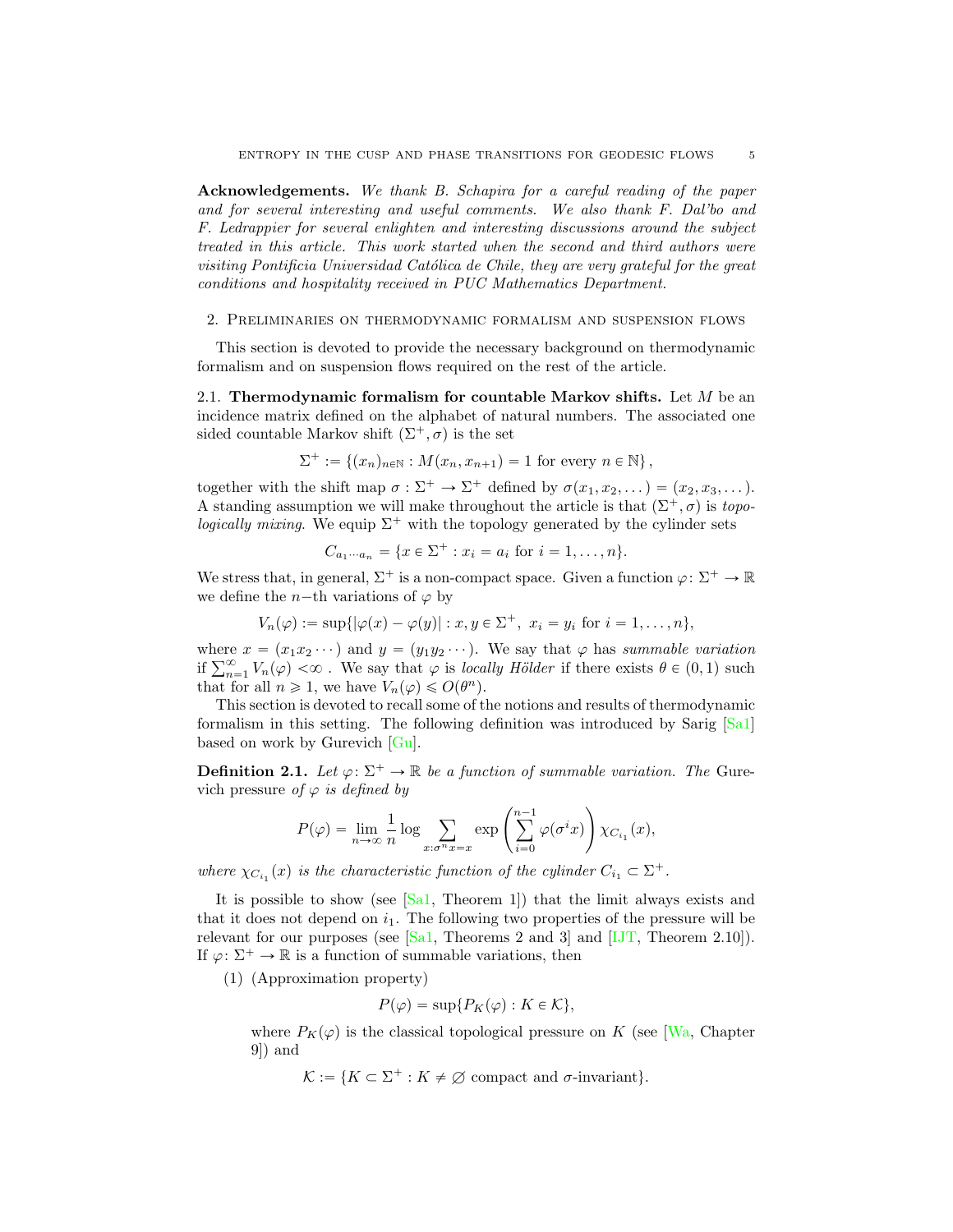(2) (Variational Principle) Denote by  $\mathcal{M}_{\sigma}$  is the space of  $\sigma$ -invariant probability measures and by  $h_{\mu}(\sigma)$  the entropy of the measure  $\mu$  (see [Wa, Chapter 4]). If  $\varphi: \Sigma^+ \to \mathbb{R}$  is a function of summable variation then,

$$
P_{\sigma}(\varphi)=\sup\left\{h_{\mu}(\sigma)+\int\varphi\mathrm{d}\mu:\mu\in\mathcal{M}_{\sigma}\text{ and }-\int\varphi\mathrm{d}\mu<\infty\right\}.
$$

A measure  $\mu \in \mathcal{M}_{\sigma}$  attaining the supremum, that is,  $P_{\sigma}(\varphi) = h_{\mu}(\sigma) + \int \varphi d\mu$  is called *equilibrium measure* for  $\varphi$ . A potential of summable variations has at most one equilibrium measure (see  $[BuS, Theorem 1.1]$ ).

It turns out that under a combinatorial assumption on the incidence matrix M, which roughly means to be similar to a full-shift, the thermodynamic formalism is well behaved.

**Definition 2.2.** We say that a countable Markov shift  $(\Sigma^+, \sigma)$ , defined by the transition matrix  $M(i, j)$  with  $(i, j) \in \mathbb{N} \times \mathbb{N}$ , satisfies the BIP (Big Images and Preimages) condition if and only if there exists  $\{b_1, \ldots, b_n\} \subset \mathbb{N}$  such that for every  $a \in \mathbb{N}$  there exists  $i, j \in \mathbb{N}$  with  $M(b_i, a)M(a, b_j) = 1$ .

The following theorem summarises results proven by Sarig in [Sa1, Sa2] and by Mauldin and Urbański,  $[MU]$ , where they show that thermodynamic formalism in this setting is similar to that observed for sub-shifts of finite type on finite alphabets.

**Theorem 2.3.** Let  $(\Sigma^+, \sigma)$  be a countable Markov shift satisfying the BIP condition and  $\varphi : \Sigma^+ \to \mathbb{R}$  a non-positive locally Hölder potential. Then, there exists  $s_{\infty} > 0$ such that pressure function  $t \to P_{\sigma}(t\varphi)$  has the following properties

$$
P_{\sigma}(t\varphi) = \begin{cases} \infty & \text{if } t < s_{\infty}; \\ real analytic & \text{if } t > s_{\infty}. \end{cases}
$$

Moreover, if  $t > s_{\infty}$ , there exists a unique equilibrium measure for  $t\varphi$ .

2.2. Suspension flows. Let  $(\Sigma^+, \sigma)$  be a topologically mixing countable Markov shift and  $\tau : \Sigma^+ \to \mathbb{R}^+$  a function of summable variations bounded away from zero. Consider the space

(2) 
$$
Y = \{(x, t) \in \Sigma^+ \times \mathbb{R} : 0 \leq t \leq \tau(x)\},
$$

with the points  $(x, \tau(x))$  and  $(\sigma(x), 0)$  identified for each  $x \in \Sigma^+$ . The suspension semi-flow over  $\sigma$  with roof function  $\tau$  is the semi-flow  $\Phi = (\varphi_t)_{t\geq0}$  on Y defined by

$$
\varphi_t(x, s) = (x, s + t)
$$
 whenever  $s + t \in [0, \tau(x)]$ .

In particular,

$$
\varphi_{\tau(x)}(x,0)=(\sigma(x),0).
$$

2.3. Invariant measures. Let  $(Y, \Phi)$  be a suspension semi-flow defined over a countable Markov shift  $(\Sigma^+, \sigma)$  with roof function  $\tau : \Sigma^+ \to \mathbb{R}^+$  bounded away from zero. Denote by  $\mathcal{M}_{\Phi}$  the space of invariant probability measures for the flow. It follows form a classical result by Ambrose and Kakutani [AK] that every measure  $\nu \in \mathcal{M}_{\Phi}$  can be written as

(3) 
$$
\nu = \frac{(\mu \times m)|_Y}{(\mu \times m)(Y)},
$$

where  $\mu \in \mathcal{M}_{\sigma}$  and m denotes the one dimensional Lebesgue measure. When  $(\Sigma^+, \sigma)$  is a sub-shift of finite type defined on a finite alphabet the relation in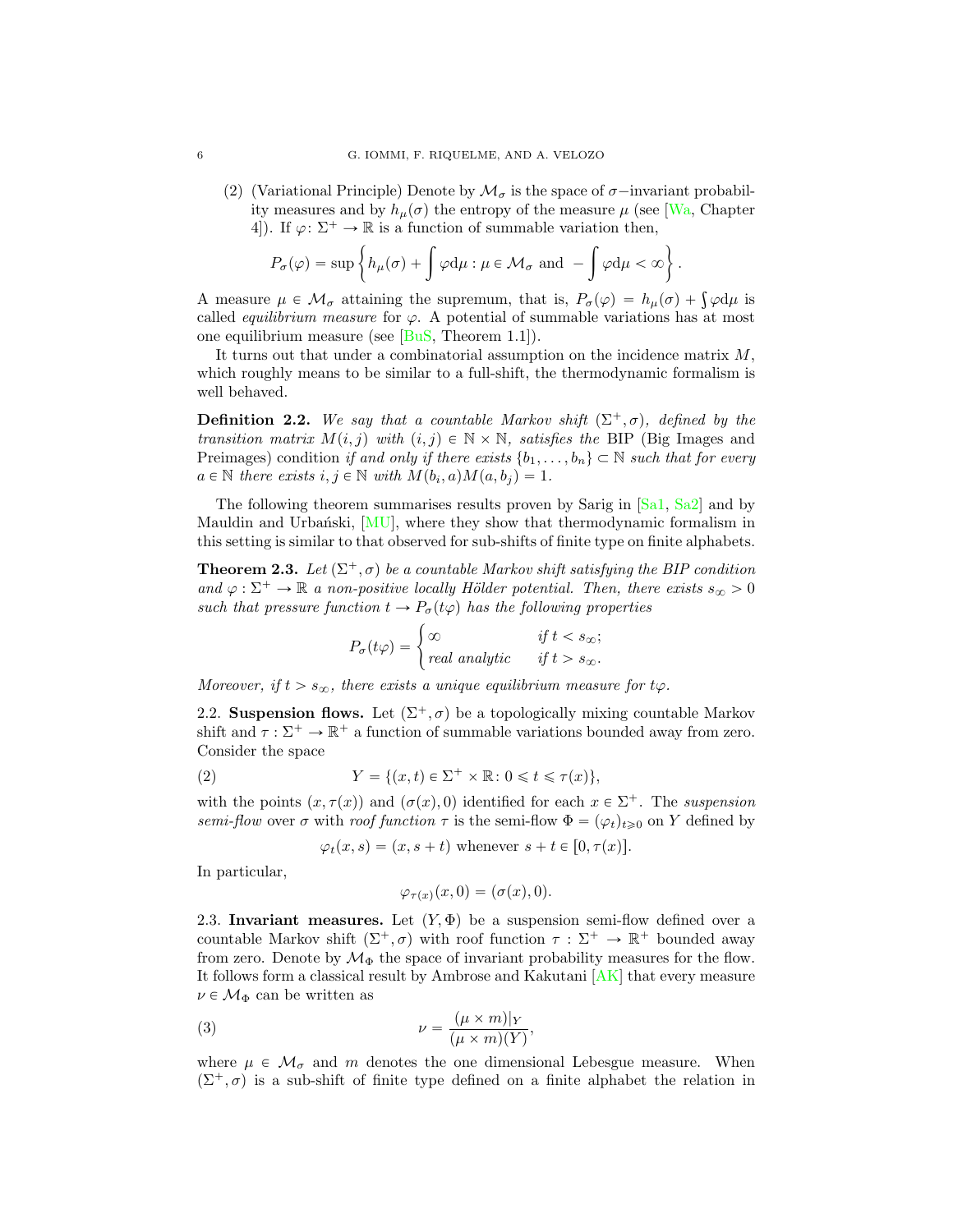equation (3) is actually a bijection between  $\mathcal{M}_{\sigma}$  and  $\mathcal{M}_{\Phi}$ . If  $(\Sigma^{+}, \sigma)$  is a countable Markov shift with roof function bounded away from zero the map defined by

$$
\nu \mapsto \frac{(\mu \times m)|_Y}{(\mu \times m)(Y)},
$$

is surjective. However, it can happen that  $(\mu \times m)(Y) = \infty$ . In this case the image can be understood as an infinite invariant measure.

The case which is more subtle is when the roof function is only assumed to be positive. We will not be interested in that case here, but we refer to [IJT] for a discussion on the pathologies that might occur.

2.4. Of flows and semi-flows. In 1972 Sinai  $[S_i]$ , Section 3 observed that in order to study thermodynamic formalism for suspension flows it suffices to study thermodynamic formalism for semi-flows. Denote by  $(\Sigma, \sigma)$  a two-sided countable Markov shift. Recall that two continuous functions  $\varphi, \gamma \in C(\Sigma)$  are said to be *cohomologous* if there exists a bounded continuous function  $\psi \in C(\Sigma)$  such that  $\varphi = \gamma + \psi \circ \sigma - \psi$ . The relevant remark is that thermodynamic formalism for two cohomologous functions is exactly the same. Thus, if every continuous function  $\varphi \in C(\Sigma)$  is cohomologous to a continuous function  $\gamma \in C(\Sigma)$  which only depends in future coordinates then thermodynamic formalism for the flow can be studied in the corresponding semi-flow. The next result formalises this discussion.

**Proposition 2.4.** If  $\varphi \in C(\Sigma)$  has summable variation, then there exists  $\gamma \in C(\Sigma)$ of summable variation cohomologous to  $\varphi$  such that  $\gamma(x) = \gamma(y)$  whenever  $x_i = y_i$ for all  $i \geq 0$  (that is,  $\gamma$  depends only on the future coordinates).

Proposition 2.4 has been proved with different regularity assumptions in the compact setting and in the non-compact case in [Da, Theorem 7.1].

2.5. Abramov and Kac. The entropy of a flow with respect to an invariant measure can be defined as the entropy of the corresponding time one map. The following result was proved by Abramov [Ab].

**Proposition 2.5** (Abramov). Let  $\nu \in M_{\Phi}$  be such that  $\nu = (\mu \times m)|\gamma/(\mu \times m)(Y)$ , where  $\mu \in \mathcal{M}_{\sigma}$  then the entropy of v with respect to the flow, that we denote  $h_{\nu}(\Phi)$ , satisfies

(4) 
$$
h_{\nu}(\Phi) = \frac{h_{\mu}(\sigma)}{\int \tau d\mu}.
$$

In Proposition 2.5 a relation between the entropy of a measure for the flow and a corresponding measure for the base dynamics was established. We now prove a relation between the integral of a function on the flow with the integral of a related function on the base. Let  $f: Y \to \mathbb{R}$  be a continuous function. Define  $\Delta_f : \Sigma^+ \to \mathbb{R}$  by

$$
\Delta_f(x) := \int_0^{\tau(x)} f(x, t) \, \mathrm{d}t.
$$

**Proposition 2.6** (Kac's Lemma). Let  $f: Y \to \mathbb{R}$  be a continuous function and  $\nu \in \mathcal{M}_{\Phi}$  an invariant measure that can be written as

$$
\nu = \frac{\mu \times m}{(\mu \times m)(Y)},
$$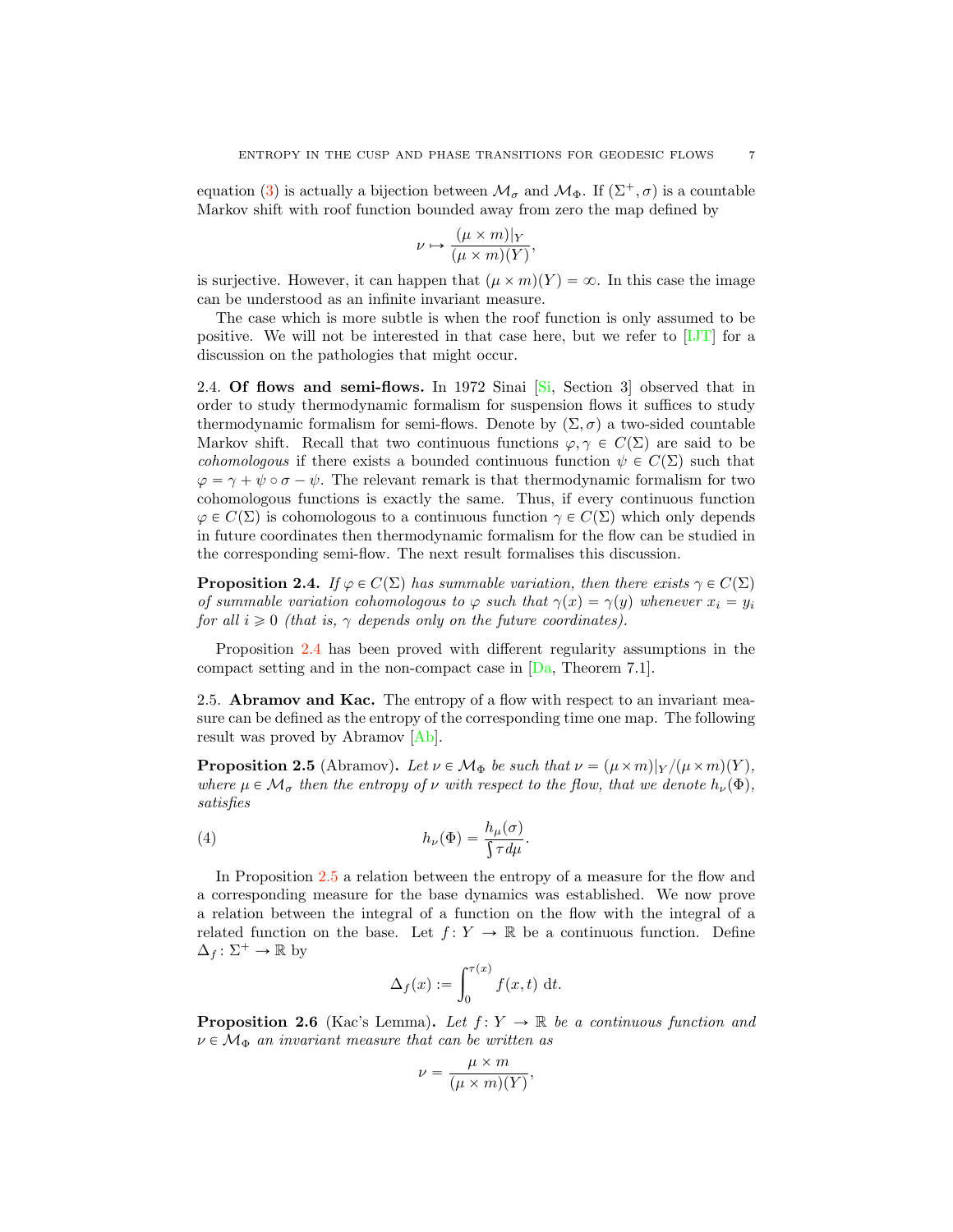where  $\mu \in \mathcal{M}_{\sigma}$ , then

$$
\int_Y f \, \mathrm{d}\nu = \frac{\int_{\Sigma} \Delta_f \, \mathrm{d}\mu}{\int_{\Sigma} \tau \, \mathrm{d}\mu}.
$$

Propositions 2.5 and 2.6 together with the relation between the spaces of invariant measures for the flow and for the shift established by Ambrose and Kakutani (see subsection 2.3) allow us to study thermodynamic formalism for the flow by means of the corresponding one on the base.

2.6. Thermodynamic formalism for suspension flows. Let  $(\Sigma^+, \sigma)$  be a topologically mixing countable Markov shift and  $\tau : \Sigma^+ \to \mathbb{R}$  a positive function bounded away from zero of summable variations. Denote by  $(Y, \Phi)$  the suspension semi-flow over  $(\Sigma^+, \sigma)$  with roof function  $\tau$ . Thermodynamic formalism has been studied in this context by several people with different degrees of generality: Savchenko [Sav], Barreira and Iommi [BI], Kempton [Ke] and Jaerisch, Kesseböhmer and Lamei [JKL]. Thermodynamic formalism for suspension flows where the base  $(\Sigma^+, \sigma)$  is a sub-shift of finite type defined on a finite alphabet has been studied, for example, in [BR, PP]. The next result provides equivalent definitions for the pressure,  $P_{\Phi}(\cdot)$ , on the flow.

**Theorem 2.7.** Let  $f : Y \to \mathbb{R}$  be a function such that  $\Delta_f : \Sigma^+ \to \mathbb{R}$  is of summable variations. Then the following equalities hold

$$
P_{\Phi}(f) := \lim_{t \to \infty} \frac{1}{t} \log \left( \sum_{\varphi_s(x,0) = (x,0),0 < s \le t} \exp \left( \int_0^s f(\varphi_k(x,0)) \, \mathrm{d}k \right) \chi_{C_{i_0}}(x) \right)
$$
\n
$$
= \inf \{ t \in \mathbb{R} : P_{\sigma}(\Delta_f - t\tau) \le 0 \} = \sup \{ t \in \mathbb{R} : P_{\sigma}(\Delta_f - t\tau) \ge 0 \}
$$
\n
$$
= \sup \{ P_{\Phi|K}(f) : K \in \mathcal{K}(\Phi) \},
$$

where  $\mathcal{K}(\Phi)$  denotes the space of compact  $\Phi$ -invariant sets.

In particular, the topological entropy of the flow is the unique number  $h_{top}(\Phi)$ satisfying

(5) 
$$
h_{top}(\Phi) = \inf\{t \in \mathbb{R} : P(-t\tau) \leq 0\}.
$$

Note that in this setting the Variational Principle also holds (see [BI, JKL, Ke, Sav]).

**Theorem 2.8** (Variational Principle). Let  $f: Y \to \mathbb{R}$  be a function such that  $\Delta_f : \Sigma^+ \to \mathbb{R}$  is of summable variations. Then

$$
P_{\Phi}(f) = \sup \left\{ h_{\nu}(\Phi) + \int_{Y} f \, \mathrm{d}\nu : \nu \in \mathcal{M}_{\Phi} \text{ and } -\int_{Y} f \, \mathrm{d}\nu < \infty \right\}.
$$

A measure  $\nu\in\mathcal{M}_{\Phi}$  is called an *equilibrium measure* for  $f$  if

$$
P_{\Phi}(f) = h_{\nu}(\Phi) + \int f \, \mathrm{d}\nu.
$$

It was proved in [IJT, Theorem 3.5] that potentials f for which  $\Delta_f$  is locally Hölder have at most one equilibrium measure. Moreover, the following result (see [BI, Theorem 4]) characterises functions having equilibrium measures.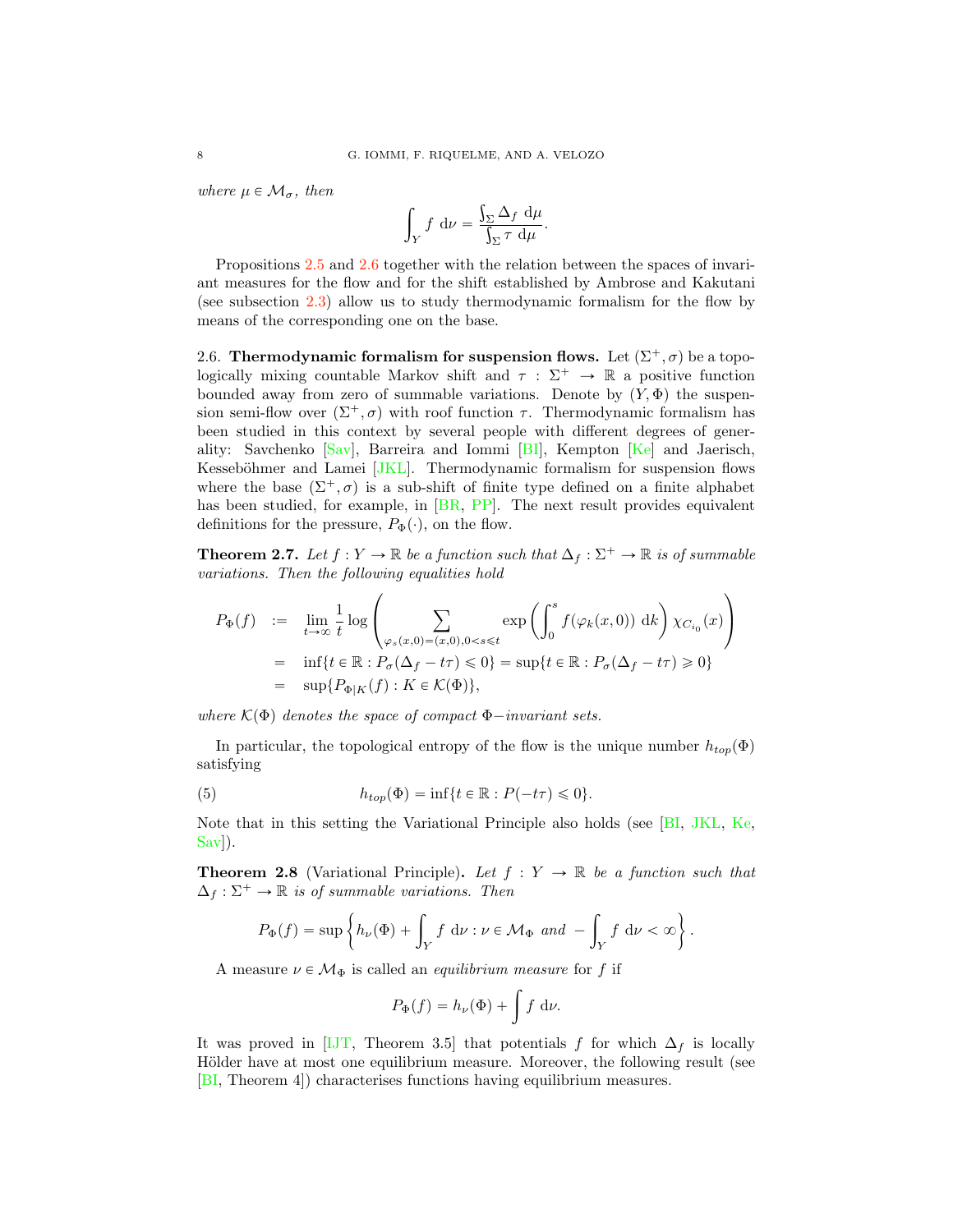**Theorem 2.9.** Let  $f : Y \to \mathbb{R}$  be a continuous function such that  $\Delta_f$  is of summable variations. Then there is an equilibrium measure  $\nu_f \in \mathcal{M}_{\Phi}$  for f if and only if we have that  $P_{\sigma}(\Delta_f - P_{\Phi}(f)\tau) = 0$  and there exists an equilibrium measure  $\mu_f \in \mathcal{M}_{\sigma}$ for  $\Delta_f - P_{\Phi}(f) \tau$  such that  $\int \tau d\mu_f < \infty$ .

**Remark 2.10.** We stress that the situation is more complicated when  $\tau$  is not assumed to be bounded away from zero. For results in that setting see [IJT].

#### 3. Entropy and escape of mass

Over the last few years there has been interest, partially motivated for its connections with number theory, in studying the relation between entropy and the escape of mass of sequences of invariant measures for diagonal flows on homogenous spaces (see [EKP, ELMV, KLKM]). Some remarkable results have been obtained bounding the amount of mass that an invariant measure can give to an unbounded part of the domain (a cusp) in terms of the entropy of the measure (see for example [EKP, Theorem A] or [KLKM, Theorem 1.3]). The purpose of this section is to prove similar results in the context of suspension flows defined over countable Markov shifts. As we will see, the proofs in this setting suggest a geometrical interpretation that we pursue in section 5.

Let  $(\Sigma^+, \sigma)$  be a topologically mixing countable Markov shift of infinite topological entropy and  $\tau : \Sigma^+ \to \mathbb{R}^+$  a potential of summable variations bounded away from zero. Denote by  $(Y, \Phi)$  the associated suspension flow, which we assume to have finite topological entropy. Note that since  $(\Sigma^+, \sigma)$  has infinite entropy and  $\tau$  is non-negative, the entropy  $h_{top}(\Phi)$  of the flow satisfies  $P_{\sigma}(-h(\Phi)\tau) \leq 0$  (see equation (5)). Therefore, there exists a real number  $s_{\infty} \in (0, h_{top}(\Phi))$  such that

$$
P_{\sigma}(-t\tau) = \begin{cases} \text{infinite} & \text{if } t < s_{\infty}; \\ \text{finite} & \text{if } t > s_{\infty}. \end{cases}
$$

As it turns out the number  $s_{\infty}$  will play a crucial role in our work.

For geodesic flows defined in non-compact manifolds there are vectors that escape through the cusps, they do not exhibit any recurrence property. That phenomena is impossible in the symbolic setting, every point will return to the base after some time. The following definition describes the set of points that escape on average (compare with an analogous definition given in [KLKM]).

**Definition 3.1.** We say that a point  $(x, t) \in Y$  escapes on average if

$$
\lim_{n \to \infty} \frac{1}{n} \sum_{i=0}^{n-1} \tau(\sigma^i x) = \infty.
$$

We denote the set of all points which escape on average by  $\mathcal{E}_A(\tau)$ .

**Remark 3.2.** Note that if  $\nu \in M_{\Phi}$  is ergodic and  $\nu = (\mu \times m)/(\mu \times m)(Y)$  with  $\mu \in \mathcal{M}_{\sigma}$  then Birkhoff's theorem implies that

$$
\lim_{n \to \infty} \frac{1}{n} \sum_{i=0}^{n-1} \tau(\sigma^i x) = \int \tau d\mu.
$$

Thus, no measure in  $M_{\Phi}$  is supported on  $\mathcal{E}_{\mathcal{A}}(\tau)$ . We can, however, describe the dynamics of the set  $\mathcal{E}_{\mathcal{A}}(\tau)$  studying sequences of measures  $\nu_n \in \mathcal{M}_{\Phi}$  such that the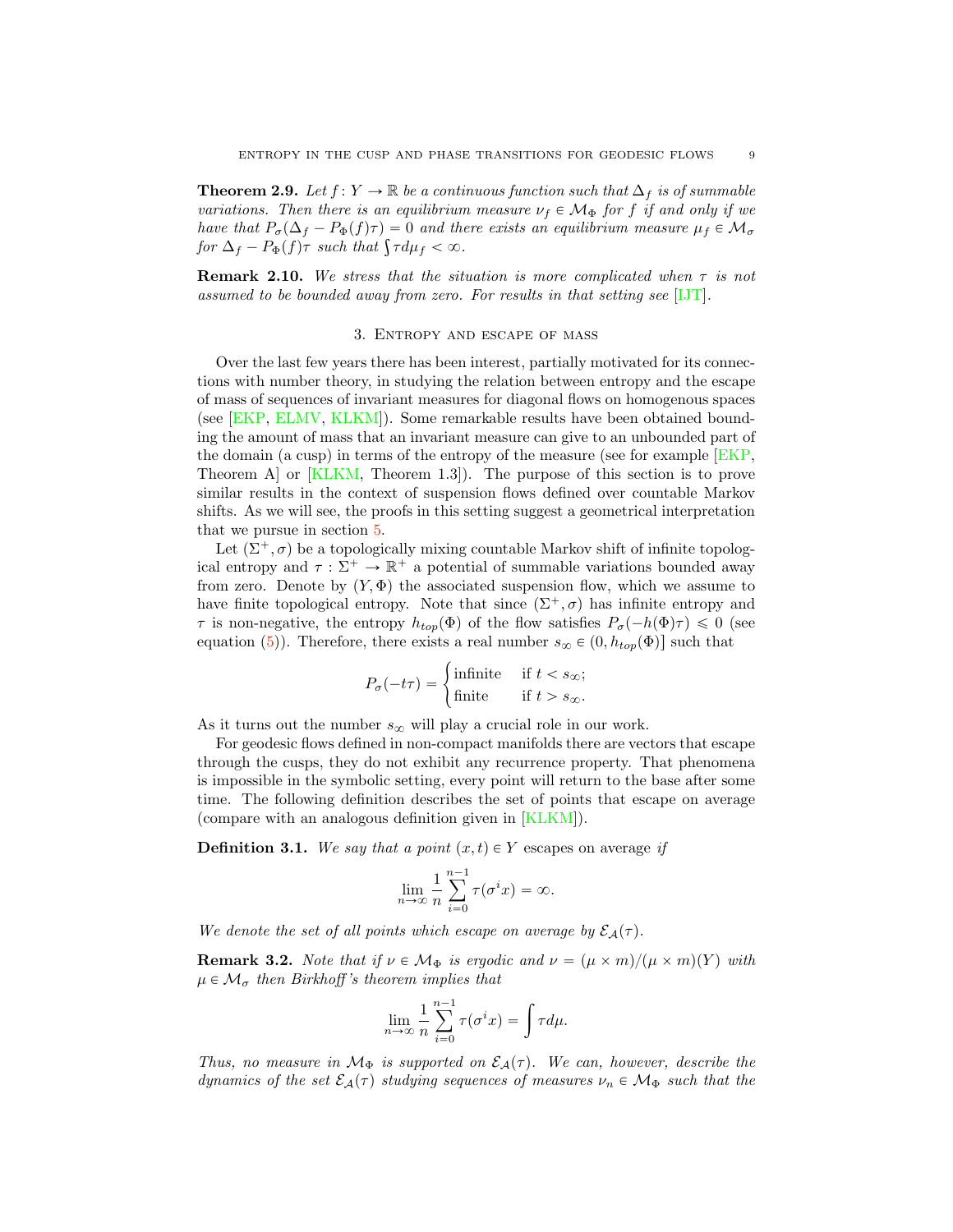associated measures  $\mu_n \in \mathcal{M}_{\sigma}$  satisfy

$$
\lim_{n\to\infty}\int\tau d\mu_n=\infty.
$$

In our first result we show that a measure of sufficiently large entropy can not give too much weight to the set of points for which the return time to the base is very high. More precisely,

**Theorem 3.3.** Let  $c \in (s_{\infty}, h_{top}(\Phi))$ . There exists a constant  $C > 0$  such that for every  $\nu \in \mathcal{M}_{\Phi}$  with  $h_{\nu}(\Phi) \geq c$ , we have that

$$
\int\tau d\mu\leqslant C.
$$

*Proof.* Let  $\nu \in \mathcal{M}_{\Phi}$  with  $h_{\nu}(\Phi) = c$  and let  $\mu \in \mathcal{M}_{\sigma}$  be the invariant measure satisfying  $\nu = (\mu \times m)/((\mu \times m)(Y))$ . By the Abramov formula we have

$$
h_{\mu}(\sigma) - c \int \tau d\mu = 0.
$$

We will consider the straight line  $L(t) := h_{\mu}(\sigma) - t \int \tau d\mu$ . Note that  $L(c) = 0$  and  $L(0) = h_{\mu}(\sigma)$ . Let  $s \in (s_{\infty}, c)$ . Note that  $P_{\sigma}(-s\tau) < \infty$  and by the variational principle  $L(s) \leq P_{\sigma}(-s\tau)$ . This remark readily implies a bound on the slope of  $L(t)$ . Indeed,

$$
\int \tau d\mu \leqslant \frac{P_{\sigma}(-s\tau)}{c-s}.
$$

Thus the constant  $C = P_{\sigma}(-s\tau)/(c - s)$  satisfies the theorem. In order to obtain the best possible constant we have to compute the infimum of the function defined for  $s \in (s_{\infty}, c)$  by

$$
s \mapsto \frac{P_{\sigma}(-s\tau)}{c - s}.
$$

**Remark 3.4.** We stress that the constant C in Theorem 3.3 depends only on the entropy bound c and not on the measure  $\nu$ .

**Remark 3.5.** An implicit assumption in Theorem 3.3 is that  $s_{\infty} < h_{top}(\Phi)$ . In Section  $\frac{1}{4}$  we will see that in the geometrical context of geodesic flows this assumption has a very natural interpretation. Indeed, it will be shown to be equivalent to the parabolic gap property (see  $[DP, Section III]$  or Definition 4.13 for precise definitions).

Corollary 3.6. If  $(\Sigma^+, \sigma)$  is a Markov shift defined countable alphabet satisfying the BIP condition then the best possible constant  $C \in \mathbb{R}$  in Theorem 3.3 is given by

$$
C = \frac{P_{\sigma}(-s_m \tau)}{c - s_m},
$$

where  $s_m \in \mathbb{R}$  is such that the equilibrium measure  $\mu_{s_m}$  for  $-s_m\tau$  satisfies

$$
c = \frac{h_{\mu_{s_m}}(\sigma)}{\int \tau d\mu_{s_m}}.
$$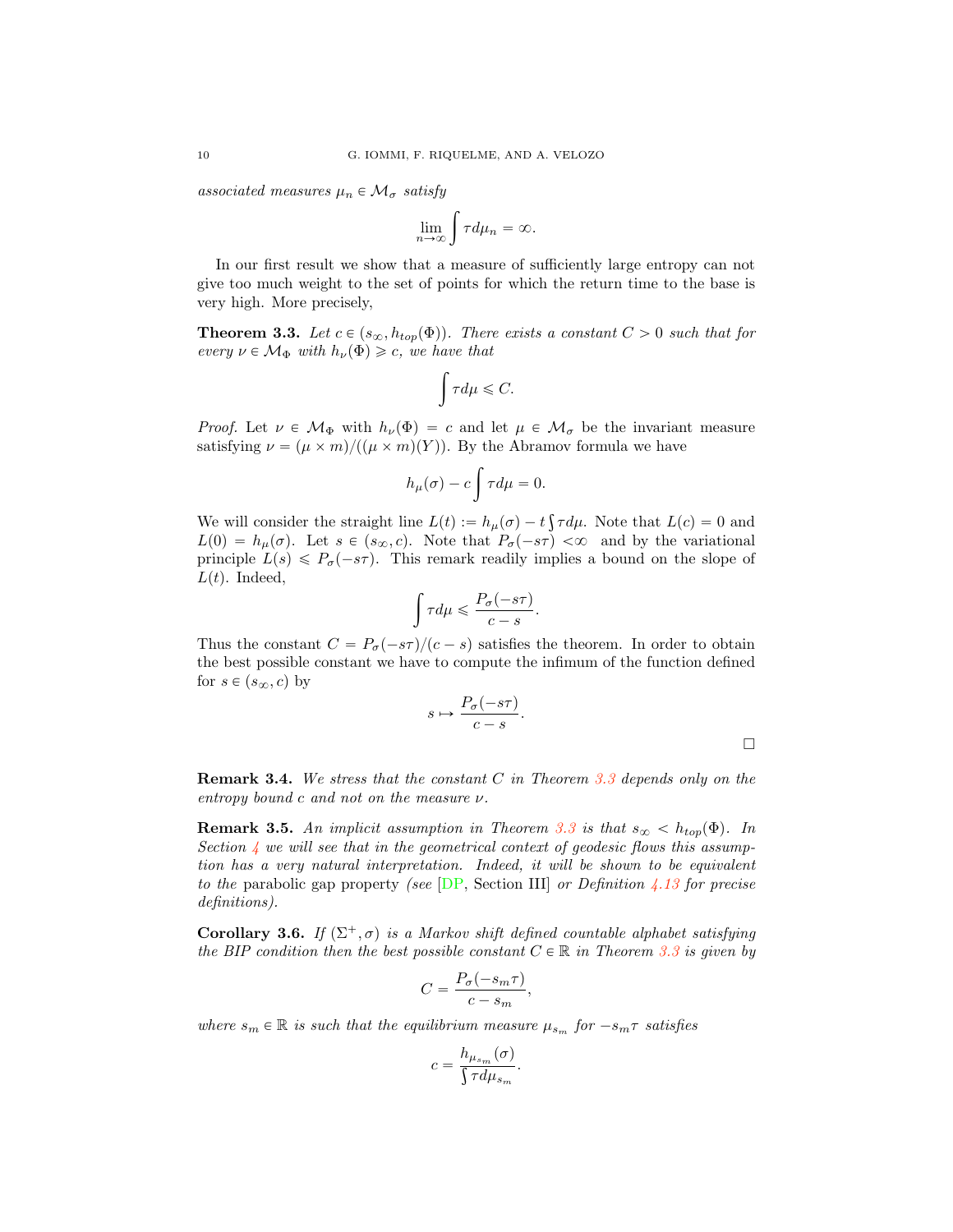*Proof.* Since the system satisfies BIP condition the function  $P_{\sigma}(-s\tau)$ , when finite, is differentiable (see Theorem 2.3). Moreover, its derivative is given by (see  $[Sa3]$ , Theorem 6.5]),

$$
\frac{d}{ds}P_{\sigma}(-s\tau)\Big|_{s=s_m} = -\int \tau d\mu_{s_m},
$$

where  $\mu_{s_m}$  is the (unique) equilibrium measure for  $-s_m\tau$ . The critical points of the function  $s \mapsto \frac{P_{\sigma}(-s\tau)}{c-s}$  are those which satisfy

(6) 
$$
(c-s)P'_{\sigma}(-s\tau) + P_{\sigma}(-s\tau) = 0.
$$

Equivalently,

$$
-(c-s)\int \tau d\mu_s + h_{\mu_s}(\sigma) - s\int \tau d\mu_s = 0.
$$

Therefore, equation (6) is equivalent to

$$
c = \frac{h_{\mu_s}(\sigma)}{\int \tau d\mu_s}.
$$

In the next Theorem we prove that the entropy of the flow on  $\mathcal{E}_{\mathcal{A}}(\tau)$  is bounded above by  $s_{\infty}$  and that, under some additional assumptions, it is actually equal to it. This result could be thought of as a symbolic estimation for the entropy of a flow in a cusp. Theorem 3.7 is a refined version of a result first observed in [FJLR, Lemma 2.5] and used in the context of suspension flows in [IJ].

**Theorem 3.7.** Let  $(\nu_n)_n \in \mathcal{M}_{\Phi}$  be an sequence of invariant probability measure for the flow of the form

$$
\nu_n = \frac{\mu_n \times m}{(\mu_n \times m)(Y)},
$$

where  $\mu_n \in \mathcal{M}_{\sigma}$ . If  $\lim_{n \to \infty} \int \tau d\mu_n = \infty$  then

$$
\limsup_{n\to\infty} h_{\nu_n}(\Phi) \leq s_\infty.
$$

Moreover, if  $s_{\infty} < h_{top}(\Phi)$ , then there exists a sequence  $(\nu_n)_n \in \mathcal{M}_{\Phi}$  such that  $\lim_{n\to\infty} \int \tau d\mu_n = \infty$  and

$$
\lim_{n\to\infty}h_{\nu_n}(\Phi)=s_{\infty}.
$$

Proof. Observe that the first claim is a direct consequence of Theorem 3.3. Let us construct now a sequence  $(\nu_n)_n \in \mathcal{M}_{\Phi}$  with  $\lim_{n\to\infty} \int \tau d\mu_n = \infty$  such that  $\lim_{n\to\infty} h_{\nu_n}(\Phi) = s_\infty$ . First note that it is a consequence of the approximation property of the pressure, that there exists a sequence of compact invariant sets  $(K_N)_N \subset \Sigma$  such that  $\lim_{N\to\infty} P_{K_N}(-t\tau) = P_{\sigma}(-t\tau)$ . In particular, for every  $n \in \mathbb{N}$  we have that

(7) 
$$
\lim_{N \to \infty} P_{K_N} \left( -(s_{\infty} - 1/n) \tau \right) = \infty.
$$

For the same reason, for any  $n \in \mathbb{N}$  and  $N \in \mathbb{N}$  we have that

(8) 
$$
P_{K_N}(-(s_{\infty}+1/n)\,\tau)\leq P_{\sigma}(-(s_{\infty}+1/n)\,\tau)<\infty.
$$

Thus, given  $n \in \mathbb{N}$  there exists  $N \in \mathbb{N}$  such that

$$
n^{2} < \frac{P_{K_{N}}\left(-\left(s_{\infty}-1/n\right)\tau\right)-P_{K_{N}}\left(-\left(s_{\infty}+1/n\right)\tau\right)}{2/n}.
$$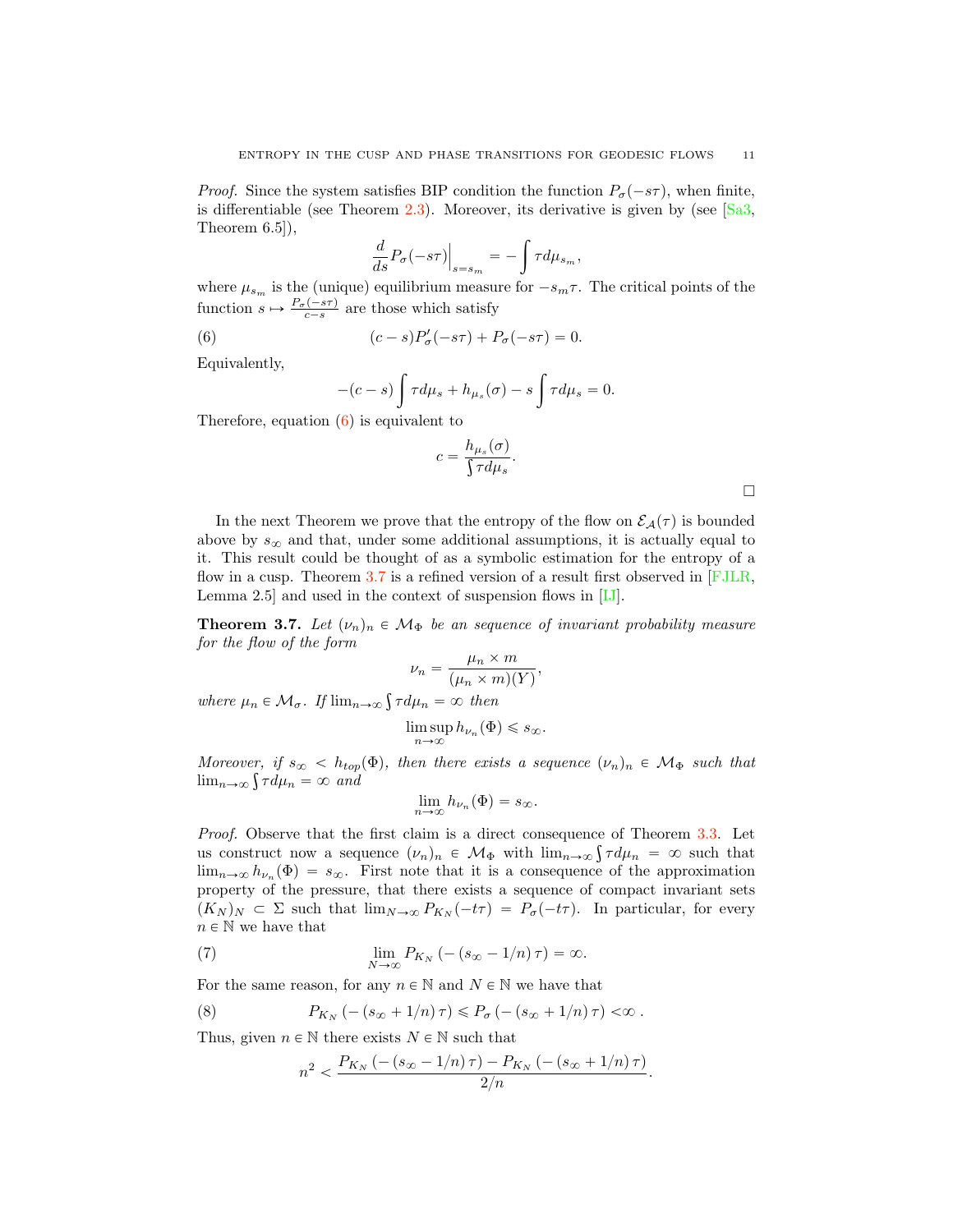Since the function  $t \mapsto P_{K_N}(-t\tau)$  is real analytic, by the mean value theorem there exists  $t_n \in [s_{\infty} - 1/n, s_{\infty} + 1/n]$ , such that  $P'_{K_N}(-t_n \tau) > n^2$ . Denote by  $\mu_n$  the equilibrium measure for  $-t_n\tau$  in  $K_N$ . We have that

$$
n^2 < P'_{K_N}(-t_n \tau) = \int \tau d\mu_n.
$$

In particular the sequence  $(\mu_n)_n$  satisfies

$$
\lim_{n \to \infty} \int \tau d\mu_n = \infty.
$$

Since  $s_{\infty} < h_{top}(\Phi)$  we have that for  $n \in \mathbb{N}$  large enough

$$
h_{\mu_n}(\sigma) - t_n \int \tau d\mu_n > 0.
$$

In particular

$$
t_n < \frac{h_{\mu_n}(\sigma)}{\int \tau d\mu_n}.
$$

Since  $t_n \in (s_{\infty} - 1/n, s_{\infty} + 1/n)$  we have that

(9) 
$$
s_{\infty} = \lim_{n \to \infty} t_n \leq \lim_{n \to \infty} \frac{h_{\mu_n}(\sigma)}{\int \tau d\mu_n} = \lim_{n \to \infty} h_{\nu_n}(\Phi).
$$

But we already proved that the limit can not be larger than  $s_{\infty}$ , thus the result follows. follows.  $\Box$ 

Corollary 3.8. If  $s_{\infty} < h_{top}(\Phi)$ , then the entropy at infinity  $h_{\infty}(Y, \Phi)$  of the suspension flow satisfies

$$
h_{\infty}(Y,\Phi)=s_{\infty}.
$$

*Proof.* Let  $(\nu_n)$  be a sequence of  $\Phi$ -invariant probability measures such that  $\nu_n \rightharpoonup 0$ . Since

$$
\int f d\nu_n = \frac{\int \Delta_f d\mu_n}{\int \tau d\mu_n},
$$

the only way to have  $\int f d\nu_n \to 0$  for every continuous function  $f \in C^0(Y)$  with compact support, is that

$$
\lim_{n\to\infty}\int\tau d\mu_n=\infty.
$$

Hence, Theorem 3.7 implies that  $\limsup_{n\to\infty} h_{\nu_n}(\Phi) \leq s_\infty$ . On the other hand, Theorem 3.7 also says that there exists a sequence  $(\nu_n)$  of  $\Phi$ -invariant probability measures such that  $\lim_{n\to\infty} \int \tau d\mu_n = \infty$  and

$$
\lim_{n\to\infty}h_{\nu_n}(\Phi)=s_{\infty}.
$$

Again, since  $\int f d\nu_n = \frac{\int \Delta_f d\mu_n}{\int \tau d\mu_n}$ , we have that  $\nu_n \to 0$ , and the conclusion follows.  $\Box$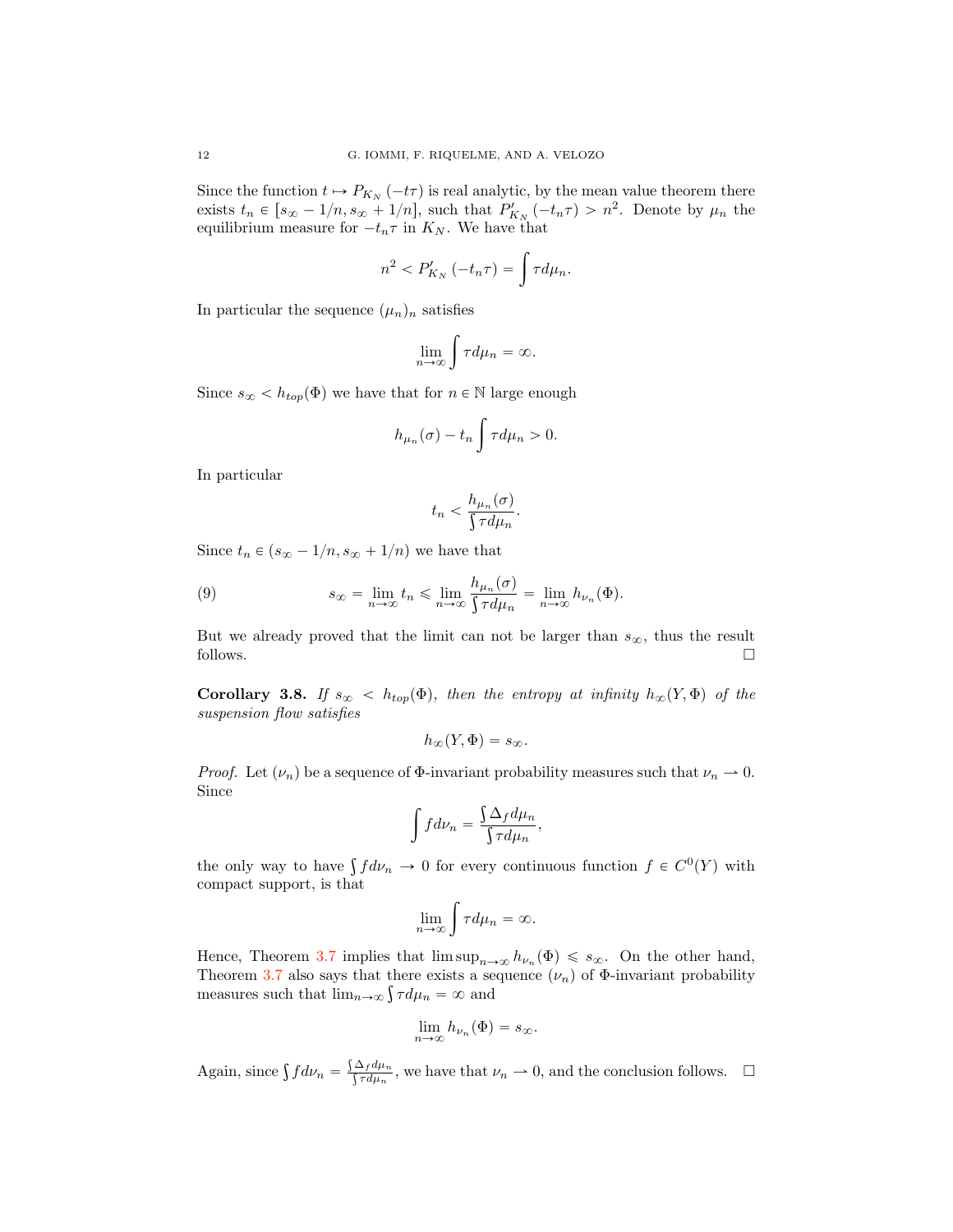### 4. The geodesic flow on Extended Schottky Groups

4.1. Some preliminaries in negative curvature. Let  $X$  be a Hadamard manifold with pinched negative sectional curvature, that is a complete simply connected Riemannian manifold whose sectional curvature K satisfies  $-b^2 \le K \le -1$  (for some fixed  $b \ge 1$ ). Denote by  $\partial X$  the boundary at infinity of X. Finally, denote by  $d$  the Riemannian distance on X. A crucial object on the study of the dynamics of the geodesic flow is the *Busemann function*. Let  $\xi \in \partial X$  and  $x, y \in X$ . For every geodesic ray  $t \mapsto \xi_t$  pointing to  $\xi$ , the limit

$$
B_{\xi}(x,y) := \lim_{t \to \infty} [d(x,\xi_t) - d(y,\xi_t)],
$$

always exists, and is independent of the geodesic ray  $\xi_t$  since X has negative sectional curvature. The Busemann function  $B : \partial X \times X^2 \to \mathbb{R}$  is the continuous function defined as  $B(\xi, x, y) \mapsto B_{\xi}(x, y)$ . An (open) horoball based in  $\xi$  and passing through x is the set of  $y \in X$  such that  $B_{\xi}(x, y) > 0$ . In the hyperbolic case, when  $X = \mathbb{D}$ , an open horoball based in  $\xi \in \mathbb{S}^1$  and passing trough  $x \in \mathbb{D}$  is the interior of an euclidean circle containing x and tangent to  $\mathbb{S}^1$  at  $\xi$ .

Recall that every isometry of X can be extended to a homeomorphism of  $X \cup \partial X$ . A very important property of the Busemann function is the following. If  $\varphi: X \to X$ is an isometry of X, then for every  $x, y \in X$ , we have

(10) 
$$
B_{\varphi\xi}(\varphi x,\varphi y)=B_{\xi}(x,y).
$$

Let  $o \in X$  be a reference point, which is often called the *origin* of X. The unit tangent bundle  $T^1X$  of X can be identified with  $\partial^2 X \times \mathbb{R}$ , where  $\partial^2 X =$  $(\partial X \times \partial X)$  diagonal, via Hopf's coordinates. A vector  $v \in T^1 X$  is identified with  $(v^-, v^+, B_{v^+}(o, \pi(v)))$ , where  $v^-$  (resp.  $v^+)$  is the negative (resp. positive) endpoint of the geodesic defined by v. Here  $\pi: T^1 X \to X$  is the natural projection of a vector to its base point. Observe that the geodesic flow  $(g_t) : T^1 X \to T^1 X$  acts by translation in the third coordinate of this identification.

Another crucial object in this setting is the Poincaré series. It is intimately related to the topological entropy of the geodesic flow.

**Definition 4.1.** Let  $\Gamma$  be a discrete subgroup of isometries of X and let  $x \in X$ . The Poincaré series  $P_{\Gamma}(s, x)$  associated with  $\Gamma$  is defined by

$$
P_{\Gamma}(s,x):=\sum_{g\in \Gamma}e^{-sd(x,gx)}.
$$

The critical exponent  $\delta_{\Gamma}$  of  $\Gamma$  is

$$
\delta_{\Gamma} := \inf \left\{ s \in \mathbb{R} : P_{\Gamma}(s, x) < \infty \right\}.
$$

The group  $\Gamma$  is said to be of divergence type (resp. convergence type) if  $P_{\Gamma}(\delta_{\Gamma},x)$  =  $\infty$  (resp.  $P_{\Gamma}(\delta_{\Gamma}, x) < \infty$ ).

**Remark 4.2.** As the sectional curvature of  $X$  is bounded from below, the critical exponent is finite. Moreover, by the triangle inequality, it is independent of  $x \in X$ .

The isometries of  $X$  are categorized in three types. Those fixing an unique point in X called *elliptic isometries*. Those fixing an unique point in  $\partial X$  called *parabolic isometries.* And finally, those fixing uniquely two points in  $\partial X$  called hyperbolic *isometries.* For g a non-elliptic isometry of X, denote by  $\delta_g$  the critical exponent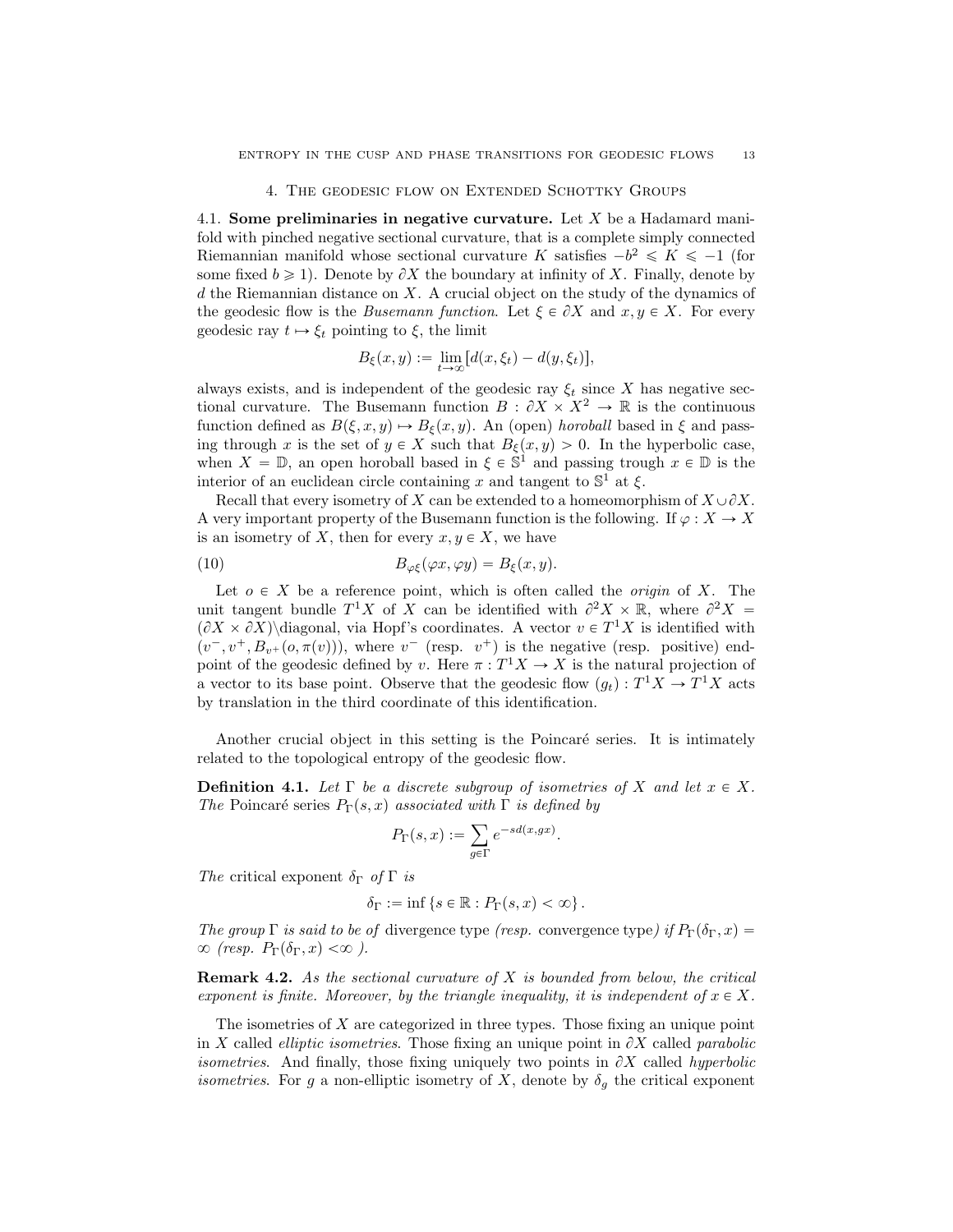of the group  $\langle g \rangle$ . If g is hyperbolic it is fairly straightforward to see that  $\delta_q = 0$ and that the group  $g >$  is of divergence type. If g is parabolic, it was shown in [DP, Theorem III.1], that  $\delta_g \geq \frac{1}{2}$ .

Let  $\Gamma$  be a discrete subgroup of isometries of X. Denote by  $\Lambda$  the limit set of Γ, that is, the set  $Λ = \overline{\Gamma \cdot o} \setminus Γ \cdot o$ . The group Γ is non-elementary if Λ contains infinitely many elements. We recall the following fact proved in [DOP, Proposition 2].

**Theorem 4.3.** Let  $\Gamma$  be a non-elementary discrete subgroup of isometries of a Hadamard manifold X. If G is a divergence type subgroup of  $\Gamma$  and its limit set is strictly contained in the limit set of  $\Gamma$ , then  $\delta_{\Gamma} > \delta_{G}$ .

In particular, if Γ is a non-elementary discrete group of isometries and there is an element  $g \in \Gamma$  such that  $g >$  is of divergence type, then  $\delta_{\Gamma} > \delta_{\leq g>}$  (see also [DP, Theorem III.1]). Note that a non-elementary group always contains a hyperbolic isometry (in fact, infinitely many non-conjugate of them), hence a non-elementary group  $\Gamma$  always satisfies  $\delta_{\Gamma} > 0$ .

We end this subsection giving an important relation between the topological entropy of the geodesic flow and the critical exponent of a group. Let X be a Hadamard manifold with pinched negative sectional curvature and let Γ be a nonelementary free-torsion discrete subgroup of isometries of X. Denote by  $(q_t)$ :  $T^1X/\Gamma \rightarrow T^1X/\Gamma$  the geodesic flow on the unit tangent bundle of the quotient manifold  $X/\Gamma$ . Otal and Peigné [OP, Theorem 1] proved that, if the derivatives of the sectional curvature are uniformly bounded, then the topological entropy  $h_{top}(g)$ of the geodesic flow equals the critical exponent of the Poincaré series of the group Γ, that is

(11) 
$$
h_{top}(g) = \delta_{\Gamma}.
$$

We stress the fact that the assumption on the derivatives of the sectional curvature is crucial in order to compute the topological entropy of the geodesic flow. This assumption implies the Hölder regularity of the strong unstable and stable foliations (see for instance  $[PPS, Theorem 7.3]$ ), which is used in the proof of  $[OP, Theorem 7.3]$ 1].

4.2. The symbolic model for extended Schottky groups. In this section we recall the definition of an extended Schottky group. To the best of our knowledge this definition has been introduced in 1998 by Dal'bo and Peigné  $[DP]$ . The basic idea is to extend the classical notion of Schottky groups to the context of manifolds where the non-wandering set of the geodesic flow is non-compact.

Let X be a Hadamard manifold as in subsection 4.1. Let  $N_1, N_2$  be non-negative integers such that  $N_1 + N_2 \ge 2$  and  $N_2 \ge 1$ . Consider  $N_1$  hyperbolic isometries  $h_1, ..., h_{N_1}$  and  $N_2$  parabolic ones  $p_1, ..., p_{N_2}$  satisfying the following conditions:

(C1) For  $1 \le i \le N_1$  there exist in  $\partial X$  a compact neighbourhood  $C_{h_i}$  of the attracting point  $\xi_{h_i}$  of  $h_i$  and a compact neighbourhood  $C_{h_i^{-1}}$  of the repelling point  $\xi_{h_i^+}$  of  $h_i$ , such that

$$
h_i(\partial X \backslash C_{h_i^{-1}}) \subset C_{h_i}.
$$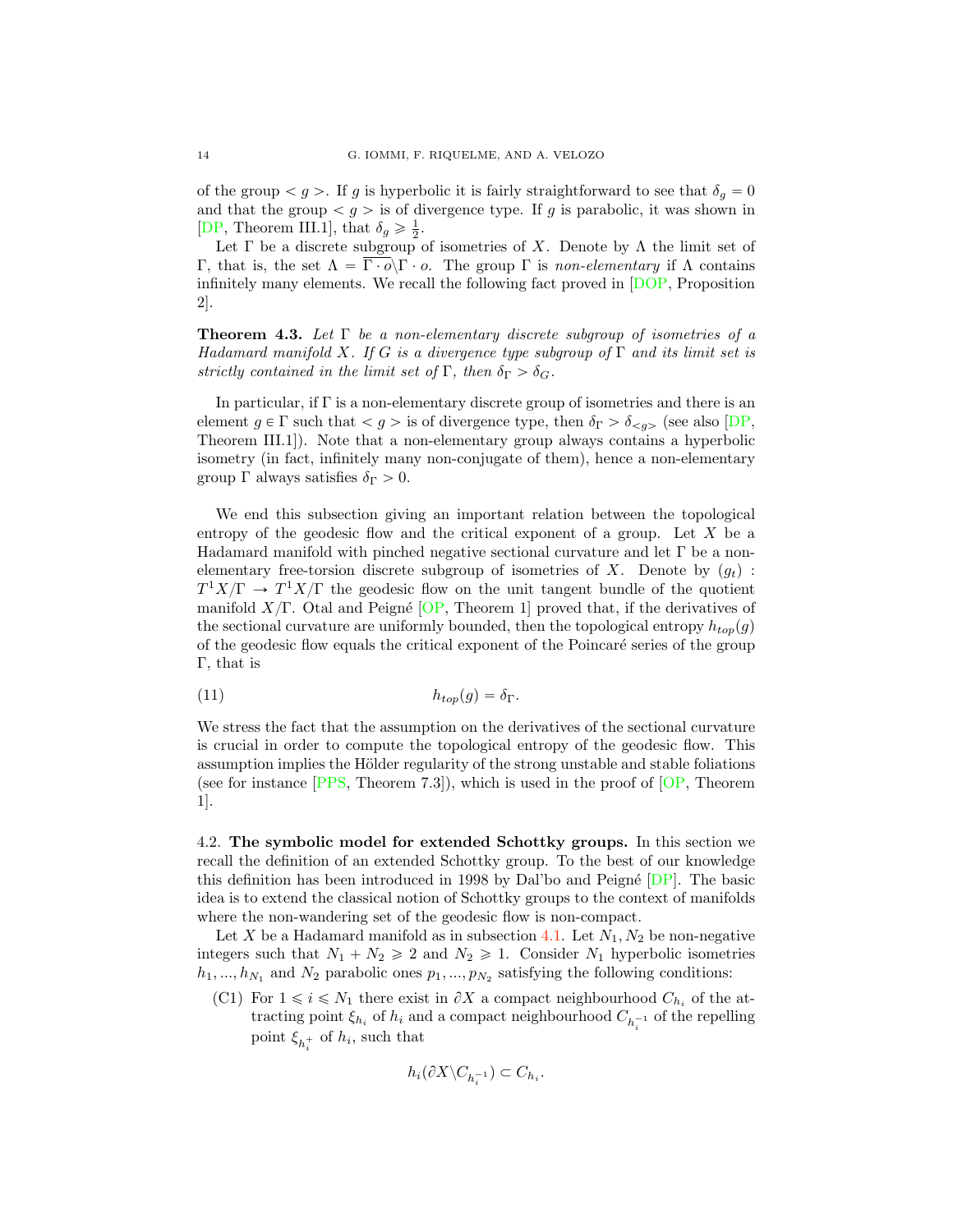(C2) For  $1 \leq i \leq N_2$  there exists in  $\partial X$  a compact neighbourhood  $C_{p_i}$  of the unique fixed point  $\xi_{p_i}$  of  $p_i$ , such that

$$
\forall n \in \mathbb{Z}^* \quad p_i^n(\partial X \backslash C_{p_i}) \subset C_{p_i}.
$$

- (C3) The  $2N_1 + N_2$  neighbourhoods introduced in (1) and (2) are pairwise disjoint.
- (C4) The elementary parabolic groups  $\langle p_i \rangle$ , for  $1 \leq i \leq N_2$ , are of divergence type.

The group  $\Gamma = \langle h_1, ..., h_{N_1}, p_1, ..., p_{N_2} \rangle$  is a non-elementary free group which acts properly discontinuously and freely on  $X$  (see  $[DP, Corollary II.2]$ ). Such a group  $\Gamma$  is called an *extended Schottky group*. Note that if  $N_2 = 0$ , that is the group  $Γ$  only contains hyperbolic elements, then  $Γ$  is a classical Schottky group and its geometric and dynamical properties are well understood. Indeed, in that case, the non-wandering set  $\Omega \subset T^1 X/\Gamma$  of the geodesic flow is compact, which implies that  $(g_t)|_{\Omega}$  is an Axiom A flow. If  $N_2 \geq 1$ , then  $X/\Gamma$  is a non-compact manifold and  $\Omega$  is a non-compact subset of  $T^1X/\Gamma$ . Figure 1 below is an example of a Schottky group acting on the hyperbolic disk D. It has two generators, one hyperbolic and the other parabolic.



Figure 1. Schottky Group  $\Gamma = \langle h, p \rangle$ .

Let  $\mathcal{A}^{\pm} = \{h_1^{\pm 1}, ..., h_{N_1}^{\pm 1}, p_1, ..., p_{N_2}\}$ . We now define an extra hypothesis that we will use in large parts of this paper.

(C5) Let  $a_1, a_2 \in A^{\pm}$  be such that  $a_1 \neq a_2^{\pm 1}$ . Then, there exists a point  $o \in X$ such that for every  $\xi \in C_{a_1}$ , we have

$$
B_{\xi}(a_2^{\pm 1}o, o) > 0.
$$

In other words, we will assume that every horoball based in  $C_{a_1}$  and passing through  $a_2^{\pm 1}$ o contains the origin in his interior (see for instance Figure 2). This condition is not very restrictive as we will see in Proposition 4.5.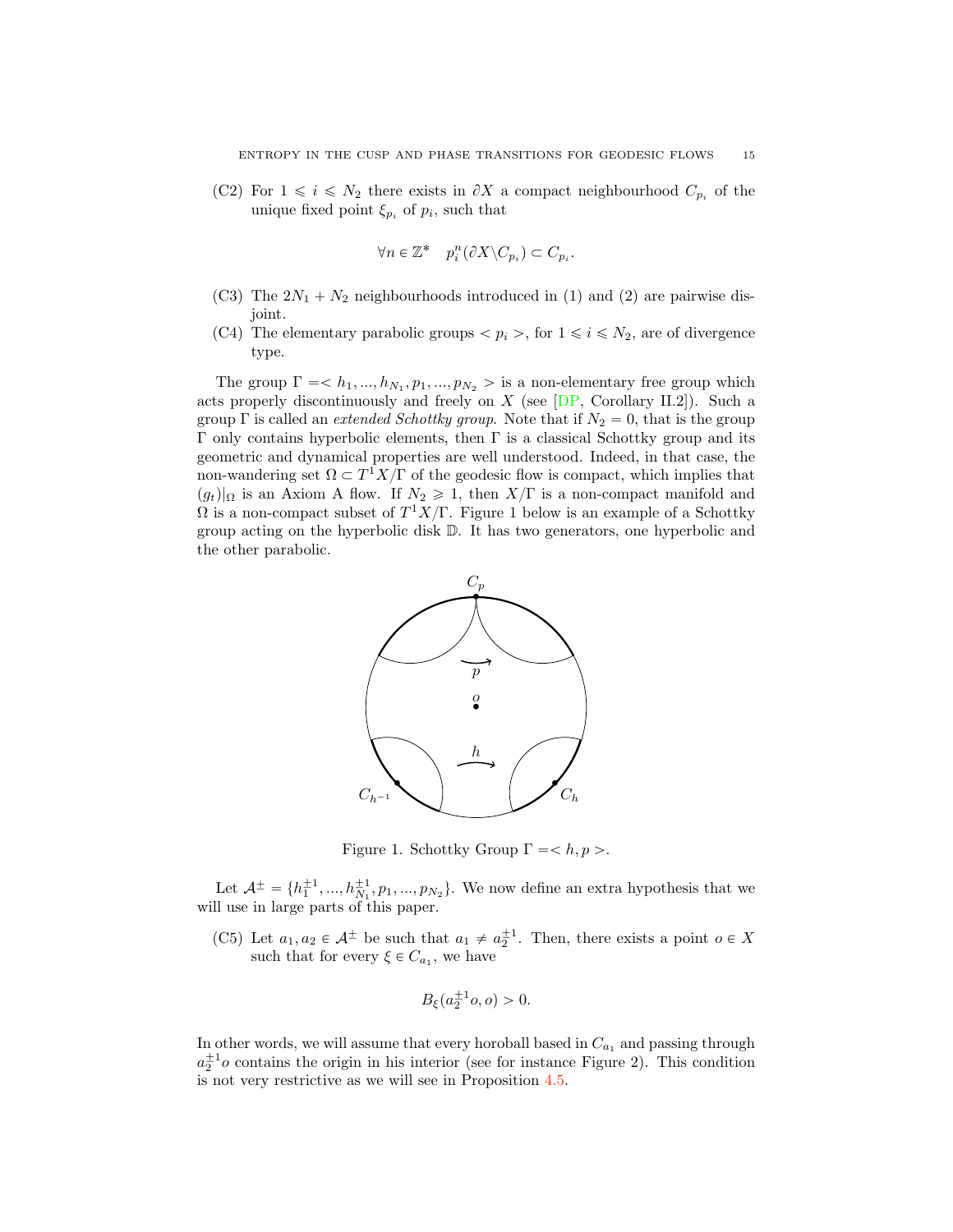



For  $a \in A^{\pm}$  denote by  $U_a$  the convex hull in  $X \cup \partial X$  of the set  $C_a$ .

**Lemma 4.4.** Let  $X$  be a Hadamard manifold with pinched negative sectional curvature and let  $\Gamma$  be an extended Schottky group. Fix  $o \in X$ . Then, there exists an universal constant  $C > 0$  (depending only on the generators of  $\Gamma$  and the fixed point o) such that for every  $a_1, a_2 \in A^{\pm}$  satisfying  $a_1 \neq a_2^{\pm 1}$ , and for every  $x \in U_{a_1}$  and  $y \in U_{a_2}$ , we have

(12) 
$$
d(x,y) \geq d(x,o) + d(y,o) - C.
$$

*Proof.* Since  $C_{a_1}$  and  $C_{a_2}$  are disjoint, for every  $a_1, a_2 \in \mathcal{A}^{\pm}$  satisfying  $a_1 \neq a_2^{\pm 1}$ , the same happens for the sets  $U_{a_1}$  and  $U_{a_2}$ . Let  $x \in U_{a_1}$  and  $y \in U_{a_2}$ . The geodesic segments  $[o, x]$  and  $[o, y]$  form an angle uniformly bounded below, hence  $d(x, y) \ge d(x, o) + d(y, o) - C$  for an universal constant  $C > 0$ .  $d(x, y) \ge d(x, o) + d(y, o) - C$  for an universal constant  $C > 0$ .

**Proposition 4.5.** Let  $X$  be a Hadamard manifold with pinched negative sectional curvature and  $\Gamma = \langle h_1, ..., h_{N_1}, p_1, ..., p_{N_2} \rangle$  an extended Schottky group. Then, for every  $o \in X$  there exists an integer  $N \geq 1$  such that the group defined by  $\langle h_1^N, ..., h_{N_1}^N, p_1^N, ..., p_{N_2}^N \rangle$  satisfies the Condition (C5).

*Proof.* Let  $a_1, a_2 \in A^{\pm}$  and  $\xi \in C_{a_1}$ . Denote by  $U_{a_2^n}$  the convex hull in  $X \cup \partial X$  of the set  $C_{a_2^n}$ , for  $n \geq 1$ . Let  $z_n \in U_{a_2^n}$  be such that  $B_{\xi}(z_n, o)$  attains its minimum. Since B is a continuous function and  $C_{a_1}$  is a compact set, it is sufficient to prove that  $B_{\xi}(z_n, o) > 0$  for all n large enough. Consider  $(\xi_t) = [o, \xi_t]$  the geodesic ray starting in  $o$  and pointing to  $\xi$ . Observe that there exists  $T > 0$  such that for every  $t \geq T$ , we have that  $\xi_t$  belongs to  $U_{a_1}$ . Since  $C_{a_1}$  and  $C_{a_2}$  are disjoint, by Lemma 4.4 there exists a universal constant  $C > 0$  such that  $d(z_n, \xi_t) \geq d(\xi_t, o) + d(z_n, o) - C$ , for every  $t \geqslant T$ . Therefore,

$$
B_{\xi}(z_n, o) = \lim_{t \to +\infty} d(z_n, \xi_t) - d(\xi_t, o)
$$
  
\n
$$
\geq \lim_{t \to +\infty} d(\xi_t, o) + d(z_n, o) - C - d(\xi_t, o)
$$
  
\n
$$
= d(z_n, o) - C.
$$

Since  $d(z_n, o) \to \infty$  as  $n \to \infty$ , there exists a  $N \geq 1$  such that  $d(z_n, o) > C$  for every  $n \geq N$ . In particular, we have  $B_{\xi}(z_n, o) > 0$  for every  $n \geq N$  and the conclusion follows. follows.  $\Box$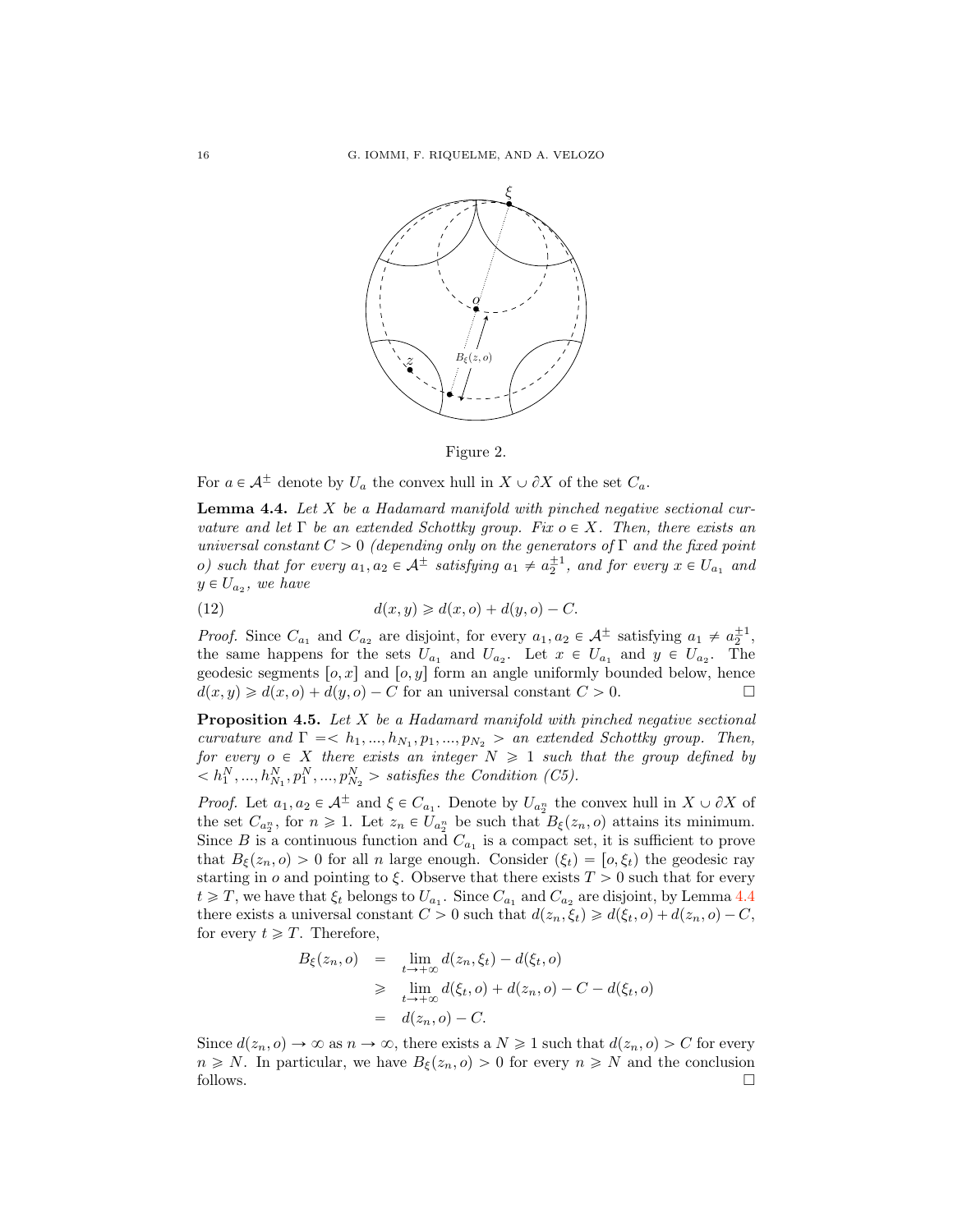In [DP] the authors proved that there exists a  $(g_t)$ -invariant subset  $\Omega_0$  of  $T^1 X/\Gamma$ , contained in the non-wandering set of  $(g_t)$ , such that  $(g_t)|_{\Omega_0}$  is topologically conjugated to a suspension flow over a countable Markov shift  $(\Sigma, \sigma)$ . The Theorem below summarizes their construction together with some dynamical properties.

**Theorem 4.6.** Let X be a Hadamard manifold with pinched negative sectional curvature and let  $\Gamma$  be an extended Schottky group. Suppose that  $\Gamma$  satisfies Condition (C5). Then, there exists a  $(q_t)$ -invariant subset  $\Omega_0$  of  $T^1X/\Gamma$ , a countable Markov shift  $(\Sigma, \sigma)$  and a function  $\tau : \Sigma \to \mathbb{R}$ , such that

- (1) the function  $\tau$  is locally Hölder and is bounded away from zero,
- (2) the geodesic flow  $(g_t)|_{\Omega_0}$  over  $\Omega_0$  is topologically conjugated to the suspension flow over  $\Sigma$  with roof function  $\tau$ ,
- (3) the Markov shift  $(\Sigma, \sigma)$  satisfies the BIP condition,
- (4) if  $N_1 + N_2 \geq 3$ , then  $(\Sigma, \sigma)$  is topologically mixing.

*Proof.* Let  $A = \{h_1, ..., h_{N_1}, p_1, ..., p_{N_2}\}\$ and consider the symbolic space  $\Sigma$  defined by

$$
\Sigma = \{ (a_i^{m_i})_{i \in \mathbb{Z}} : a_i \in \mathcal{A}, m_i \in \mathbb{Z} \text{ and } a_{i+1} \neq a_i \forall i \in \mathbb{Z} \}.
$$

Note that the space  $\Sigma$  is a sequence space defined on the countable alphabet  $\{a_i^m :$  $a_i \in \mathcal{A}, m \in \mathbb{Z}$ . Let  $\Lambda^0$  be the limit set  $\Lambda$  minus the Γ-orbit of the fixed points of the elements of *A*. We denote by  $\tilde{\Omega}_0$  the set of vectors in  $T^1X$  identified with  $(\Lambda^0 \times \Lambda^0 \setminus diagonal) \times \mathbb{R}$  via Hopf's coordinates. Finally, define  $\Omega_0 := \tilde{\Omega}_0/\Gamma$ , where the action of  $\Gamma$  is given by

$$
\gamma \cdot (\xi^-, \xi^+, s) = (\gamma(\xi^-), \gamma(\xi^+), s - B_{\xi^+}(o, \gamma^{-1}0)).
$$

Observe that  $\Omega_0$  is invariant by the geodesic flow.

Fix now  $\xi_0 \in \partial X \setminus \bigcup_{a \in \mathcal{A}} C_{a^{\pm}}$ , where  $C_{a^{\pm}} = C_a \cup C_{a^{-1}}$ . Dal'bo and Peigné [DP, Property II.5] established the following coding property: for every  $\xi \in \Lambda^0$  there exists an unique sequence  $\omega(\xi) = (a_i^{m_i})_{i \geq 1}$  with  $a_i \in \mathcal{A}$ ,  $m_i \in \mathbb{Z}^*$  and  $a_{i+1} \neq a_i$ such that

$$
\lim_{k \to \infty} a_1^{m_1} \dots a_k^{m_k} \xi_0 = \xi.
$$

For each  $a \in \mathcal{A}$  define  $\Lambda_{a\pm}^0 = \Lambda^0 \cap C_{a\pm}$  and set  $\partial^2 \Lambda^0 = \bigcup_{\substack{\alpha,\beta \in \mathcal{A} \\ \alpha \neq \beta}}$  $\Lambda_{\alpha \pm}^{0} \times \Lambda_{\beta \pm}^{0}$ . For any pair  $(\xi^-, \xi^+) \in \partial^2 \Lambda^0$ , if  $a^m$  is the first term of the sequence  $\omega(\xi^+)$ , define  $\tilde{\tau}(\xi^+) = B_{\xi^+}(o, a^m o)$  and  $\overline{T}(\xi^-, \xi^+) = (a^{-m}\xi^-, a^{-m}\xi^+)$ . Define  $\overline{T}_{\tau}$  by the formula

$$
\overline{T}_{\tau}(\xi^{-}, \xi^{+}, s) = (\overline{T}(\xi^{-}, \xi^{+}), s - \tilde{\tau}(\xi^{+})).
$$

Observe that  $\overline{T}_{\tau}$  maps  $\partial^2 \Lambda^0 \times \mathbb{R}$  to itself. The set  $\Omega_0$  can be identified with the quotient  $\partial^2 \Lambda^0 \times \mathbb{R} / \langle \overline{T}_{\tau} \rangle$ . In order to prove this claim, we first proceed to explain how  $\overline{T}_{\tau}$  gives a suspension flow.

Let  $(\xi^-, \xi^+) \in \partial^2 \Lambda^0$ . Suppose that  $\omega(\xi^+) = (a_i^{m_i})$  and let  $\gamma_n$  be the element of  $\Gamma$  defined as  $\gamma_n = a_1^{m_1} ... a_n^{m_n}$  for  $n \ge 1$  and  $\gamma_0 = Id$ . The geodesic determined by  $(\xi^-, \xi^+)$  in X intersects the horosphere based in  $\xi^+$  and passing through  $\gamma_n o$ in only one point  $x_{o,\xi^-, \xi^+}^n$ . Denote by  $\tilde{v}_{o,\xi^-, \xi^+}^n$  the vector in  $T^1 X$  based in  $x_{o,\xi^-, \xi^+}^n$  and pointing to  $\xi^+$  (see Figure 3 below). Finally, denote by  $v_{o,\xi^-, \xi^+}^n$  the projection of  $\tilde{v}^n_{o,\xi^-, \xi^+}$  over  $T^1X/\Gamma$ . Set

$$
S = \{v_{o,\xi^-, \xi^+}^0 : (\xi^-, \xi^+) \in \partial^2 \Lambda^0\} \subset T^1 X/\Gamma.
$$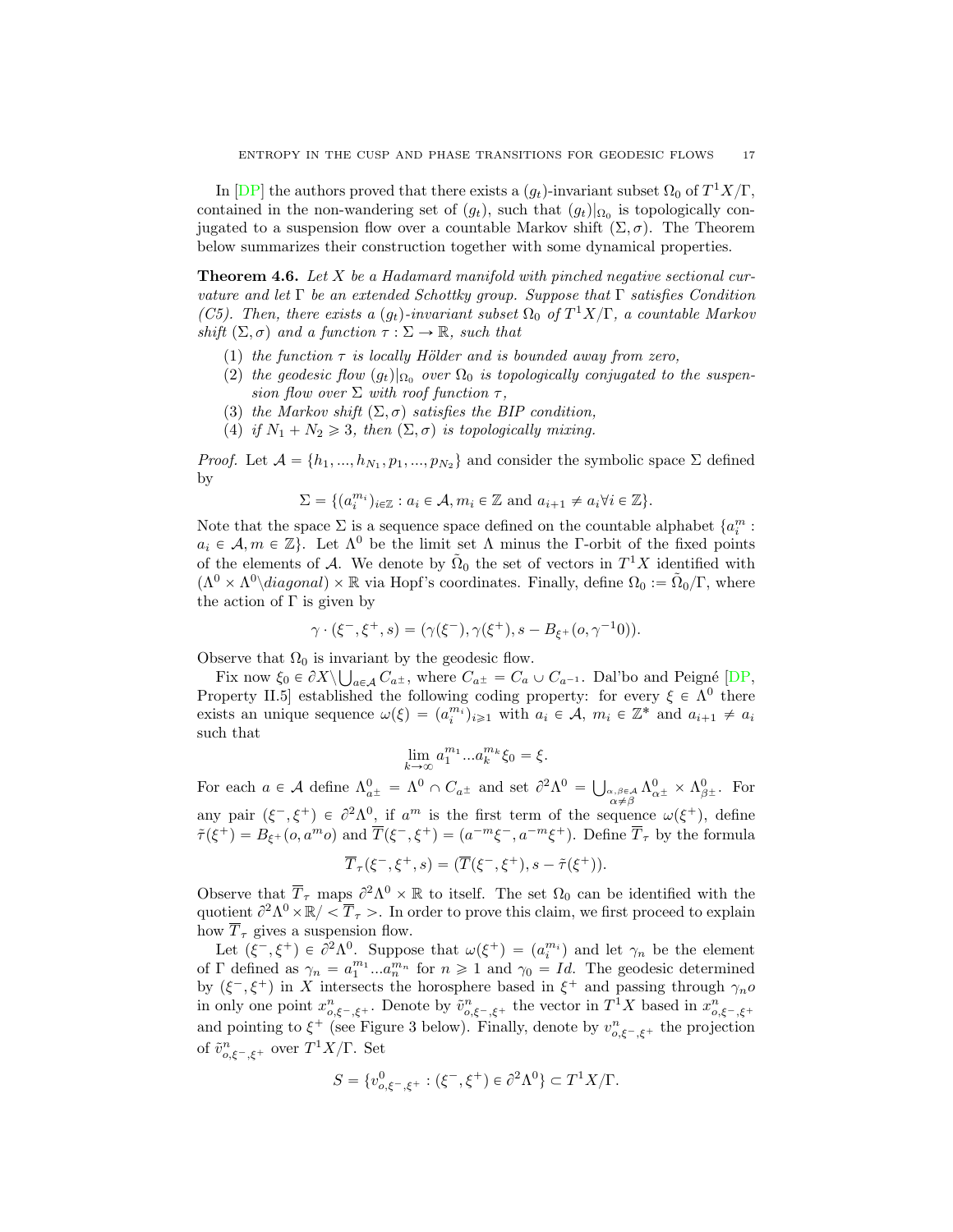Condition (C5) implies that the first return time of every  $v_{o,\xi^-, \xi^+}^0 \in S$  is given by  $\tilde{\tau}(\xi^+)$  (which is the distance between the horospheres based in  $\xi^+$  and passing through *o* and  $\gamma_1$ *o*). Moreover,  $g_{\tilde{\tau}(\xi^+)}(v^0_{o,\xi^-, \xi^+}) = v^1_{o,\xi^-, \xi^+}$  (see Figure 3).



Figure 3. Cross section for  $\Gamma = \langle h, p \rangle$ 

More generally, for every  $n \geq 0$  the first return time of  $v_{o,\xi^-, \xi^+}^n \in S$  is given by  $\tilde{\tau}(\gamma_n^{-1}\xi^+)$  and

$$
g_{\tilde{\tau}(\gamma_n^{-1}\xi^+)}(v_{o,\xi^-,\xi^+}^n) = v_{o,\xi^-,\xi^+}^{n+1}.
$$

Note that for every vector  $v \in \Omega_0$  there exists a time  $t \in \mathbb{R}$  such that  $g_t v$  belongs to S (otherwise, a lift of v to  $T<sup>1</sup>M$  would have its positive endpoint  $v<sup>+</sup>$  in the Γ-orbit of a fixed point of an element in  $A$ ). This fact give us the identification.

The coding property implies that the set  $\partial^2 \Lambda^0$  is identified with  $\Sigma$  by considering  $(\xi^-, \xi^+)$  as a bilateral sequence  $(\omega^*(\xi^-), \omega(\xi^+))$ . If  $\omega(\xi^-) = (b_i^{n_i})_{i \geq 1}$ , we define  $\omega^*(\xi^-)$  as the sequence  $(\ldots, b_2^{-n_2}, b_1^{-n_1})$ , then  $(\omega^*(\xi^-), \omega(\xi^+))$  represent the concatenated sequence. Let  $\Sigma^+$  be the one sided symbolic space obtained from  $\Sigma$ by forgetting the negative time coordinates. We define the function  $\tau : \Sigma^+ \to \mathbb{R}$  as

$$
\tau(x) = \tau(\omega^{-1}(x)) = B_{\omega^{-1}(x)}(o, a^m o),
$$

where  $w : \Lambda^0 \to \Sigma$  is the coding function and  $a^m$  the first symbol in  $w^{-1}(x)$ . We extend  $\tau$  to  $\Sigma$  by making it independent of the negative time coordinates. We therefore have, that the geodesic flow  $(g_t)$  on  $\Omega_0$  can be coded as the suspension flow on  $Y = \{(x, t) \in \Sigma \times \mathbb{R} : 0 \leq t \leq \tau(x)\}/\sim$ . This implies (2) in the conclusion of Theorem 4.6. Property (1) follows from Lemma 4.7 below.

**Lemma 4.7.** Under the hypothesis of Theorem 4.6, the function  $\tau : \Sigma \to \mathbb{R}$  depends only on future coordinates, it is locally Hölder and it is bounded away from zero.

Proof. The fact that it depends on the future is by definition and the regularity property was established in [DP, Lemma VII.]. Let  $x \in \Sigma^+$  and  $\xi = \omega^{-1}(x)$  the point in  $\Lambda^0$  associated to x by the coding property. The function  $\tau$  satisfies

$$
\tau(x) = B_{\xi}(o, a^m o) = B_{a^{-m}\xi}(a^{-m} o, o).
$$

The last term above is greater than 0 by Condition (C5). Indeed, note that  $a^{-m}\xi =$  $\omega^{-1}(\sigma x) \notin C_{a^{\pm}}$  and  $a^{-m}o$  is contained in the convex-hull of  $C_{a^{\pm}}$  in  $X \times \partial X$ ,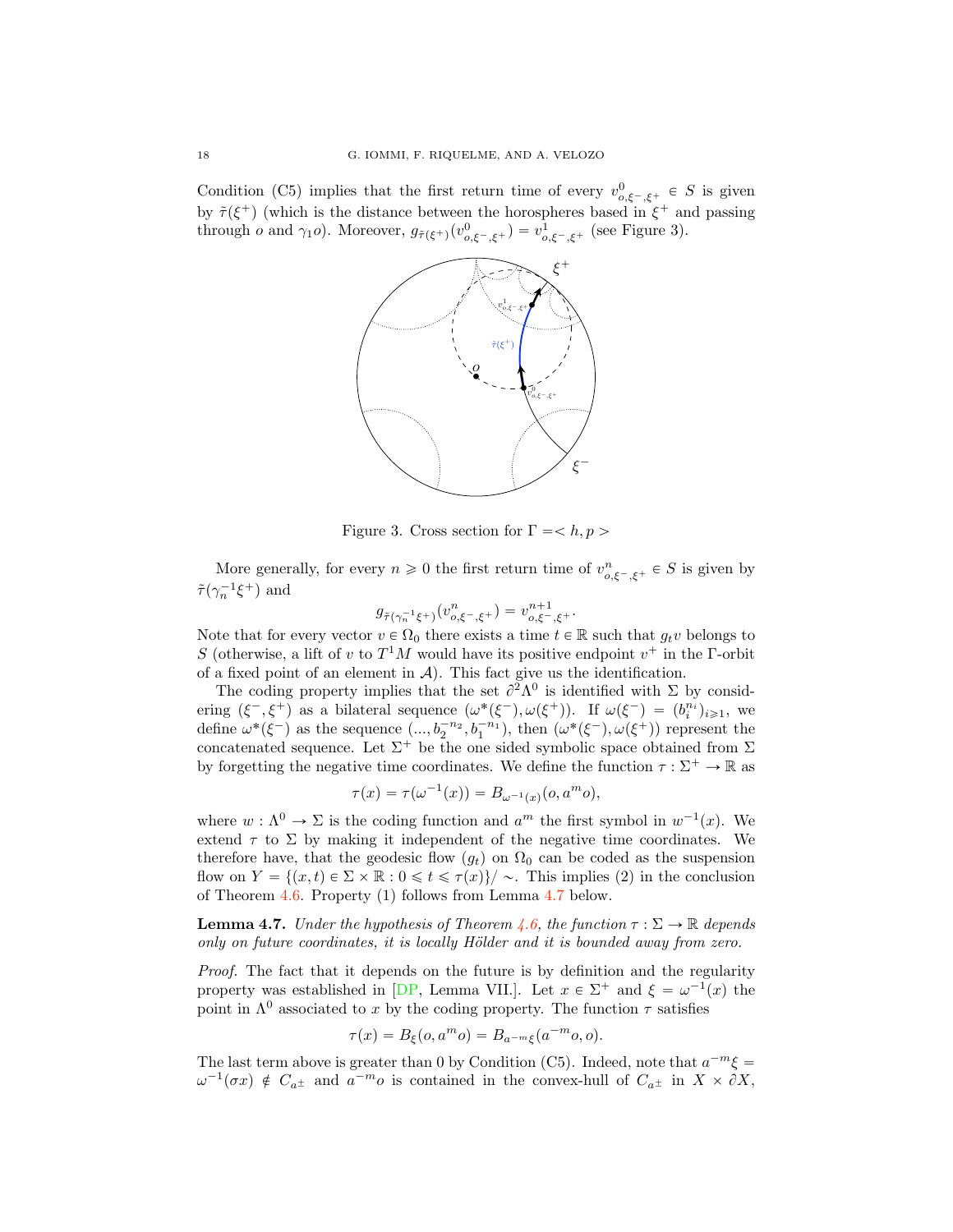hence Condition (C5) applies directly. Since the domains  $C_a$ , for  $a \in A^{\pm}$ , are compact and  $B$  is continuous, there exists an uniform strictly positive lower bound for  $B_{a^{-m}\xi}(a^{-m}o, o)$ . Thus  $\tau$  is bounded away from zero.  $\Box$ 

**Lemma 4.8.** Under the hypothesis of Theorem  $4.6$  the countable Markov shift  $(\Sigma, \sigma)$  satisfies the BIP condition. Moreover, if  $N_1 + N_2 \geq 3$ , then the countable Markov shift  $(\Sigma, \sigma)$  is topologically mixing.

Proof. It is not hard to see that the set A satisfies the required conditions in order for  $(\Sigma, \sigma)$  to be BIP (see definition 2.2). Suppose now that  $N_1 + N_2 \ge 3$ . Recall that the Markov shift  $(\Sigma, \sigma)$  is topologically mixing if for every  $a, b \in \{a_i^m : a_i \in \mathcal{A}, m \in \mathbb{Z}\}\$ there exists  $N(a, b) \in \mathbb{N}$  such that for every  $n > N(a, b)$  there exists an admissible word of length n of the form  $ai_1i_2 \ldots i_{n-1}b$ . The set of allowable sequences is given by

$$
\{(a_i^{m_i})_{i\in\mathbb{Z}} : a_i \in \mathcal{A}, m_i \in \mathbb{Z} \text{ and } a_{i+1} \neq a_i \forall i \in \mathbb{N}\}.
$$

Since  $N_1 + N_2 \geq 3$  then given any pair of symbols in  $\{a_i^m : a_i \in \mathcal{A}, m \in \mathbb{Z}\},\$  say  $a_1^{m_1}, a_2^{m_2}$  we can consider the symbol  $a_3 \notin \{a_1, a_2\}$ . Hence the following words are admissible:

$$
a_1^{m_1} a_3 a_1 a_3 \ldots a_1 a_2^{m_2}
$$
,  $a_1^{m_1} a_3 a_1 a_3 a_1 \ldots a_3 a_2^{m_2}$ .

Thus, the system is topologically mixing.  $\Box$ 

Since Lemma 4.8 above shows the points 
$$
(3)
$$
 and  $(4)$ , we have concluded the proof of Theorem 4.6.

 $\Box$ 

**Remark 4.9.** Under the conditions (C5) and  $N_1 + N_2 \geq 3$  we have proved that  $(\Sigma, \sigma)$  is a topologically mixing countable Markov shift satisfying the BIP condition (Lemma 4.8) and that the roof function  $\tau$  is locally Hölder and bounded away from zero (Lemma 4.7). Therefore, the associated suspension semi-flow  $(Y, \Phi)$  can be studied with the techniques presented in Section 2.

So far we have proved that the geodesic flow restricted to the set  $\Omega_0$  can be coded by a suspension flow over a countable Markov shift. We now describe, from the ergodic point of view, the geodesic flow in the complement  $(T^1X/\Gamma) \setminus \Omega_0$  of  $\Omega_0$ . We denote by  $\mathcal{M}_{\Omega_0}$  the space of  $(g_t)$ -invariant probability measures supported in the set where we have coding, in other words in  $\partial^2 \Lambda_0 \times \mathbb{R} / \langle \overline{T}_{\tau} \rangle$ . We describe the difference between the space  $\mathcal{M}_{\Omega_0}$  and the space  $\mathcal{M}_g$  of all  $(g_t)$ -invariant probability measures. Recall that in  $\Gamma$  there are hyperbolic isometries  $h_1, ..., h_{N_1}$ , each of which fixes a pair of points in  $\partial X$ . The geodesic connecting the fixed points of  $h_i$  will descend to a closed geodesic in the quotient by Γ. We denote  $\nu^{h_i}$  the probability measure equidistributed along such a geodesic.

**Proposition 4.10.** The set of ergodic measures in  $M_g \backslash M_{\Omega_0}$  is finite, those are exactly the set  $\{\nu^{h_i} : 1 \leq i \leq N_1\}$ . Moreover, for every  $\nu \in \mathcal{M}_q \backslash \mathcal{M}_{\Omega_0}$  we have  $h_{\nu}(q) = 0.$ 

*Proof.* Let  $\nu \in M_q \backslash M_{\Omega_0}$  be an ergodic measure. Take v a generic vector for  $\nu$ . Since a generic vector is recurrent, the orbit  $g_t v$  does not goes to infinity, therefore  $v^+$  is not parabolic. Now consider the case when v points toward a hyperbolic fixed point z. Let  $\gamma : \mathbb{R} \to X$  be a geodesic flowing at positive time to z with initial condition  $\gamma'(0) = v$  and let  $\gamma_i$  be the geodesic connecting z with the associated hyperbolic fixed point. By reparametrization we can assume  $\gamma_i(+\infty)=z$  and that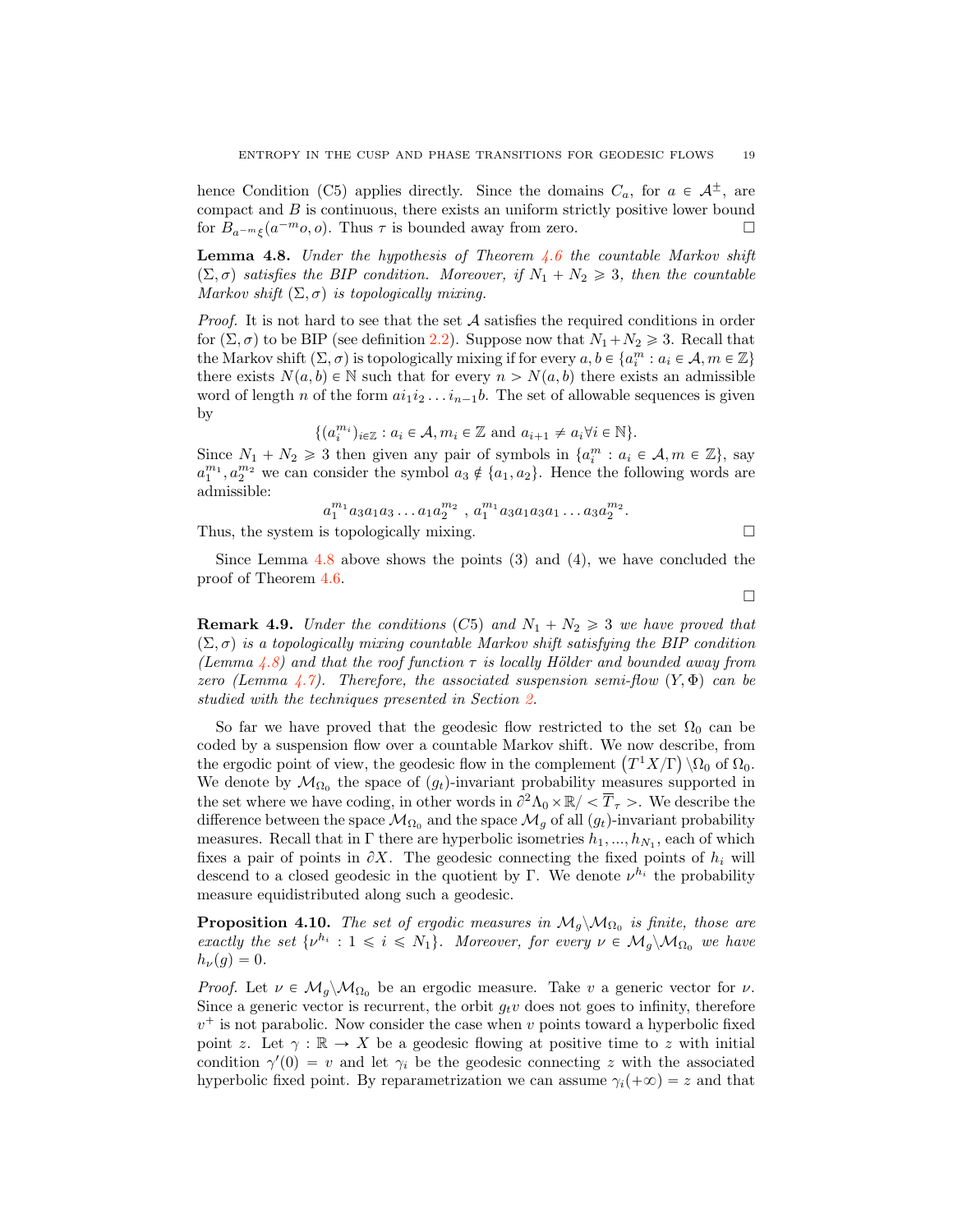$\gamma_i(0)$  lies in the same horosphere centered at z than v. By estimates in [HI] we have  $d(\gamma_i(t), \gamma(t)) \to 0$  exponentially fast (here d stands for hyperbolic distance, actually in [HI] the stronger exponential decay in the horospherical distance is obtained). Since the vectors along the geodesics are perpendicular to the horospheres centered at z we have the desired geometric convergence in TX. Observe  $\gamma_i$  descends to a periodic orbit in  $TX/\Gamma$ . This gives the convergence of  $\gamma$  to the periodic orbit and Birkhoff ergodic theorem gives that the measure generated by such a geodesic is exactly one of  $\nu^{h_i}$ .

The fact that  $h_{\nu}(g) = 0$  for every  $\nu \in M_g \backslash M_{\Omega_0}$  is a classical result for measures poorted on periodic orbits. supported on periodic orbits.

We end up this section with a definition that includes the standing assumptions on the Schottky groups considered in most of our statements. The important point is that we will be in position to use Lemma 4.7, Lemma 4.8 and Theorem 4.12 below.

**Definition 4.11.** We say a extended Schottky group  $\Gamma$  satisfies property  $(\star)$  if conditions (C5) and  $N_1 + N_2 \geq 3$  hold.

4.3. Geometric meaning of  $s_{\infty}$ . One of our main technical results is the following. Let  $\tau$  be the roof function constructed in sub-section 4.2. In the next Theorem we give a geometrical characterisation of the value  $s_{\infty}$  defined as the unique real number satisfying

$$
P_{\sigma}(-t\tau) = \begin{cases} \text{infinite} & \text{if } t < s_{\infty}; \\ \text{finite} & \text{if } t > s_{\infty}. \end{cases}
$$

One of the key ingredients in this paper, and the important result of this section, is the relation between  $s_{\infty}$  and the largest parabolic critical exponent. This relation will allow us to translate several results at the symbolic level into the geometrical one.

**Theorem 4.12.** Let  $\Gamma$  be an extended Schottky group with property  $(\star)$ . Let  $(\Sigma, \sigma)$ and  $\tau : \Sigma \to \mathbb{R}$  be the base space and the roof function of the symbolic representation of the geodesic flow  $(g_t)$  on  $\Omega_0$ . Then  $s_{\infty} = \max{\{\delta_{p_i}, 1 \leq i \leq N_2\}}$ .

*Proof.* We first show that  $s_{\infty} \le \max{\{\delta_{p_i}, 1 \le i \le N_2\}}$ .

$$
P_{\sigma}(-t\tau) = \lim_{n \to \infty} \frac{1}{n+1} \log \sum_{x:\sigma^{n+1}x=x} \exp\left(\sum_{i=0}^{n} -t\tau(\sigma^{i}x)\right) \chi_{C_{h_1}}(x)
$$
  
\n
$$
= \lim_{n \to \infty} \frac{1}{n+1} \log \sum_{\xi=\overline{h_1x_2...x_nx_{n+1}}\xi_0} \exp\left(\sum_{i=0}^{n} -tB_{\omega^{-1}(\sigma^{i}x)}(o, x_{i+1}o)\right)
$$
  
\n
$$
\geq \lim_{n \to \infty} \frac{1}{n+1} \log \sum_{\xi=\overline{h_1x_2...x_{n+1}}\xi_0} \exp\left(\sum_{i=0}^{n} -td(o, x_{i+1}o)\right)
$$

The last inequality follows from  $d(x, y) \ge B_{\xi}(x, y)$ . By removing words having  $h_1^m$  (some  $m$ ) in more places than just the first coordinate, we conclude that the argument of the function log in the limit above is greater than

$$
e^{-td(o,h_1o)}\sum_{(c_1,\ldots,c_n)\in(\mathcal{A}\backslash h_1)_*^n}\sum_{(m_1,\ldots,m_n)\in\mathbb{Z}^n}\exp\left(\sum_{i=1}^n-td(o,c_i^{m_i}o)\right),
$$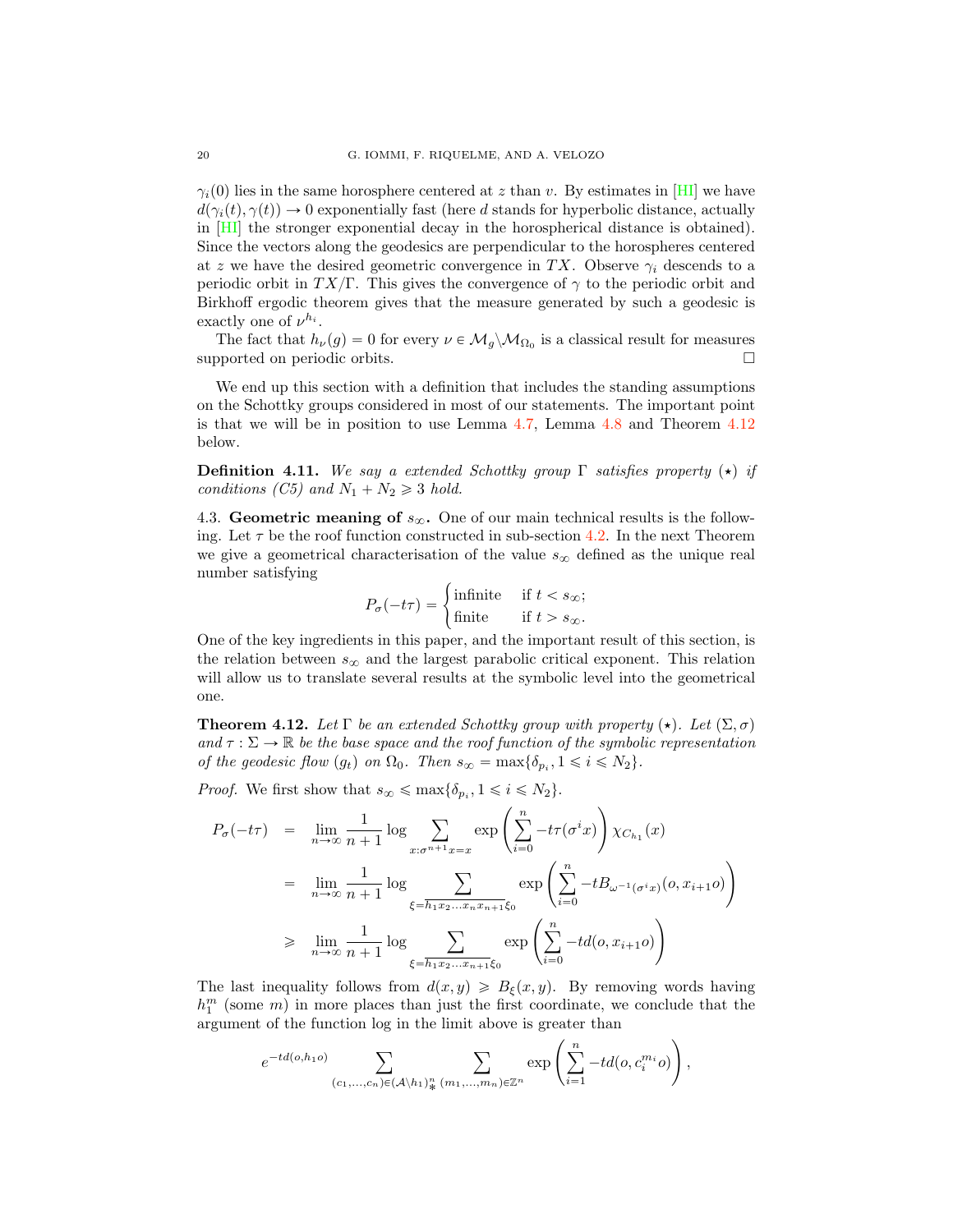where  $(\mathcal{A}\backslash h_1)_*^n$  represent the set of admissible words of length n for the code, i.e.  $c_i \neq c_{i+1}^{\pm 1}$ . Let  $k \geq 1$ . For all  $0 \leq j \leq k-1$  and  $1 \leq i \leq N_1 + N_2 - 1$ , define

$$
b_{i+j(N_1+N_2-1)} = \begin{cases} h_{i+1}, & \text{if } 1 \leq i \leq N_1-1 \\ p_{i+1-N_1}, & \text{if } N_1 \leq i \leq N_1+N_2-1. \end{cases}
$$

Consider  $n + 1 = k(N_1 + N_2 - 1)$ . By restricting the above sum to words with  $c_i = b_i$  for every  $i = 1, ..., n$ , we can continue the sequence of inequalities above to get

$$
P_{\sigma}(-t\tau) \geq \sum_{m_1,\dots,m_n \in \mathbb{Z}} \exp\left(\sum_{i=1}^n -td(o,b_i^{m_i}o)\right),
$$

where the right-hand side is equal to

$$
\prod_{i=1}^{n} \sum_{m \in \mathbb{Z}} \exp(-td(o, b_i^m o)).
$$

By definition of the  $b_i$ 's, the last term is equal to

$$
\left(\prod_{i=2}^{N_1}\sum_{m\in\mathbb{Z}}\exp(-td(o,h_i^m o))\right)^k \left(\prod_{i=1}^{N_2}\sum_{m\in\mathbb{Z}}\exp(-td(o,p_i^m o))\right)^k.
$$

Hence, it follows that

$$
P_{\sigma}(-t\tau) \geq \frac{1}{N_1 + N_2} \log \left( \prod_{i=2}^{N_1} \sum_{m \in \mathbb{Z}} \exp(-td(o, h_i^m o)) \right) \left( \prod_{i=1}^{N_2} \sum_{m \in \mathbb{Z}} \exp(-td(o, p_i^m o)) \right)
$$
  
= 
$$
\frac{1}{N_1 + N_2} \log \prod_{a \in \mathcal{A} \backslash h_1} P_{< a>} (t, o).
$$

In particular, if  $t < \max{\delta_{p_i}, 1 \leq i \leq N_2}$  then  $P_\sigma(-t\tau) = +\infty$ . This shows that  $s_{\infty} \ge \max{\{\delta_{p_i}, 1 \le i \le N_2\}}.$ 

We prove now the other inequality. Let  $(\xi_t^i)$  be the geodesic ray  $[0, \omega^{-1}(\sigma^{i+1}x)).$ Using  $(12)$ , we have

$$
\tau(\sigma^i x) = B_{\omega^{-1}(\sigma^i x)}(o, x_i o)
$$
  
=  $B_{\omega^{-1}(\sigma^{i+1} x)}(x_i^{-1} o, o)$   
=  $\lim_{t \to \infty} d(\xi_t^i, x_i o) - d(\xi_t^i, o)$   
 $\geq [d(\xi_t^i, o) + d(o, x_i o) - C] - d(\xi_t^i, o)$   
=  $d(o, x_i o) - C.$ 

Thus,

$$
\exp(-t\tau(\sigma^ix)) \leq \exp(tC)\exp(-td(o,xio)).
$$

Therefore,

$$
P_{\sigma}(-t\tau) \leq \lim_{n \to \infty} \frac{1}{n} \log \sum_{a_1, ..., a_n} \sum_{m_1, ..., m_n} \prod_{i=1}^n \exp(tC) \exp(-td(o, a_i^{m_i}o))
$$
  
= 
$$
\log \left( C^t \prod_{a \in \mathcal{A}} P_{< a>} (t, o) \right).
$$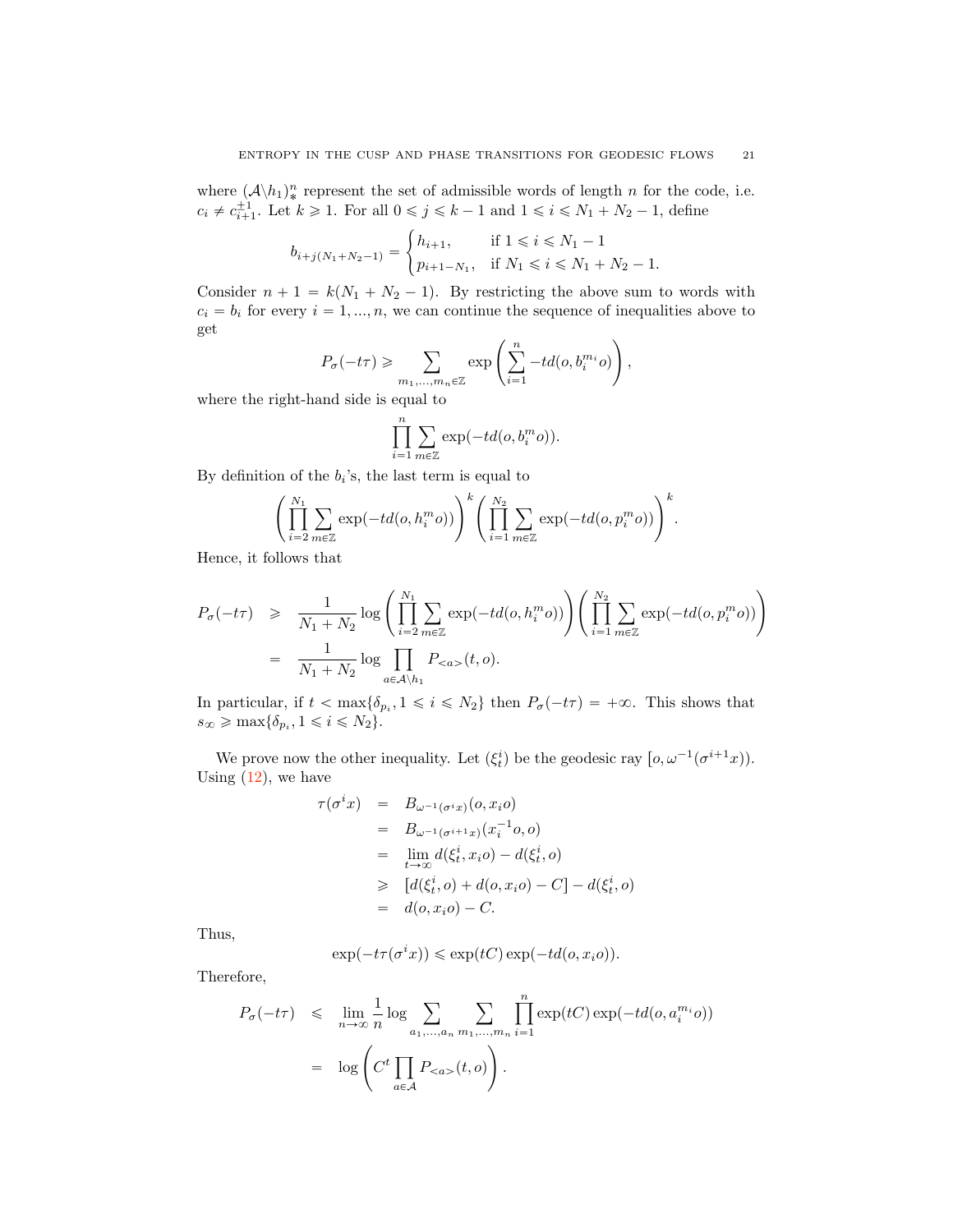In particular, the pressure  $P_{\sigma}(-t\tau)$  is finite for every  $t > \max\{\delta_p, 1 \leq i \leq N_2\}$ .  $\Box$ 

Denote by  $\delta_{p,max} := \max{\delta_{p_i}, 1 \leq i \leq N_2}$ . The simplest example to consider is a real hyperbolic space X. In this case  $\delta_{\langle p_i \rangle} = 1/2$  for any  $i \in \{1, ..., N_2\}.$ In particular  $\delta_{p,max} = 1/2$ . More generally, if we replace hyperbolic space by a manifold of constant negative curvature equal to  $-b^2$  then  $\delta_{\leq p>} = b/2$ . In the case of non-constant curvature some bounds are known, indeed if the curvature is bounded above by  $-a^2$  then  $\delta_{\leq p>} \geq a/2$  (see [DOP]).

Recall that at a symbolic level we have  $h_{top}(\Phi) = \inf \{ t : P_{\sigma}(-t\tau) \leq 0 \}.$  In particular, if the derivatives of the sectional curvature are uniformly bounded, then Theorem  $4.6$ , Proposition  $4.10$  and equality  $(11)$  imply

(13) 
$$
h_{top}(g) = \delta_{\Gamma} = h_{top}(\Phi).
$$

The existence of a measure of maximal entropy for the flow  $(q_t)$  is related to convergence properties of the Poincaré series at the critical exponent. Indeed, using the construction of Patterson and Sullivan ([Pa],[Su]) of a Γ-invariant measure on  $\partial^2 X$ , it is possible to construct a measure on  $T^1 X$  which is invariant under the action of Γ and the geodesic flow. This measure induces a  $(q_t)$ -invariant measure on  $T^1X/\Gamma$  called the Bowen-Margulis measure. It turns out that, if the group  $\Gamma$  is of convergence type then the Bowen-Margulis measure is infinite and dissipative. Hence the geodesic flow does not have a measure of maximal entropy. On the other hand, if the group  $\Gamma$  is of divergence type then the Bowen-Margulis measure is ergodic and conservative. If finite, it is the measure of maximal entropy.

It is, therefore, of interest to determine conditions that will ensure that the group is of divergence type and that the Bowen-Margulis measure is finite. It is along these lines that Dal'bo, Otal and Peigné  $[DOP]$  introduced the following:

**Definition 4.13.** A geometrically finite group  $\Gamma$  satisfies the parabolic gap condition (PGC) if its critical exponent  $\delta_{\Gamma}$  is strictly greater than the one of each of its parabolic subgroups.

It was shown in [DOP, Theorem A] that if a group satisfies the PGC-condition then the group is divergent and the measure of Bowen-Margulis is finite [DOP, Theorem B]. In particular it has a measure of maximal entropy. Note that a divergent group in the case of constant negative curvature satisfies the PGC-property.

In our context, an extended Schottky group is a geometrically finite group such that all the parabolic subgroups have rank 1. Moreover, by Condition (C4) and Theorem 4.3, it satisfies the PGC-condition. Thus, the following property is a direct consequence of Theorem 4.12, Theorem 4.3 and  $(13)$ .

**Proposition 4.14.** Let  $X$  be a Hadamard manifold with pinched negative sectional curvature and let  $\Gamma$  be an extended Schottky group. Assume that the derivatives of the sectional curvature are uniformly bounded. If  $(Y, \Phi)$  is the symbolic representation of the geodesic flow on  $T^1X/\Gamma$ , then  $s_{\infty} < h_{top}(\Phi)$ .

## 5. Escape of Mass for geodesic flows

This section contains our main results relating the escape of mass of a sequence of invariant probability measures for a class of geodesic flows defined over noncompact manifolds. We prove that there is a uniform bound, depending only in the entropy of a measure, for the amount of mass a measure can give to the cusps. We also characterise the amount of entropy that the cusp can have. These results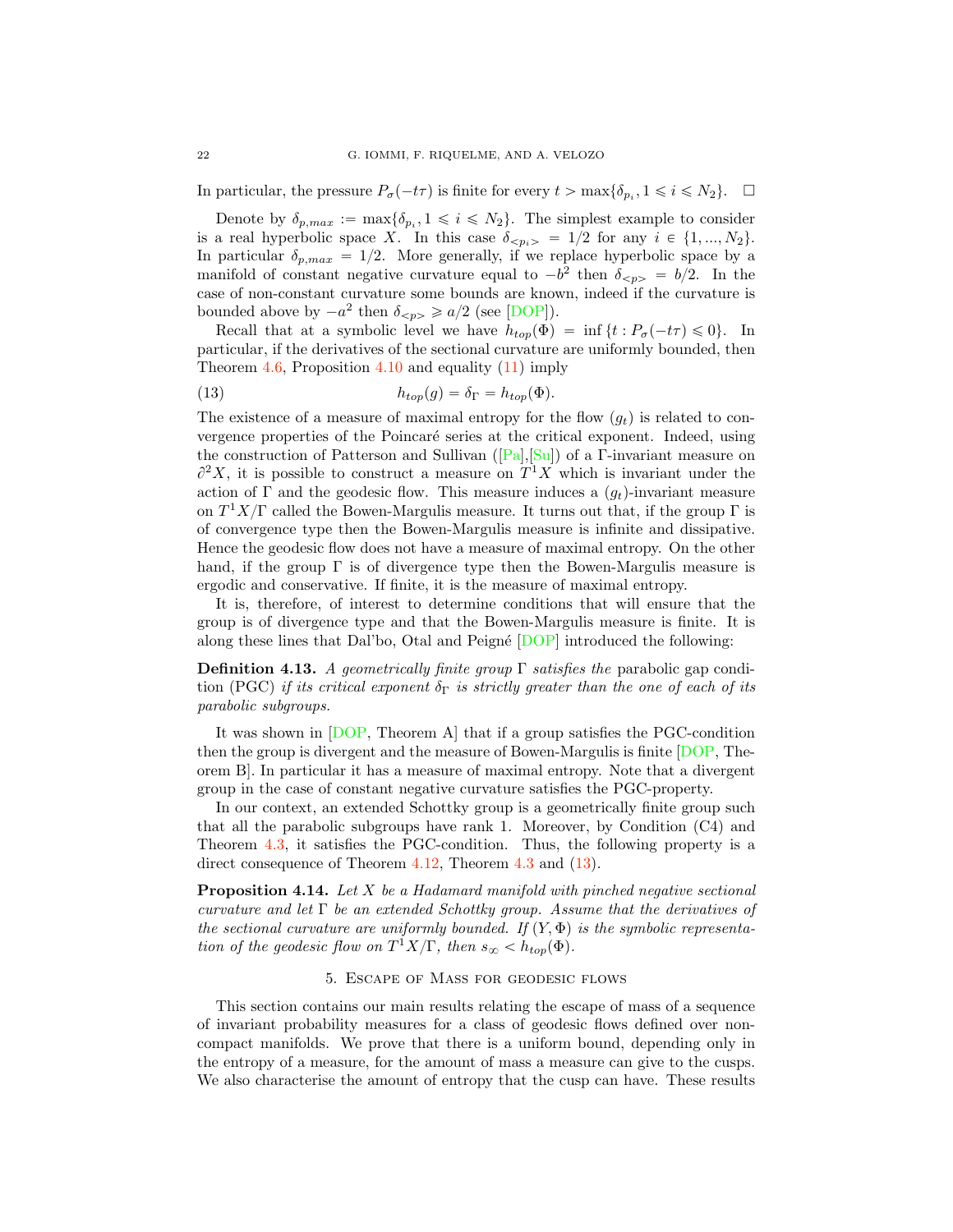are similar in spirit to those obtained in [EKP, ELMV, KLKM] for other types of flows.

Theorem 5.1. Let X be a Hadamard manifold with pinched negative sectional curvature and let  $\Gamma$  be an extended Schottky group of isometries of X with property  $(\star)$ . Assume that the derivatives of the sectional curvature are uniformly bounded. Then, for every  $c > \delta_{p,max}$  there exists a constant  $M = M(c) > 0$  such that for every  $\nu \in \mathcal{M}_{\Omega_0}$  with  $h_{\nu}(g) \geqslant c$ , we have

$$
\int \tau d\mu \leqslant M,
$$

where  $\nu$  has a symbolic representation as  $(\mu \times m)/((\mu \times m)(Y))$ . Moreover, the value  $\delta_{p,max}$  is optimal in the following sense: there exists a sequence  $\nu_n \in \mathcal{M}_{\Omega_0}$  of g-invariant probability measures such that  $\lim_{n\to\infty} \int \tau d\mu_n = \infty$  and

$$
\lim_{n\to\infty}h_{\nu_n}(g)=\delta_{p,max}.
$$

Proof. This is a direct consequence of Theorems 3.3 and 3.7 using the symbolic model for the geodesic flow on  $T^1X/\Gamma$ .

The following corollary is just an equivalence of the first conclusion in Theorem 5.1 (see also Theorem 3.7).

**Corollary 5.2.** Assume X and  $\Gamma$  as in Theorem 5.1. If  $\nu_n \in \mathcal{M}_{\Omega_0}$  is a sequence of  $(g_t)$ -invariant probability measures such that  $\lim_{n\to\infty} \int \tau d\mu_n = \infty$ , then

$$
\limsup_{n \to \infty} h_{\nu_n}(g) \leq \delta_{p,max}.
$$

We are now in position to prove the main result about escape of mass.

**Theorem**  $(1.2)$ . Let X be a Hadamard manifold with pinched negative sectional curvature and let  $\Gamma$  be an extended Schottky group of isometries of X with property  $(\star)$ . Assume that the derivatives of the sectional curvature are uniformly bounded. Then, for every  $c > \delta_{p,max}$  there exists a constant  $m = m(c) > 0$ , with the following property: If  $(\nu_n)$  is a sequence of ergodic  $(g_t)$ -invariant probability measures on  $T^1X/\Gamma$  satisfying  $h_{\nu_n}(g) \geqslant c$ , then for every vague limit  $\nu_n \to \nu$ , we have

$$
\nu(T^1X/\Gamma) \geqslant m.
$$

In particular if  $\nu_n \to 0$  then  $\limsup h_{\nu_n}(g) \leq \delta_{p,max}$ . Moreover, the value  $\delta_{p,max}$ is optimal in the following sense: there exists a sequence  $(\nu_n)$  of  $(g_t)$ -invariant probability measures on  $T^1X/\Gamma$  such that  $h_{\nu_n}(g) \to \delta_{p,max}$  and  $\nu_n \to 0$ .

*Proof.* Since every ergodic measure in  $\mathcal{M}_g \backslash \mathcal{M}_{\Omega_0}$  has zero entropy, we can suppose that  $\nu_n$  belongs to  $\mathcal{M}_{\Omega_0}$  for every  $n \in \mathbb{N}$ . Observe now that the cross-section  $S \subset T^{1}X/\Gamma$  defined in the proof of Theorem 4.6 is bounded. Hence, using the identification  $\Psi : \Omega_0 \to Y$  given by Theorem 4.6 and fixing  $0 < r \leq \inf_{x \in \Sigma} \tau(x)$ , there exists a compact set  $K_r \subset T^1 X/\Gamma$  such that

$$
\Sigma \times [0, r] / \sim \subset \Psi(K_r).
$$

Let  $\mu_n$  be the probability measure on  $\Sigma$  associated to the symbolic representation of  $\nu_n$ . By Theorem 5.1, we have

$$
\int\tau d\mu_n\leqslant M.
$$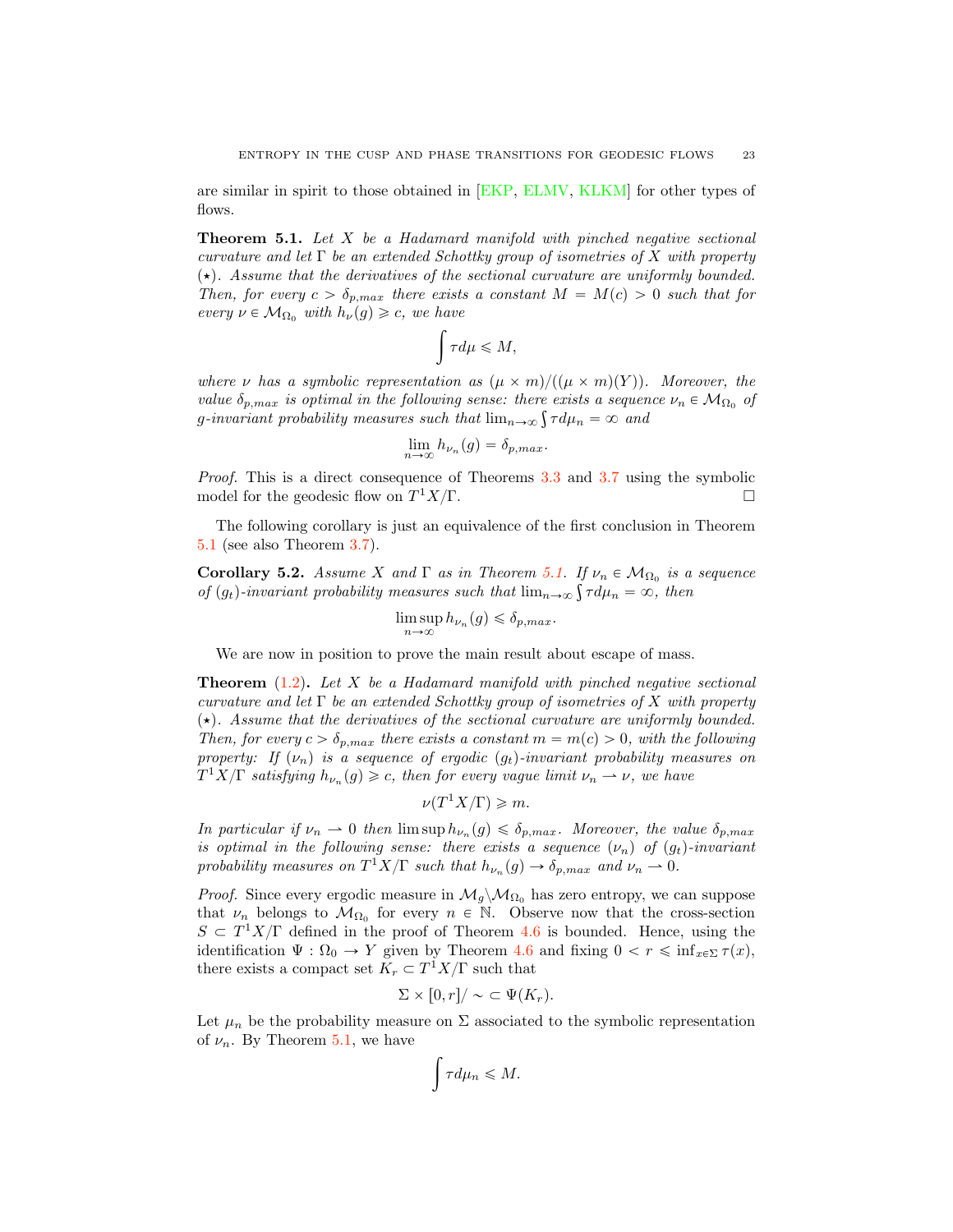Hence,

$$
\nu_n(K_r) = \Psi_* \nu_n(\Psi(K_r)) \ge \Psi_* \nu_n(\Sigma \times [0, r] / \sim)
$$
  
= 
$$
\frac{\int_{\Sigma} \int_0^r dt d\mu_n}{\int \tau d\mu_n}
$$
  
\$\ge \frac{r}{M}\$.

In other words, every vague limit  $\nu$  of the sequence of ergodic probability measures  $(\nu_n)_n$  satisfies  $\nu(K_r) \geq r/M$ . In particular, we obtain  $\nu(T^1X/\Gamma) \geq r/M$ . By setting  $m = \inf_{x \in \Sigma} \tau(x)/M$ , the conclusion follows.

Before giving the proof of the optimality of  $\delta_{p,max}$ , we need the following result.

**Proposition 5.3.** Let  $\Gamma$  be an extended Schottky group of isometries of X. Let  $p \in A$  be a parabolic isometry. We can choose a hyperbolic isometry  $h \in \Gamma$  for which the groups  $\Gamma_n = \langle p, h^n \rangle$  satisfy the following conditions:

- (1) The group  $\Gamma_n$  is of divergence type for every  $n \geq 1$ ,
- (2) The sequence  $(\delta_{\Gamma_n})_n$  of critical exponents satisfy  $\delta_{\Gamma_n} \to \delta_{\mathcal{P}}$  as n goes to  $\infty$ ,
- (3) The following limit holds

$$
\lim_{n \to \infty} \frac{n}{\sum_{\gamma \in \mathcal{P}} e^{-\delta_{\Gamma_n} d(x, \gamma x)}} = 0.
$$

*Proof.* The proof is based on that of  $[DOP, Theorem C]$ . Let G be a group, we will use the notation  $G^*$  for  $G\setminus\{id\}$ . Define  $P = \langle p \rangle$  and take  $U_p \subset X \cup \partial X$ a connected compact neighbourhood of the fixed point  $\xi_p$  of p such that for every  $m \in \mathbb{Z}^*$  we have  $p^m(\partial X \setminus U_{\mathcal{P}}) \subset U_{\mathcal{P}}$ . We could take  $U_{\mathcal{P}}$  so that  $U_{\mathcal{P}} \cap \partial X$  is a fundamental domain for the action of  $P$  in  $\partial X \setminus {\xi_p}$ . Because  $\Gamma$  is non-elementary and  $\Lambda_{\Gamma}$  is not contained in  $U_{\mathcal{P}}$ , it is possible to choose  $h \in \Gamma$  a hyperbolic isometry of X such that its two fixed points  $\xi_{h}$ ,  $\xi_{h}$  do not lie in  $U_{\mathcal{P}}$ . We have used the fact that pair of points fixed by a hyperbolic isometry is dense in  $\Lambda \times \Lambda$ . Fix  $x \in X$  over the axis of h. Since  $\Gamma$  is an extended Schottky group, for every  $k \in \mathbb{N}$  the elements p and  $h^k$  are in Schottky position. In particular, for  $H_k = \langle h^k \rangle$  we can find a compact subset  $U_{H_k} \subset X \cup \partial X$  satisfying the following three conditions

- (1)  $H^*(\partial X \backslash U_{H_k}) \subset U_{H_k}$ .
- (2)  $U_{H_k} \cap U_{\mathcal{P}} = \varnothing$ .
- (3)  $x \notin U_{H_k} \cup U_{\mathcal{P}}$ .

Since  $P$  and  $U_{H_k}$  are in Schottky position it is a consequence of the Ping Pong Lemma that the group generated by them is a free product. By the same argument to that one of Lemma 4.4, there is a positive constant  $C \in \mathbb{R}$  such that for every  $y \in U_{H_k}$  and  $z \in U_{\mathcal{P}}$ , we have

(14) 
$$
d(y, z) \geq d(x, y) + d(x, z) - C.
$$

Applying inequality (14) and the inclusion properties described above we obtain

(15) 
$$
d(x, p^{m_1}h^{kn_1} \cdot p^{m_j}h^{kn_j}x) \ge \sum_i d(x, p^{m_i}x) + \sum_i d(x, h^{kn_i}x) - 2kC,
$$

where  $m_i \in \mathbb{Z}^*$ . As remarked in [DOP] the sum

$$
\tilde{P}(s) = \sum_{j \geq 1} \sum_{n_i, m_i \in \mathbb{Z}^*} \exp(-sd(x, p^{m_1}h^{kn_1}...p^{m_j}h^{kn_j}x)),
$$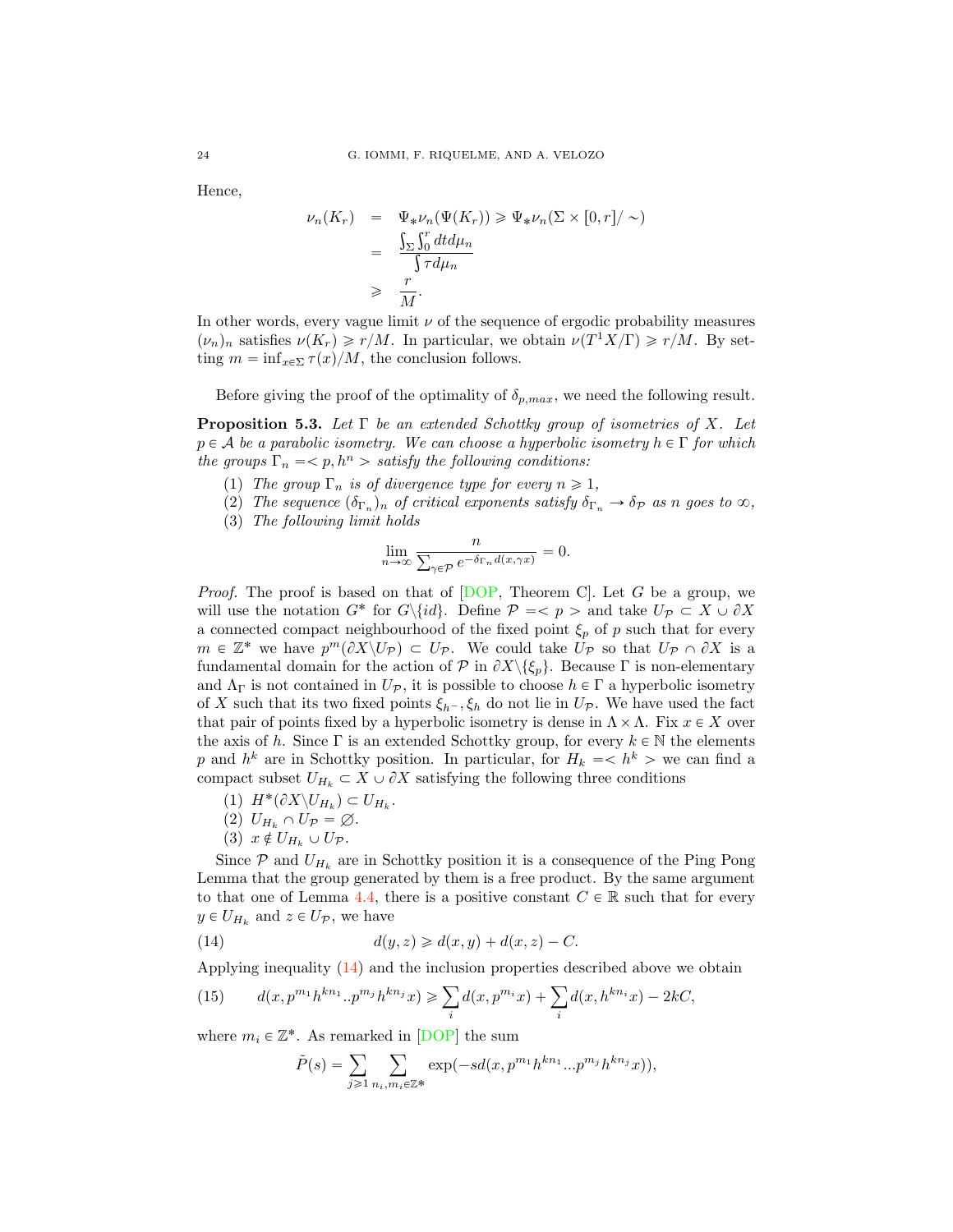is comparable with the Poincaré series of  $\Gamma_k$ . Indeed, since h is hyperbolic both have the same critical exponent. Using the inequality  $(15)$  we obtain

$$
\tilde{P}(s) \leqslant \sum_{j \geqslant 1} \left(e^{2sC} \sum_{n \in \mathbb{Z}^*} e^{-sd(x,h^{kn}x)} \sum_{m \in \mathbb{Z}^*} e^{-sd(x,p^mx)}\right)^j
$$

Because of our choice of x, if  $l := d(x, hx)$  then  $d(x, h^N x) = |N|l$  for all  $N \in \mathbb{Z}$ . Thus,

$$
\sum_{n\in\mathbb{Z}^*}e^{-sd(x,h^{kn}x)} \leq 2\frac{e^{-slk}}{1-e^{-slk}}.
$$

Let  $s_{\epsilon} := \delta_{\mathcal{P}} + \epsilon > \delta_{\mathcal{P}}$  and denoting  $P_s = \sum_{m \in \mathbb{Z}} e^{-(\delta_{\mathcal{P}} + s) d(x, p^m x)}$ , then the sum  $P_{\epsilon}$ is finite. Assuming  $\epsilon$  small, we get a constant  $\overline{D}$  such that

$$
e^{2s_{\epsilon}C} 2\frac{e^{-s_{\epsilon}kl}}{1-e^{-s_{\epsilon}kl}}\sum_{m\in\mathbb{Z}^*}e^{-s_{\epsilon}d(x,p^mx)}
$$

Hence, if  $\log(DP_{\epsilon})/s_{\epsilon}$ l  $\lt k$ , then  $De^{-s_{\epsilon}kl}P_{\epsilon} \lt 1$  and therefore  $\delta_{\Gamma_k} \leq s_{\epsilon}$ . Observe that the function  $t \mapsto \log(DP_t)/s_t$  is continuous, decreasing and unbounded in the interval  $(0, \eta)$ , for any  $0 < \eta \leq 1$ . We can then solve the equation  $\log(DP_t)/s_t l =$  $k - 1$ , where  $t \in (\delta_p, \delta_p + \eta)$  and k is large enough. We call this solution  $\epsilon_k$ . By construction  $\delta_{\Gamma_k} \leqslant s_{\epsilon_k}$ . It follows from the definition of  $\epsilon_k$  that  $\lim_{n\to\infty} P_{\epsilon_k} = \infty$ . Observe that

$$
\frac{k}{\sum_{\gamma \in \mathcal{P}} e^{-\delta_{\Gamma_k} d(x,\gamma x)}} \leqslant \frac{k}{P_{\epsilon_k}} = \frac{\log (DP_{\epsilon_k})/(s_{\epsilon_k}l)+1}{P_{\epsilon_k}},
$$

but the RHS goes to 0 as  $k \to \infty$ . Since p is of divergence type, it follows from [DOP, Theorem A] that  $\Gamma_n$  is of divergence type. [DOP, Theorem A] that  $\Gamma_n$  is of divergence type.

We proceed to show an explicit family of measures satisfying the property claimed in the second part of Theorem 1.2. We remark that the measures constructed in Theorem 5.1 can not be used at this point, since a compact set in  $T^1X/\Gamma$  is not necessarily a compact set in the topology of Y. Hence, the fact that  $\int \tau d\mu_n \to \infty$ does not imply that  $\nu_n \rightharpoonup 0$ . Despite this difficulty, we can use the geometry to construct the desired family.

Denote by  $p$  a parabolic isometry in the generator set  $A$  with maximal critical exponent, that is  $\delta_{p,max} = \delta_p$ . Take  $\Gamma_n = \langle p, h^n \rangle$  as in Proposition 5.3. Let  $m_n^{BM}$ be the Bowen-Margulis measure on  $T^1X/\Gamma_n$ . Since an extended Schottky group is a geometrically finite group, the measure  $m_n^{BM}$  is finite [DOP, Theorem B]. Moreover, it maximises the entropy of the geodesic flow on  $T^1X/H_n$  [OP, Theorem 2. In other words  $h_{m,m} g(g)$  equals  $\delta_{\Gamma_n}$ . Recall that the critical exponent  $\delta_{\Gamma_n}$ converges to  $\delta_{p,max}$  as n goes to infinity, therefore

(16) 
$$
h_{m_n^{BM}}((g_t)) \to \delta_{p,max}.
$$

Using the coding property, we know that  $T^1X/\Gamma_n$  (except vectors defining geodesics pointing to the  $\Gamma_n$ -orbit of the fixed points of h and p) is identified with  $Y_n = \{ (x, t) \in \Sigma_n \times \mathbb{R} : 0 \leq t \leq \tau(x) \} / \sim$ , where

$$
\Sigma_n = \{(a_i^{m_i})_{i \in \mathbb{Z}} : a_i \in \{p, h^n\}, m_i \in \mathbb{Z}\},\
$$

and the geodesic flow is conjugated to the suspension flow on  $(Y_n, \tau)$  (same  $\tau$  as before, but for this coding). It is convenient to think  $(\Sigma_n, \sigma)$  as a sub-shift of  $(\Sigma, \sigma)$ .

.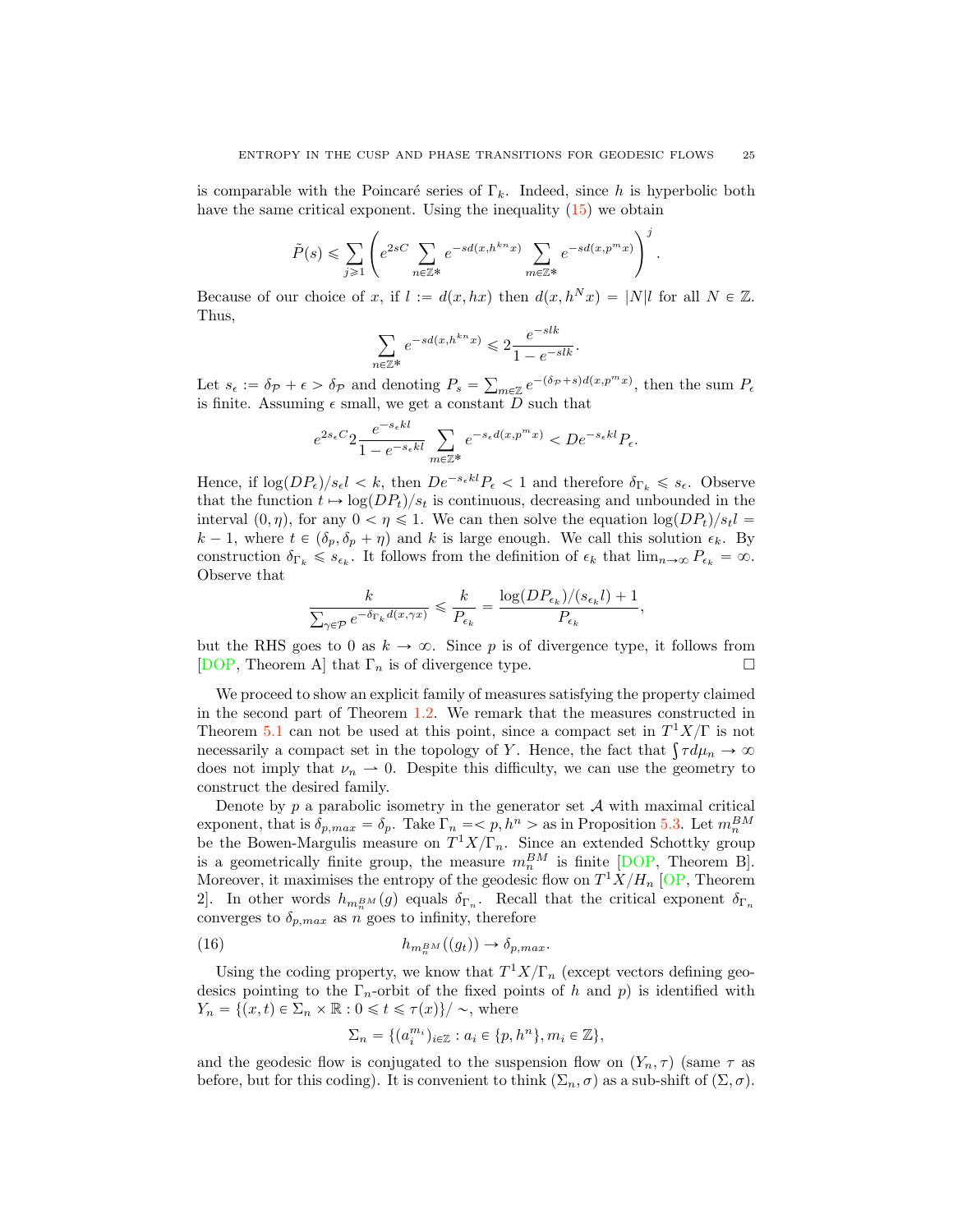Since the Bowen-Margulis measure  $m_n^{BM}$  is ergodic and has positive entropy it need to be supported in  $Y_n$  under the corresponding identification, i.e. in the space of geodesics modeled by the suspension flow. In particular we can consider  $m_n^{BM}$  as supported in some invariant subset of Y. Let us call  $\nu_n^{BM}$  the image measure of  $m_n^{BM}$  induced by the inclusion  $Y_n \hookrightarrow Y$  and normalized so that  $\nu_n^{BM}$  is a probability measure. Observe that (16) implies that

$$
\lim_{n \to \infty} h_{\nu_n}(g) = \delta_{p,max}.
$$

We just need to prove that  $\nu_n^{BM} \rightharpoonup 0$  to end the proof of Theorem 1.2. This sequence actually dissipates through the cusp associated to the parabolic element p. Recall that  $\xi_p$  denotes the fixed point of p at infinity. Define  $N_{\xi_p}(s) := \{x \in X :$  $B_{\xi_p}(o, x) > s$ , where  $o \in X$  is a reference point. Since Γ is geometrically finite, for s large enough  $N_{\xi_n}(s)/\langle p\rangle$  embeds isometrically into  $T^1X/\Gamma$ , i.e. it is a standard model for the cusp at  $\xi_p$ . By definition, the group  $\langle p \rangle$  acts co-compactly on  $\Lambda_{\Gamma} \setminus \{\xi_p\}.$  In other words, if we consider a fundamental domain for the action of *P* on  $\Lambda_{\Gamma} \setminus {\{\xi_p\}}$ , say *D*, then  $\Lambda_{\Gamma} \cap D$  is relatively compact in *D*. Clearly the other fundamental domains are given by  $\gamma D$  where  $\gamma \in \mathcal{P}$ .

In  $[DOP]$  it is proven that for any geometrically finite group  $\Gamma$  the Bowen-Margulis measure in the cusp  $C$  satisfies a bound of the type

.

$$
(17) \quad \frac{1}{A_{\Gamma,C}} \sum_{p \in \mathcal{P}} d(x, px) e^{-\delta_{\Gamma} d(x, px)} \leq m_{BM}^{\Gamma}(T^1C) \leq A_{\Gamma,C} \sum_{p \in \mathcal{P}} d(x, px) e^{-\delta_{\Gamma} d(x, px)}
$$

Here the point x is chosen inside C and the constant  $A_{\Gamma,C}$  basically depend on the size of C and the minimal distance between  $\Lambda_{\Gamma} \bigcap D$  and  $\partial D$ .

Define  $\mathcal{Q}_i = N_{\xi_p}(s_i)/\langle p \rangle$ , where the sequence  $\{s_i\}_{i\geq 1}$  is increasing with  $\lim_i s_i = \infty$ . We assume  $Q_1$  provides a standard cusp neighborhood. Denote by  $p_n$ the projection

$$
p_n: T^1 X/\Gamma_n \to T^1 X/\Gamma,
$$

induced by the inclusion at the level of groups. By definition

$$
\nu_n^{BM} = \frac{1}{m_n^{BM} (T^1 X/\Gamma_n)} (p_n)_* m_n^{BM}.
$$

We will prove that  $\lim_{n\to\infty} \nu_n^{BM}(T^1((X/\Gamma)\backslash Q_i)) = 0$  for any *i*. For this it is enough to prove the limit

$$
\lim_{n\to\infty}\frac{m_n^{BM}(p_n^{-1}T^1((X/\Gamma)\backslash\mathcal{Q}_i))}{m_n^{BM}(p_n^{-1}T^1\mathcal{Q}_i)}=0.
$$

Observe that, if  $\pi_n : X/\Gamma_n \to X/\Gamma$  is the natural projection, then the sets  $\pi_n^{-1} \mathcal{Q}_i$ are represented by the same one in the universal covering. We denote  $S_i$  this cusp neighborhood.

**Lemma 5.4.** The measure  $m_n^{BM}(p_n^{-1}T^1((X/\Gamma)\backslash Q_i)))$  growth at most linearly in  $k_n$ , that is for certain positive constant  $C_i$ , we have

(18) 
$$
m_n^{BM}(p_n^{-1}T^1((X/\Gamma)\backslash \mathcal{Q}_i)) \leqslant C_i n.
$$

*Proof.* Let  $D_0$  (resp.  $D_n$ ) be the fundamental domain of  $\Gamma$  (resp.  $\Gamma_n$ ) containing  $o \in X$ . By definition of fundamental domain, there exists a set  $T_n \subset \Gamma$  such that

(1) for any  $\gamma_1, \gamma_2 \in T_n$  and  $\gamma_1 \neq \gamma_2$ , we have  $\gamma_1$ int $(D_0) \cap \gamma_2$ int $(D_0) = \emptyset$ , and (2)  $\bigcup_{\gamma \in T_n} \gamma D_0 = D_n.$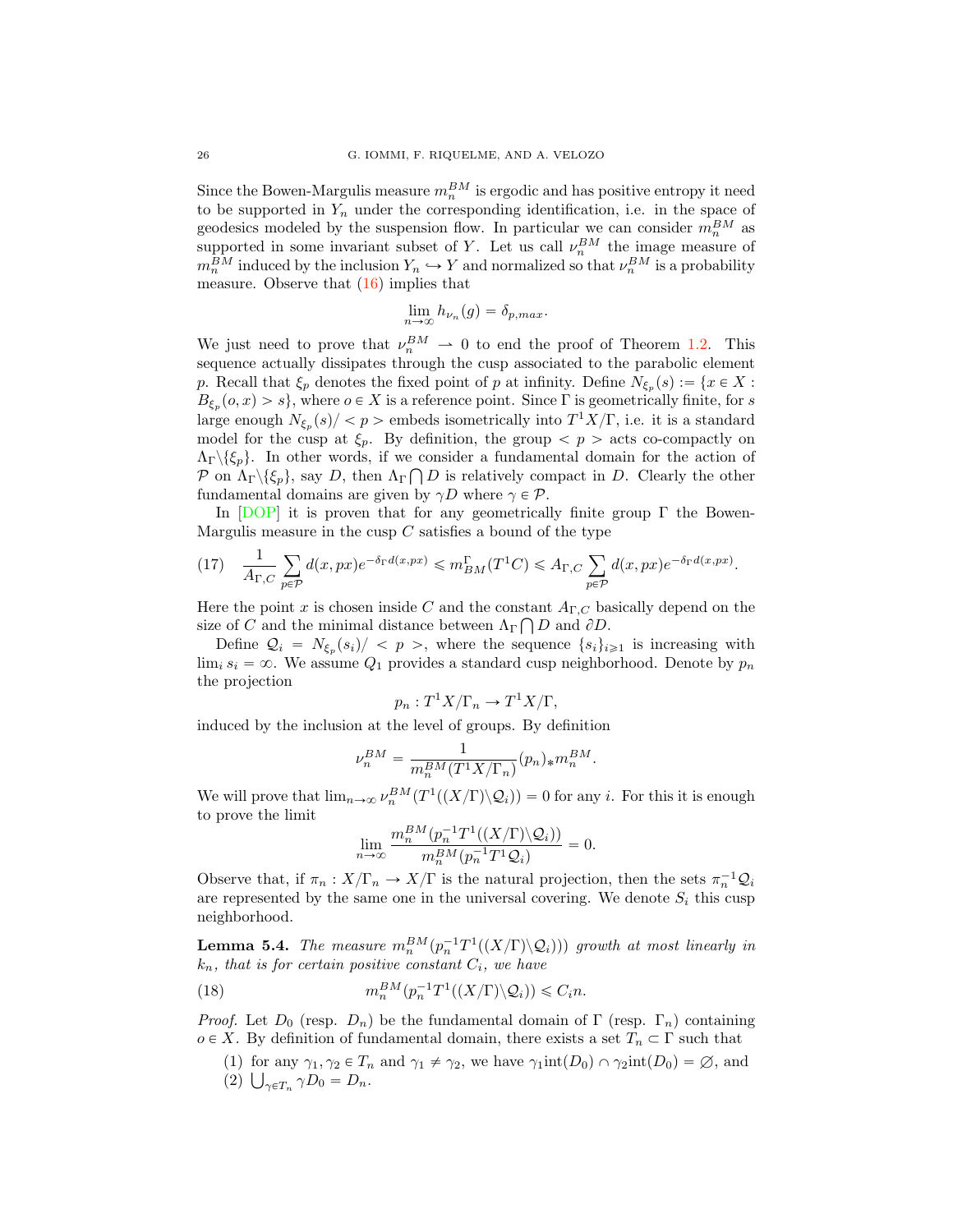Denote by  $K_i$  the compact  $K_i = (X/\Gamma) \backslash \mathcal{Q}_i$  and let  $\widetilde{K}_i$  the lift of  $K_i$  into X intersecting  $D_0$ . By definition, any lift of  $K_i$  into X intersecting  $D_n$  is a translation of  $K_i$  by an element in  $T_n$ . Since  $m_n^{BM}$  is supported in  $\Lambda_{\Gamma_n}$ , the Bowen-Margulis measure  $\tilde{m}_n^{BM}$  on X satisfies

$$
m_n^{BM}(p_n^{-1}T^1(K_i)) \leq \sum_{\substack{\gamma \in T_n \\ \gamma \widetilde{K}_i \cap C(\Gamma_n) \neq \emptyset}} \tilde{m}_n^{BM}(T^1(\gamma \widetilde{K}_i)),
$$

where  $C(\Gamma_n)$  is the convex hull of  $L(\Gamma_n) \times L(\Gamma_n)$  in  $X \cup \partial X$ . By construction and convexity of the domains  $C_{\gamma}$ , there exists a positive integer  $N \geq 1$  such that

$$
\#\{\gamma \in T_n : \gamma \widetilde{K}_i \cap C(\Gamma_n) \neq \varnothing\} \leq Nn.
$$

In particular, we have

$$
m_n^{BM}(p_n^{-1}T^1(K_i)) \leqslant Nn\tilde{m}_n^{BM}(T^1(\widetilde{K}_i)).
$$

But again, by estimates given in [DOP], the measure  $\tilde{m}_n^{BM}(T^1(\tilde{K}_i))$  satisfies

$$
m_n^{BM}(T^1(\widetilde{K}_i)) \leq L_i,
$$

where  $L_i$  is a constant depending on the diameter of  $\widetilde{K}_i$ . By setting  $C_i = NL_i$ , the conclusion follows conclusion follows. !

Using the comments just below equation (17) we know that the constants  $A_{H_n, \mathcal{Q}_i}$ can be all considered equal to  $A_{H_1,\mathcal{Q}_i}$ . We have then

(19) 
$$
m_n^{BM}(T^1S_i) \asymp_{A_{H_1,Q_i}} \sum_{p \in \mathcal{P}} d(x,px) e^{-\delta_{\Gamma_n} d(x,px)}.
$$

Hence, from  $(18)$  and  $(19)$ , we get

$$
\frac{m_n^{BM}(p_n^{-1}T^1(X\setminus Q_i))}{m_n^{BM}(p_n^{-1}T^1Q_i)} \leq \frac{A_{H_1,Q_i}C_in}{\sum_{p\in\mathcal{P}}d(x,px)e^{-\delta_{\Gamma_n}d(x,px)}}
$$
  

$$
\leq \frac{C'_in}{\sum_{p\in\mathcal{P}}e^{-\delta_{\Gamma_n}d(x,px)}}.
$$

Finally, property (3) in Proposition 5.3 implies that the last term above converges to 0. Therefore

$$
\lim_{n\to\infty}\frac{m_n^{BM}(p_n^{-1}T^1(X\setminus\mathcal{Q}_i))}{m_n^{BM}(p_n^{-1}T^1\mathcal{Q}_i)}=0,
$$

which concludes the proof of Theorem 1.2.  $\Box$ 

Corollary 5.5. Let X and  $\Gamma$  as in Theorem 1.2. Then, the entropy at infinity of the geodesic flow satisfies

$$
h_{\infty}(T^1X/\Gamma,(g_t)) = \delta_{p,max}.
$$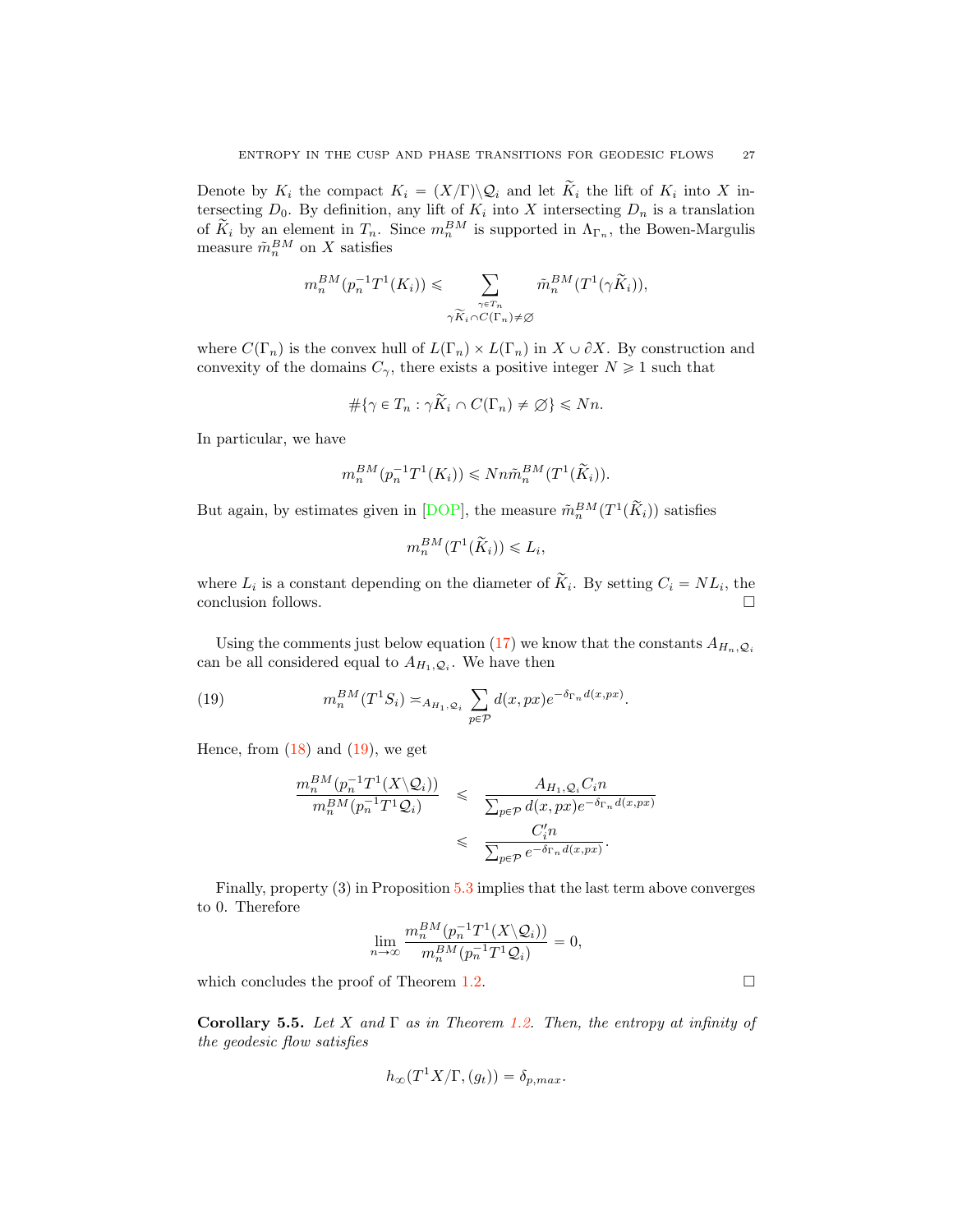#### 6. Thermodynamic Formalism

In this section we always consider  $X$  a Hadamard manifold with pinched negative sectional curvature and  $\Gamma$  an extended Schottky group of isometries of X with property  $(\star)$ . We also assume that the derivatives of the sectional curvature are uniformly bounded. Our goal is to obtain several results on thermodynamic formalism for the geodesic flow over  $X/\Gamma$ . Some of these results were already obtained, without symbolic methods, by Coudène (see  $\lceil \text{Cou} \rceil$ ) and Paulin, Pollicott and Schapira (see [PPS]). However, the strength of our symbolic approach will be clear in the study of regularity properties of the pressure (sub-section  $6.2$ ).

Here we keep the notation of sub-section 4.2. Thus, the geodesic flow  $(q_t)$  in the set  $\Omega_0$  can be coded by a suspension semi-flow  $(Y, \Phi)$  with base  $(\Sigma, \sigma)$  and roof function  $\tau : \Sigma \to \mathbb{R}$ .

6.1. Equilibrium measures. We will consider the following class of potentials.

**Definition 6.1.** A continuous function  $f : T^1X/\Gamma \to \mathbb{R}$  belongs to the class of regular functions, that we denote by  $\mathcal{R}$ , if the symbolic representation  $\Delta_f : \Sigma \to \mathbb{R}$ of  $f|_{\Omega_0}$  has summable variations.

We begin studying thermodynamic formalism for the geodesic flow restricted to the set  $\Omega_0$ . The following results can be deduced from the general theory of suspension flows over countable Markov shifts and from the symbolic model for the geodesic flow. With a slight abuse of notation, using the indentification explicited before, we still denote by  $f : Y \to \mathbb{R}$  the given map  $f : \Omega_0 \to \mathbb{R}$ .

**Definition 6.2.** Let  $f \in \mathcal{R}$ , then the pressure of f with respect to the geodesic flow  $g := (g_t)$  restricted to the set  $\Omega_0$  is defined by

$$
P_{\Omega_0}(f):=\lim_{t\to\infty}\frac{1}{t}\log\left(\sum_{\varphi_s(x,0)=(x,0),0
$$

This pressure satisfies the following properties:

**Proposition 6.3** (Variational Principle). Let  $f \in \mathcal{R}$ , then

$$
P_{\Omega_0}(f) = \sup \left\{ h_{\nu}(g) + \int_{\Omega_0} f \, \mathrm{d}\nu : \nu \in \mathcal{M}_{\Omega_0} \text{ and } -\int_{\Omega_0} f \, \mathrm{d}\nu < \infty \right\},\,
$$

where  $\mathcal{M}_{\Omega_0}$  denotes the set of  $(g_t)$ -invariant probability measures supported in  $\Omega_0$ .

**Proposition 6.4.** Let  $f \in \mathcal{R}$ , then

$$
P_{\Omega_0}(f) = \sup \{ P_{g|K}(f) : K \in \mathcal{K}_{\Omega_0}(g) \},
$$

where  $\mathcal{K}_{\Omega_0}(g)$  denotes the space of compact g-invariant sets in  $\Omega_0$ .

**Remark 6.5** (Convexity). It is well known that for any  $K \in \mathcal{K}_{\Omega_0}(g)$  the pressure function  $P_{q|K}(\cdot)$  is convex. Since the supremum of convex functions is a convex function, it readily follows that  $P_{\Omega_0}(\cdot)$  is convex.

**Proposition 6.6.** Let  $f \in \mathcal{R}$ . Then there is an equilibrium measure  $\nu_f \in \mathcal{M}_{\Omega_0}$ , that is,

$$
P_{\Omega_0}(f) = h_{\nu_f}(g) + \int_{\Omega_0} f \, \mathrm{d}\nu_f,
$$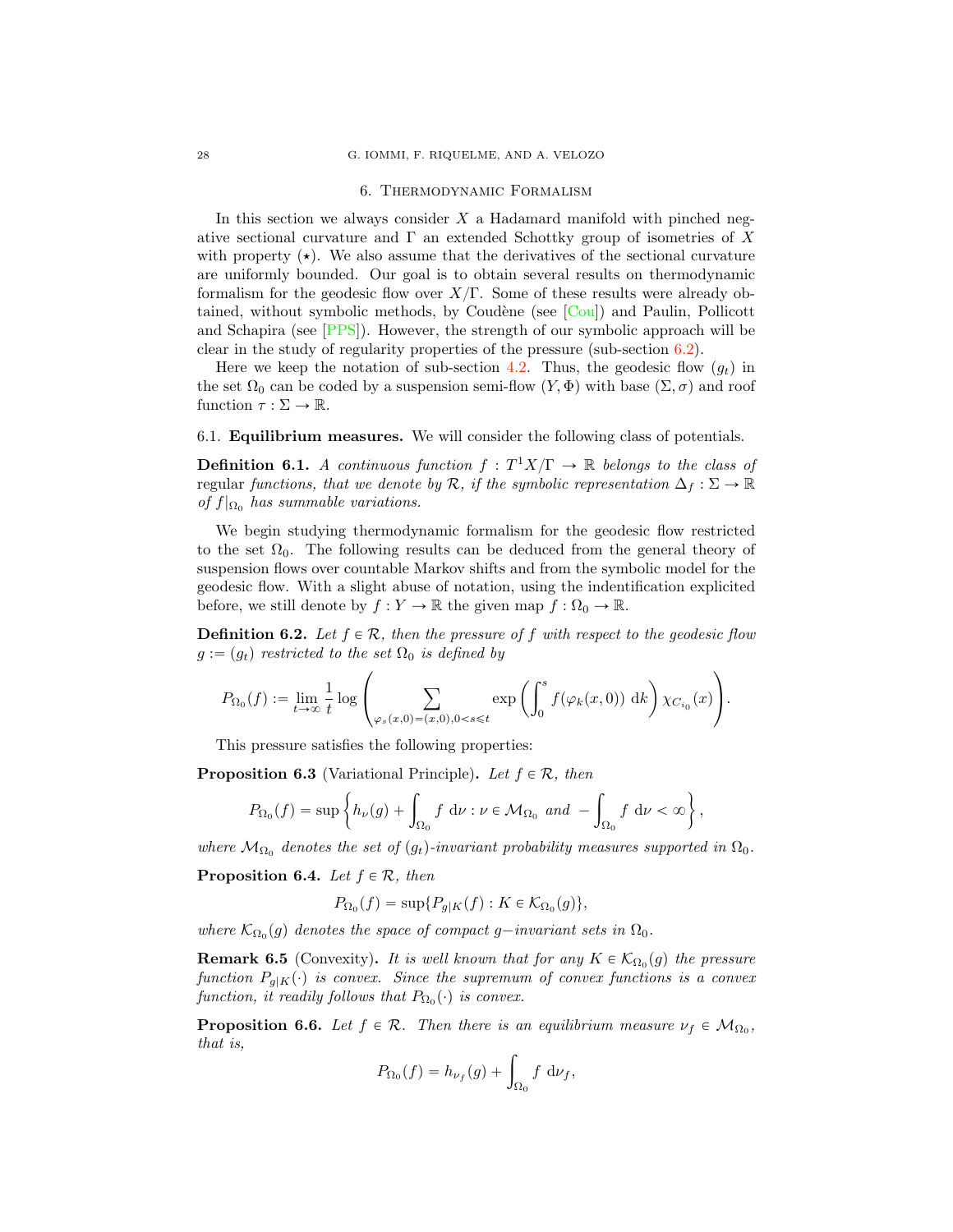for f if and only if we have that  $P_{\sigma}(\Delta_f-P_{\Phi}(f)\tau) = 0$  and there exists an equilibrium measure  $\mu_f \in \mathcal{M}_{\sigma}$  for  $\Delta_f - P_{\Phi}(f)$  *r* such that  $\int \tau d\mu_f < \infty$ . Moreover, if such an equilibrium measure exists then it is unique.

In order to extend these results to the geodesic flow in  $T^1 X/\Gamma$  we use the second conclusion of Proposition 4.10.

**Definition 6.7.** Let  $f \in \mathcal{R}$ , then the pressure of f with respect to the geodesic flow  $g := (g_t)$  in  $T^1 X/\Gamma$  is defined by

$$
P_g(f) := \max \left\{ P_{\Omega_0}(f), \int f \, d\nu^{h_1}, \ldots, \int f \, d\nu^{h_{N_1}} \right\}.
$$

**Proposition 6.8** (Variational Principle). Let  $f \in \mathcal{R}$ , then

$$
P_g(f) = \sup \left\{ h_{\nu}(g) + \int f \, \mathrm{d}\nu : \nu \in \mathcal{M}_g \text{ and } -\int f \, \mathrm{d}\nu < \infty \right\},\,
$$

**Proposition 6.9.** Let  $f \in \mathcal{R}$ , then

$$
P_g(f) = \sup \{ P_{g|K}(f) : K \in \mathcal{K}(g) \},
$$

where  $K(g)$  denotes the space of compact g-invariant sets.

**Proposition 6.10.** Let  $f \in \mathcal{R}$  be such that  $\sup f \leq P_q(f)$  then there is an equilibrium measure  $\nu_f \in \mathcal{M}_g$ , for f if and only if we have that  $P_{\Omega_0}(\Delta_f - P_{\Phi}(f)\tau) = 0$  and there exists an equilibrium measure  $\mu_f \in \mathcal{M}_{\sigma}$  for  $\Delta_f - P_{\Phi}(f)$ <sup> $\tau$ </sup> such that  $\int \tau d\mu_f < \infty$ . Moreover, if such an equilibrium measure exists then it is unique.

*Proof.* Note that if sup  $f < P_q(f)$  then an equilibrium measure for f, if it exists, must have positive entropy. Since the measures  $\nu^{h_i}$ , with  $i \in \{1, ..., N_1\}$  have zero entropy (see Proposition 4.10). The result follows from Proposition 6.6. entropy (see Proposition 4.10). The result follows from Proposition  $6.6$ .

The next result shows that potentials with small oscillation do have equilibrium measures, this result can also be deduced from [Cou, PPS]. Our proof is short and uses the symbolic structure.

**Theorem 6.11.** Let  $f \in \mathcal{R}$ . If

$$
\sup f - \inf f < h_{top}(g) - \delta_{p,max}
$$

then f has an equilibrium measure.

*Proof.* Assume that the measures  $\nu^{h_i}$  are not equilibrium measures for f, otherwise the theorem is proved. Therefore, we have that  $P_g(f) = P_{\Omega_0}(f)$ . We first show that  $P_{\sigma}(\Delta_f - P_g(f)\tau) = 0$ . Note that for every  $x \in \Sigma$ ,

$$
\tau(x)\inf f \leq \Delta_f(x) \leq \tau(x)\sup f.
$$

By monotonicity of the pressure we obtain

$$
P_{\sigma}((\inf f - t)\tau) \le P_{\sigma}(\Delta_f - t\tau) \le P_{\sigma}((\sup f - t)\tau).
$$

Let  $t \in (s_{\infty} + \sup f, h_{top}(g) + \inf f)$  and recall that  $s_{\infty} = \delta_{p,max}$ . Then

$$
0 < P_{\sigma}((\inf f - t)\tau) \leq P_{\sigma}(\Delta_f - t\tau) \leq P_{\sigma}((\sup f - t)\tau) < \infty.
$$

Since  $P_g(f) < \infty$  and the function  $t \to P_\sigma(\Delta_f - t\tau)$  is continuous with  $\lim_{t \to \infty} P_\sigma(\Delta_f - t\tau)$  $t\tau$ ) =  $-\infty$ , we obtain that  $P_{\sigma}(\Delta_f - P_g(f)\tau) = 0$ . Since the system  $\Sigma$  has the BIP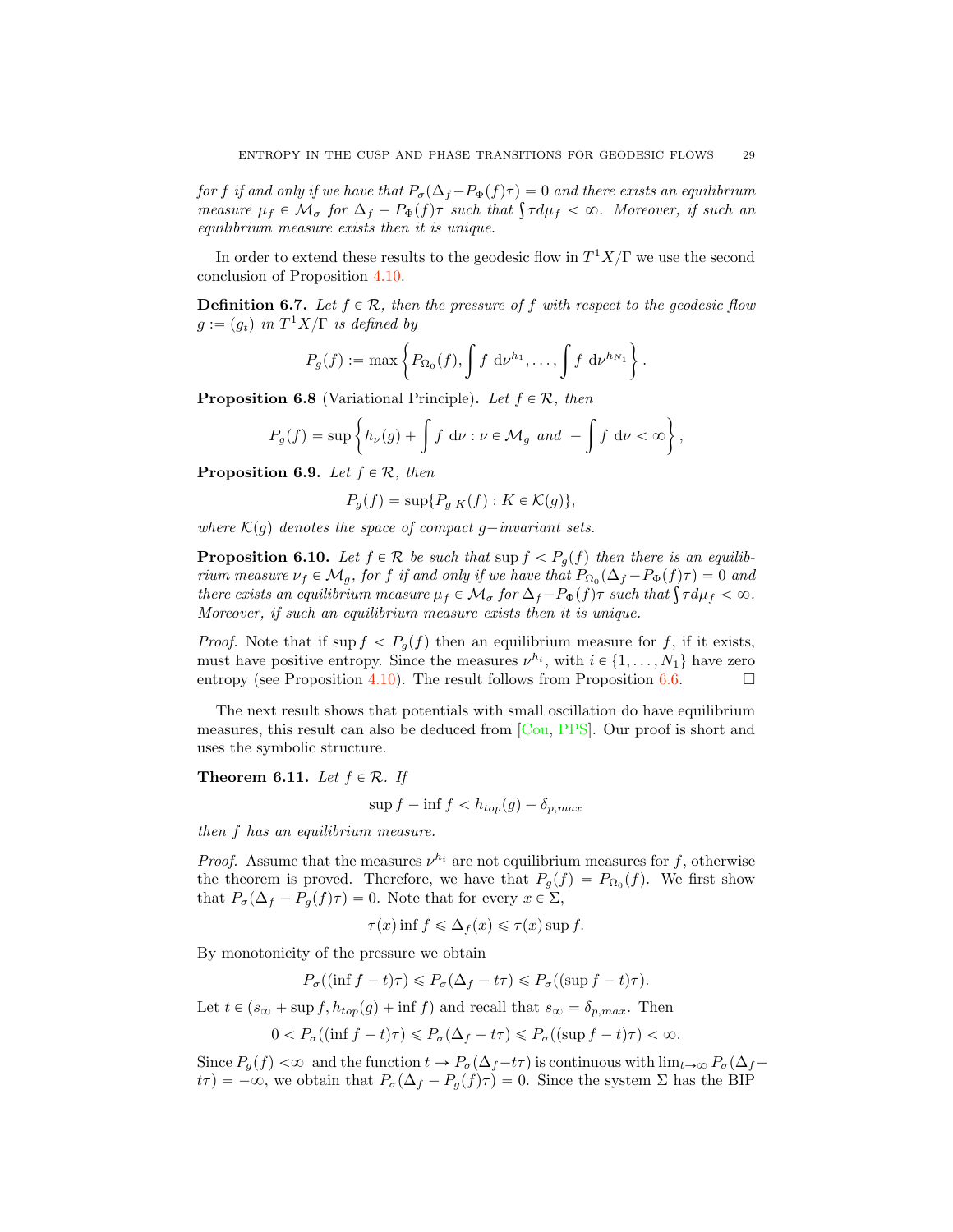condition and the potential  $\Delta_f - P_q(f)\tau$  is of summable variations, it has an equilibrium measure  $\mu$ . It remains to prove the integrability condition. Recall that

$$
\frac{\partial}{\partial t}P_{\sigma}(\Delta_{f}-t\tau)\Big|_{t=P_{g}(f)}=-\int\tau d\mu.
$$

But we have proved that the function  $t \to P_{\sigma}(\Delta_f - t\tau)$  is finite (at least) in an interval of the form  $[P_g(f) - \epsilon, P_g(f) + \epsilon]$ . The result now follows, because when finite the function is real analytic finite the function is real analytic.

6.2. Phase transitions. This sub-section is devoted to study the regularity properties of pressure functions  $t \mapsto P_g(t f)$  for a certain class of functions f. We say that the pressure function  $t \mapsto P_q(tf)$  has a phase transition at  $t = t_0$  if the pressure function is not real analytic at  $t = t_0$ . The set of points at which the pressure function exhibits phase transitions might be a very large set. However, since the pressure is a convex function it can only have a countable set of points where it is not differentiable. Regularity properties of the pressure are related to important dynamical properties, for example exponential decay of correlations of equilibrium measures. In the Axiom A case the pressure is real analytic. Indeed, this can be proved noting that, in that setting, the function  $t \mapsto P_{\sigma}(\Delta_f - t\tau)$  is real analytic and that  $P_{\sigma}(\Delta_f - P_{\Phi}\tau) = 0$ . The result then follows from the implicit function theorem noticing that the non-degeneracy condition is fulfilled:

$$
\frac{\partial}{\partial t}P_{\sigma}(\Delta_f - t\tau) = -\int \tau d\mu < 0,
$$

where  $\mu$  is the equilibrium measure corresponding to  $\Delta_f - t\tau$ . The inequality above, together with the coding properties established in  $[B_01, BR, Ra]$ , allow us to establish that the pressure is real analytic for regular potentials in the Axiom A setting. In the non-compact case the situation can be different. However, the only results involving the regularity properties of the pressure function for geodesic flows defined on non-compact manifolds, that we are aware of, are those concerning the modular surface (see  $[IJ, Section 6]$ ). In this section we establish regularity results for pressure functions of geodesic flows defined on extended Schottky groups. We begin by defining conditions (F1) and (F2) on the potentials.

**Definition 6.12.** Consider a non-negative continuous function  $f: T^1X/\Gamma \to \mathbb{R}$ . We will say f satisfies Condition  $(F1)$  or  $(F2)$  if the corresponding property below holds.

- (F1) The symbolic representation  $\Delta_f : \Sigma^+ \to \mathbb{R}$  is locally Hölder and bounded away from zero in every cylinder  $C_{a^m} \subset \Sigma^+$ , where  $a \in \mathcal{A}$ ,  $m \in \mathbb{Z}$ .
- (F2) Consider any indexation  $(C_n)_{n\in\mathbb{N}}$  of the cylinders of the form  $C_{a^m}$ . Then,

$$
\lim_{n \to \infty} \frac{\sup \{ \Delta_f(x) : x \in C_n \}}{\inf \{ \tau(x) : x \in C_n \}} = 0.
$$

We say f belong to the class  $\mathcal F$  if it satisfies  $(F1)$  and  $(F2)$ .

In the following Lemma we establish two properties of potentials in  $\mathcal F$  that will be used in the sequel.

**Lemma 6.13.** Let f be a potential satisfying (F1) and  $(\nu_n)$  a sequence of measures in  $\mathcal{M}_{\Omega_0}$  such that  $\nu_n = \frac{\mu_n \times m|_{Y}}{(\mu_n \times m)(Y)}$ . Then,

(1) if  $\lim_{n\to\infty} \int_{\Omega_0} f d\nu_n = 0$ , then  $\lim_{n\to\infty} \int f d\mu_n = \infty$ .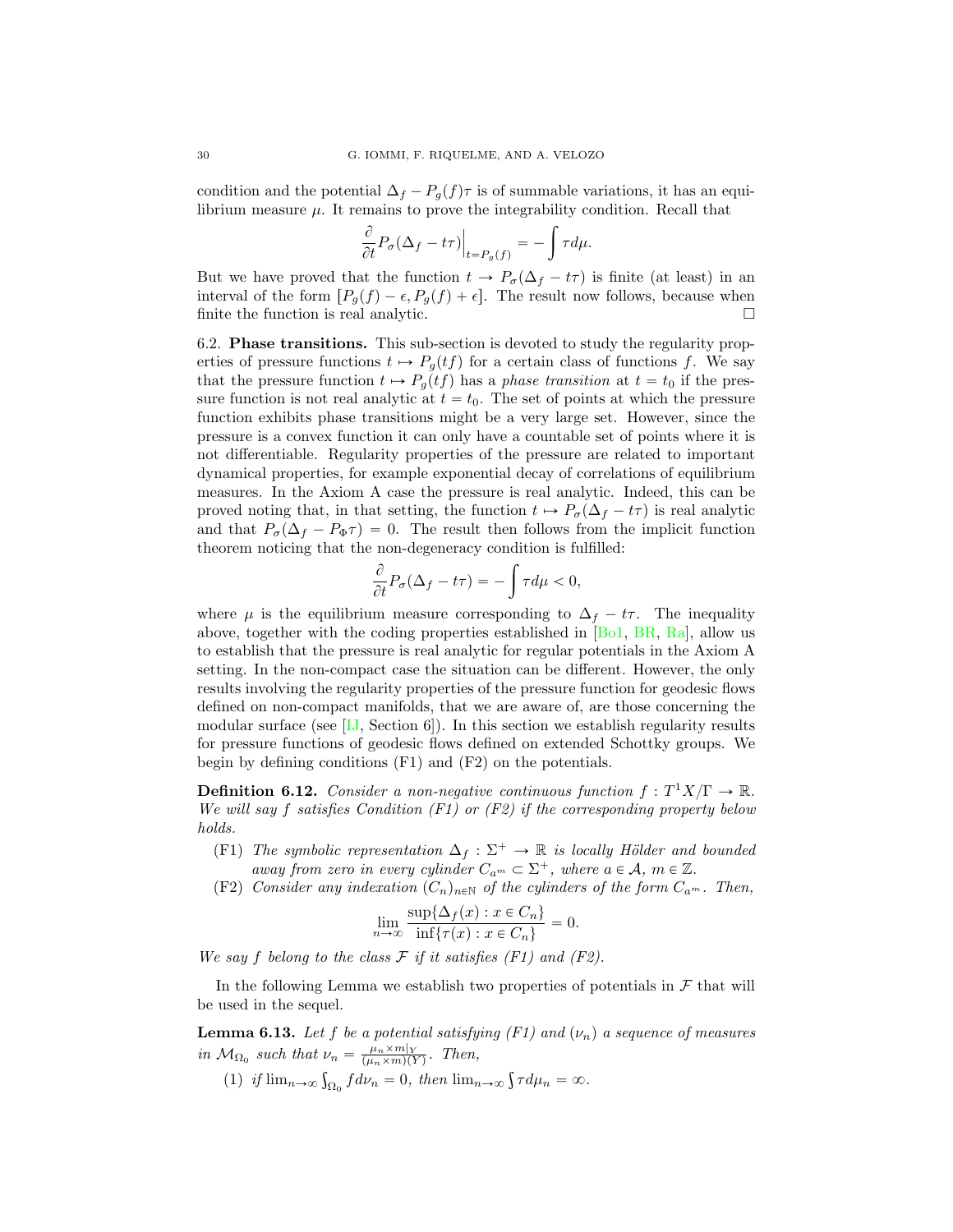(2) if f satisfies Condition (F2) and  $\lim_{n\to\infty} \int \tau d\mu_n = \infty$ , then  $\lim_{n\to\infty} \int_{\Omega_0} f d\nu_n =$ 0.

Proof. To prove (1) we will argue by contradiction. Assume, passing to a subsequence if necessary, that

$$
\lim_{n \to \infty} \int \tau d\mu_n = C.
$$

Let  $\epsilon > 0$ , there exists  $N \in \mathbb{N}$  such that for every  $n > N$  we have that

$$
\left| \int \tau d\mu_n - C \right| < \epsilon.
$$

**Lemma 6.14.** Let  $r > 1$  then for every  $n > N$  we have that

$$
\mu_n(\{x:\tau(x)\leq r\})>1-\frac{C+\epsilon}{r}.
$$

*Proof of Lemma 6.14.* Since the function  $\tau$  is positive we have

$$
\int \tau d\mu_n \geqslant r\mu_n(\lbrace x:\tau(x)\geqslant r\rbrace) + \int_{\lbrace x:\tau(x)\leqslant r\rbrace} \tau d\mu_n.
$$

Thus,

$$
C + \epsilon \ge r\mu_n(\lbrace x : \tau(x) \ge r \rbrace).
$$
  

$$
\frac{C + \epsilon}{r} \ge \mu_n(\lbrace x : \tau(x) \ge r \rbrace).
$$

Finally

$$
\mu_n(\{x:\tau(x)\leq r\})>1-\frac{C+\epsilon}{r}.
$$

Note that the set  $\{x : \tau(x) \leq r\}$  is contained in a finite union of cylinders on  $\Sigma$ . This follows from the inequality  $d(o, a^m o) - C \leq \tau(x)$ , which is a consequence of Lemma 4.4, and the fact that *A* is finite. Since  $\Delta_f$  is bounded away from zero in every one of them, there exist a constant  $G(r) > 0$  such that

$$
\Delta_f(x) > G(r),
$$

on  $\{x : \tau(x) \leq r\}$ . Thus

$$
\int_{\Omega_0} f d\nu_n = \frac{\int_{\Sigma} \Delta_f(x) d\mu_n}{\int_{\Sigma} \tau d\mu_n} \geqslant \frac{\int_{\{x: \tau(x) \leqslant r\}} \Delta_f(x) d\mu_n}{\int_{\Sigma} \tau d\mu_n} \geqslant \frac{G(r) \left(1 - \frac{C + \epsilon}{r} \right)}{C - \epsilon}.
$$

If we choose r large enough so that  $1 - \frac{C+\epsilon}{r} > 0$  we obtain the desired contradiction.

To prove (2) observe that for every  $\varepsilon > 0$  there exists  $N \ge 1$  such that for every  $k \geq N$ , we have

$$
\frac{\sup\{\Delta_f(x): x \in C_k\}}{\inf\{\tau(x): x \in C_k\}} < \varepsilon.
$$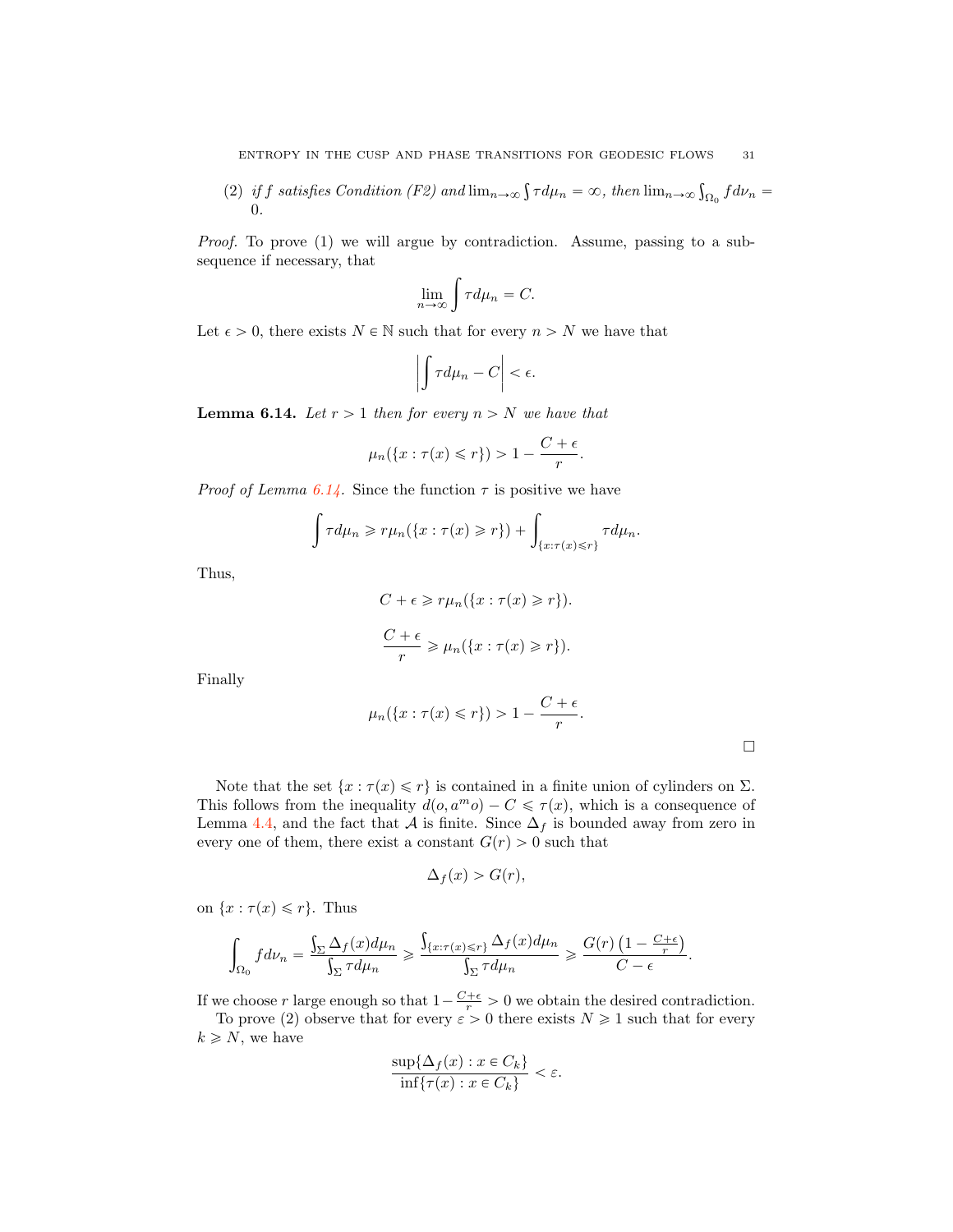Hence,

$$
\lim_{n \to \infty} \int f d\nu_n = \lim_{n \to \infty} \frac{1}{\int \tau d\mu_n} \sum_{k \ge 1} \int_{C_k} \Delta_f d\mu_n
$$
\n
$$
= \lim_{n \to \infty} \frac{1}{\int \tau d\mu_n} \sum_{k \ge N} \int_{C_k} \Delta_f d\mu_n
$$
\n
$$
\le \lim_{n \to \infty} \frac{1}{\int \tau d\mu_n} \sum_{k \ge N} \int_{C_k} \frac{\sup{\{\Delta_f(x) : x \in C_k\}}}{\inf{\{\tau(x) : x \in C_k\}} } \inf{\{\tau(x) : x \in C_k\}} d\mu_n
$$
\n
$$
\le \lim_{n \to \infty} \frac{1}{\int \tau d\mu_n} \sum_{k \ge N} \int_{C_k} \varepsilon \inf{\{\tau(x) : x \in C_k\}} d\mu_n
$$
\n
$$
\le \varepsilon.
$$

Since  $\varepsilon > 0$  is arbitrary, it follows the conclusion of the second claim.  $\Box$ 

Combining Theorem 3.7 and Lemma 6.13, we obtain the following

**Lemma 6.15.** Let  $\Gamma$  be an extended Schottky group with property  $(\star)$  and let f a function satisfying property (F1). If  $(\nu_n)_n \subset \mathcal{M}_q$  is a sequence of invariant probability measure for the geodesic flow such that

$$
\lim_{n \to \infty} \int_{T^1 X/\Gamma} f d\nu_n = 0.
$$

Then

$$
\limsup_{n \to \infty} h_{\nu_n}(g) \leq \delta_{p,max}.
$$

*Proof.* If  $\nu_n \in M_{\Omega_0}$  the Lemma follows directly from (1) in Lemma 6.13 and Theorem 3.7. If  $\nu_n \in M_g \backslash M_{\Omega_0}$  then we can consider the measure  $\tilde{\nu}_n := \nu_n - \sum_{i=1}^{N_1} c_i^n \nu^{h_i}$ where the constants  $c_i^n \geq 0$  are chosen so that  $\tilde{\nu}_n$  (periodic orbit associated to hyperbolic generator  $h_i$  = 0. Let  $C_n = \tilde{\nu}_n(X/\Gamma)$ . If  $C_n = 0$  then  $h(\nu_n) = 0$  and there is not contribution to the desired lim sup  $h(\nu_n)$ . Otherwise define  $u_n = C_n^{-1} \tilde{\nu}_n$ . By definition  $u_n$  is a probability measure in  $\mathcal{M}_{\Omega_0}$ , we claim  $\lim_{n\to\infty} \int f du_n = 0$ . Observe  $\int f d\nu_n = \int f d\tilde{\nu}_n + \sum_{i=1}^{N_1} c_i^n \nu^{h_i}(f)$  has non-negative summands and it is converging to zero, it follows that  $\int f d\tilde{v_n} \to 0$ ,  $c_i^n \to 0$  as  $n \to \infty$ . By definition  $C_n = 1 - \sum_{i=1}^{N_1} c_i^n$ , therefore  $C_n \to 1$ . Recalling  $u_n = C_n^{-1} \tilde{\nu}_n$  we get lim  $\int f du_n = 0$ . Because  $\nu_n = C_n u_n + (1 - C_n)(1 - C_n)^{-1} \sum_{i=1}^{N_1} c_i^n \nu^{h_i}$ , we have  $h_{\nu_n}(g) = C_n h_{u_n}(g)$ . Finally since  $C_n \to 1$  and  $\limsup_{n\to\infty} h_{u_n}(g) \leq \delta_{p,max}$  (because  $u_n \in \mathcal{M}_{\Omega_0}$ ), we get  $\limsup_{n\to\infty} h_{\nu_n}(g) \leq \delta_{p,max}.$ 

The next Theorem is the main result of this sub-section and it is an adaptation of results obtained at a symbolic level in [IJ]. It is possible to translate those symbolic results into this geometric setting thanks to Theorem 4.12.

**Theorem**  $(1.3)$ . Let X be a Hadamard manifold with pinched negative sectional curvature and let  $\Gamma$  be an extended Schottky group of isometries of X with property  $(\star)$ . Assume that the derivatives of the sectional curvature are uniformly bounded. If  $f \in \mathcal{F}$ , then

- (1) For every  $t \in \mathbb{R}$  we have that  $P_g(tf) \geq \delta_{p,max}$ .
- (2) We have that  $\lim_{t\to-\infty} P_q(t f) = \delta_{p,max}$ .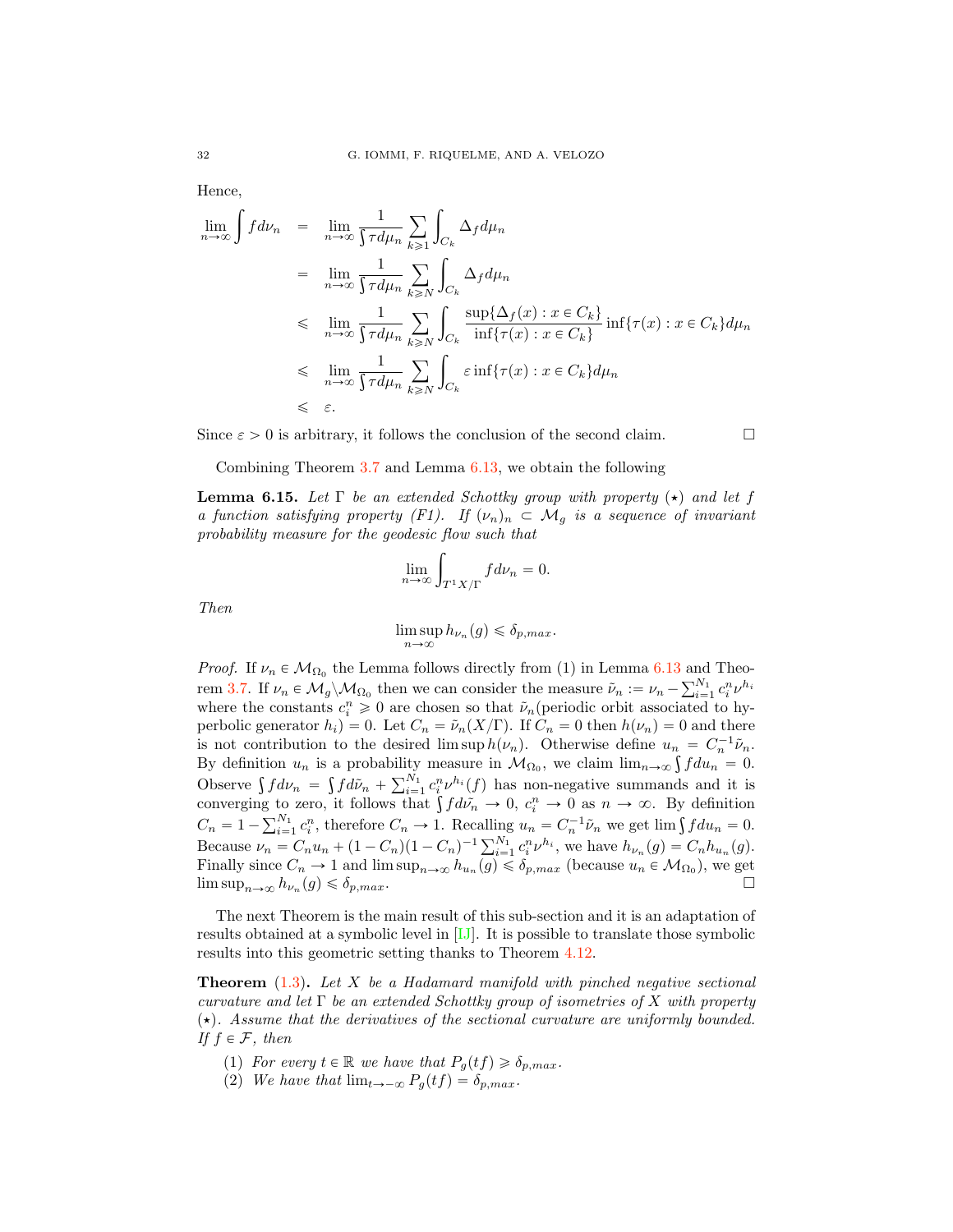(3) Let  $t' := \sup\{t \in \mathbb{R} : P_g(tf) = \delta_{p,max}\},\ then$ 

$$
P_g(tf) = \begin{cases} \delta_{p,max} & \text{if } t < t'; \\ \text{real analytic, strictly convex, strictly increasing} & \text{if } t > t'. \end{cases}
$$

(4) If  $t > t'$ , the potential  $tf$  has a unique equilibrium measure. If  $t < t'$  it has no equilibrium measure.

Note that Theorem  $1.3$  shows that when  $t'$  is finite then the pressure function exhibits a phase transition at  $t = t'$  whereas when  $t' = -\infty$  the pressure function is real analytic where defined (see Figure below). Recall that  $\delta_{p,max} = s_{\infty}$ .



Proof of (1). The first claim follows from the variational principle. By Theorem 5.1 there exists a sequence  $(\nu_n) \subset \mathcal{M}_g$  such that  $\lim_{n\to\infty} h_{\nu_n}(g) = s_{\infty}$  and their corresponding probability  $\sigma$ -invariant measures  $(\mu_n)$  in  $\Sigma$  satisfy  $\lim_{n\to\infty} \int \tau d\mu_n =$  $\infty$ . Therefore, by (2) in Lemma 6.13, we also have that  $\lim_{n\to\infty} \int f d\nu_n = 0$ . Hence, for every  $t \in \mathbb{R}$ , we have

$$
s_{\infty} = \delta_{p,max} = \lim_{n \to \infty} \left( h_{\nu_n}(g) + t \int_{\Omega_0} f d\nu_n \right)
$$
  

$$
\leq \sup \left\{ h_{\nu}(g) + t \int f d\nu : \nu \in \mathcal{M}_g \right\} = P_g(tf).
$$

*Proof of (2).* Since  $t \mapsto P_q(tf)$  is non-decreasing and bounded below, the following limit lim<sub>t $\rightarrow -\infty$ </sub>  $P_g(tf)$  exists. Define  $A \in \mathbb{R}$  as the limit lim<sub>t $\rightarrow -\infty$ </sub>  $P_g(tf) := A$ . Using the Variational Principle, we can choose a sequence of measures  $(\nu_n)_n$  in  $\mathcal{M}_g$  for which

$$
\lim_{n \to \infty} h_{\nu_n}(g) - n \int f d\nu_n = A.
$$

Since A is finite it follows that  $\lim_{n\to\infty} \int f d\nu_n = 0$ . Hence, from Lemma 6.15, we obtain  $\limsup_{n\to\infty} h_{\nu_n}(g) \leq s_\infty$ . In particular,

$$
\begin{array}{lcl} s_{\infty} & \leqslant & \displaystyle \lim_{t \rightarrow -\infty} P_g(t f) \\ \\ & = & \displaystyle \lim_{n \rightarrow \infty} h_{\nu_n}(g) - n \int f d\nu_n \\ \\ & \leqslant & \displaystyle \lim_{n \rightarrow \infty} h_{\nu_n}(g) \leqslant s_{\infty}. \end{array}
$$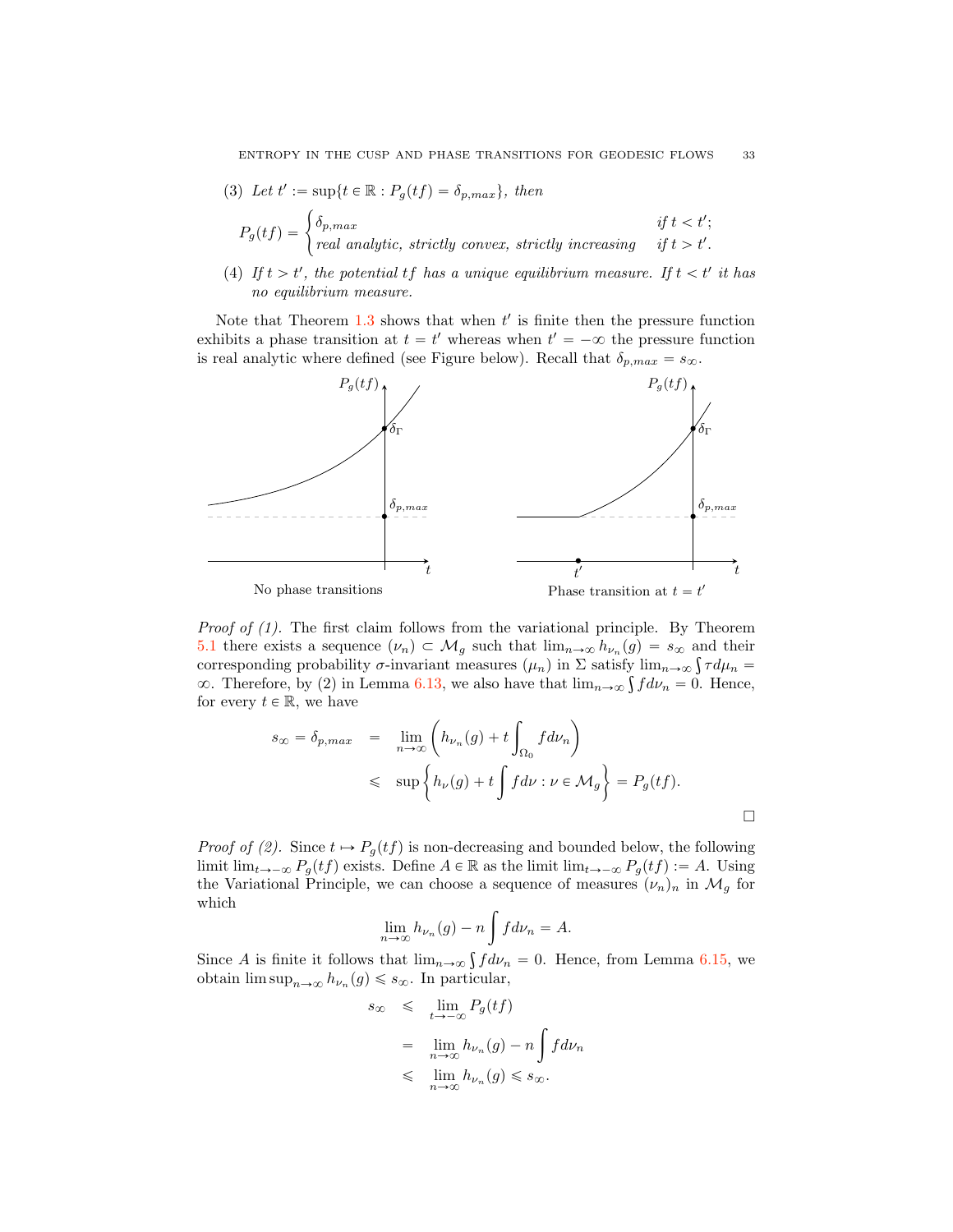Therefore, we have that  $A = \delta_{p,max}$ .

*Proof of (3): Real analyticity.* We first prove  $P_q(tf) = P_{\Omega_0}(tf)$ . After this is done we can proceed with standard regularity arguments in the symbolic picture. Observe that for  $t < 0$  the pressure  $P_{\Omega_0}(tf)$  is always positive while the contribution of the pressure on  $(T^1 X/\Gamma) \backslash \Omega_0$  is negative, so  $P_g(t f) = P_{\Omega_0}(t f)$  for every  $t \leq 0$ . Consider now  $t > 0$ . Pick  $\nu^{h_i}$  as in Proposition 4.10 (see also Definition 6.7). Denote by  $x_{-}$  (resp.  $x_{+}$ ) the repulsor (attractor) of  $h_i$  and  $\gamma_{h_i}$  the geodesic defined by those points. Consider p a parabolic element in  $A$  and let  $\gamma_n$  be the geodesic connecting the points  $\xi^-$  and  $\xi^+$  where  $\omega(\xi^-) = \overline{p^{-1}h^{-n}}$  and  $\omega(\xi^+) = \overline{h^{n}p}$ . Denote  $\gamma_\infty$  the geodesic connecting  $p^{-1}x_-$  and  $x_+$ . Observe  $\gamma_n$  descends to a closed geodesic in T<sup>1</sup>X/Γ. By comparing  $\gamma_n$  and  $\gamma_\infty$  we see that for any  $\epsilon > 0$ , the amount of time  $\gamma_n$  leaves a  $\epsilon$ -neighborhood of  $\gamma_{h_i}$  is uniformly bounded for big enough n. Let  $\nu_n$ be the invariant probability measure defined by the closed geodesic  $\gamma_n$ , then we get the weak convergence  $\nu_n \to \nu^{h_i}$ . Then

$$
t\int f d\nu^{h_i} = \lim_{n \to \infty} t \int f d\nu_n \le \lim_{n \to \infty} (h_{\nu_n}(g) + t \int f d\nu_n) \le P_{\Omega_0}(t f).
$$

This give us  $P_q(tf) = P_{\Omega_0}(tf)$ .

The pressure function  $t \mapsto P_g(t f)$  is convex, non-decreasing and bounded from below by  $s_{\infty}$ . We now prove that for  $t > t'$  it is real analytic. Note that since  $t' < t$ we have that

$$
P_{\sigma}(t\Delta_f - s_{\infty}\tau) > 0,
$$

possibly infinity and that there exists  $p > s_{\infty}$  such that  $0 < P_{\sigma}(t\Delta_f - p\tau) < \infty$ (see [IJ, Lemma 4.2]). Moreover, Condition (F2) implies that  $P<sub>g</sub>(tf) < \infty$  for every  $t > t'$ , hence

$$
P_{\sigma}(\Delta_{tf} - P_g(tf)\tau) \leq 0.
$$

Since  $\tau$  is a positive, the function  $s \mapsto P_{\sigma}(t\Delta_f - s\tau)$  is decreasing and

$$
\lim_{s \to +\infty} P_{\sigma}(t\Delta_f - s\tau) = -\infty.
$$

Moreover, since the base map of the symbolic model satisfies the BIP condition, the function  $(s, t) \mapsto P_{\sigma}(t\Delta_f - s\tau)$  is real analytic in both variables. Hence, there exists a unique real number  $s_f > s_{\infty}$  such that  $P_{\sigma}(t\Delta_f - s_f \tau) = 0$  and

$$
\frac{\partial}{\partial s} P_{\sigma}(t\Delta_f - s\tau)\Big|_{s=s_f} < 0.
$$

Therefore,  $P_g(tf) = s_f$  and by Implicit Function Theorem, the function  $t \mapsto P_g(tf)$  is real analytic in  $(t' \nt^*)$ is real analytic in  $(t'$  $, t^{\star}$ ).

*Proof of (4).* First note that the previous claims imply that no zero entropy measure can be an equilibrium measure. Moreover, in the proof of (3) we obtained that for  $t \in (t', \infty)$  we have that  $P_{\sigma}(t\Delta_f - P_g(t f)\tau) = 0$ . Since the system satisfies the BIP condition there exists an equilibrium measure  $\mu_f \in \mathcal{M}_{\sigma}$  for  $t\Delta_f - P_g(tf)\tau$  such that  $\int \tau d\mu_f < \infty$  (see Theorem 2.9). Therefore it follows from Proposition 6.6 that tf has an equilibrium measure.

In order to prove the last claim, assume by contradiction that for some  $t_1 < t'$ the potential  $t_1f$  has an equilibrium measure  $\nu_{t_1}$ . Then  $s_{\infty} = P_g(t_1 f) = h_{\nu_{t_1}}(g) +$  $t_1 \int_{\Omega_0} f d\nu_{t_1}$ . Since  $f > 0$  on  $\Omega_0$ , we have that  $\int_{\Omega_0} f d\nu_{t_1} := B > 0$ . Thus the straight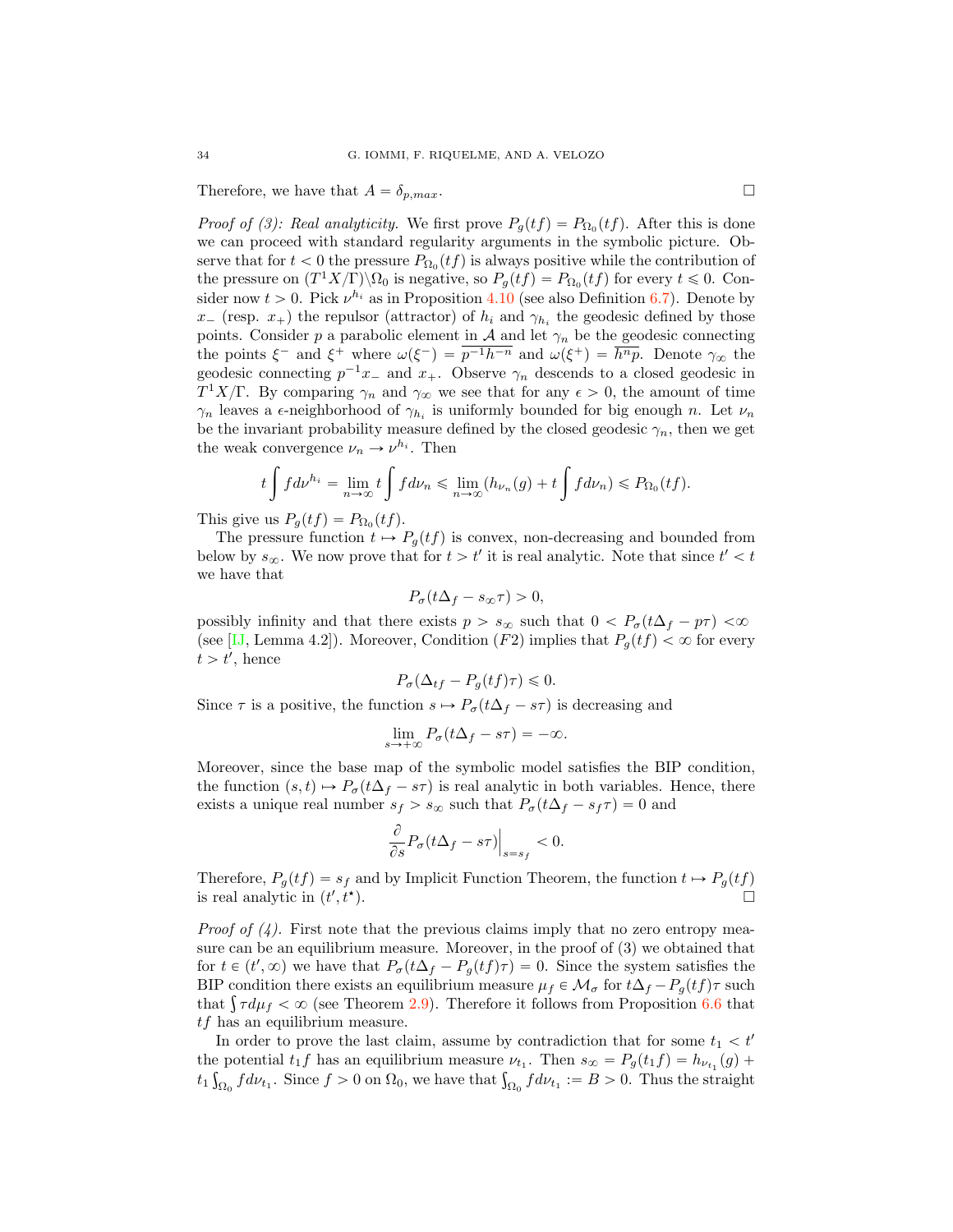line  $r \to h_{\nu_{t_1}}(g) + r \int_{\Omega_0} f d\nu_{t_1}$  is increasing with r, therefore for  $t \in (t_1, t')$  we have that

$$
h_{\nu_{t_1}}(g)+t\int_{\Omega_0}fd\nu_{t_1}>s_\infty=P_g(t f).
$$

This contradiction proves the statement.  $\Box$ 

6.3. Examples. We will use the following criterion, first introduced in [IJ], to construct phase transitions.

**Proposition 6.16.** Let  $f \in \mathcal{F}$ . Then

- (1) If there exist  $t_0 \in \mathbb{R}$  such that  $P_{\sigma}(t_0 \Delta_f s_{\infty} \tau) < \infty$ , then there exists  $t' < t_0$ such that for every  $t < t'$  we have  $P_g(tf) = s_{\infty}$ .
- (2) Suppose that there exists an interval I such that  $P_{\sigma}(t\Delta_f s_{\infty}\tau) = \infty$  for every  $t \in I$ . Then  $t \mapsto P_q(tf)$  is real analytic on I. In particular, if for every  $t \in \mathbb{R}$  we have  $P_{\sigma}(t\Delta_f - s_{\infty}\tau) = \infty$ , then  $t \mapsto P_{\sigma}(tf)$  is real analytic in R.

The proof of this Lemma follows as in  $[J, L, L, 4.5]$ . Theorem 4,1. We now present an example of a phase transition (Example 6.18) and another one with pressure real analytic everywhere (Example 6.19). A useful lemma in order to construct an example of a phase transition, is the following

**Lemma 6.17.** Let  $(a_n)_n$  be a sequence of positive real numbers such that  $\sum_{n=1}^{\infty} a_n^t$ converges for every  $t > t^*$  and diverges at  $t = t^*$ . Then there exists a sequence  $(\varepsilon_n)_n$  of positive numbers such that  $\lim_{n\to\infty} \varepsilon_n = 0$  and

$$
\sum_{n=1}^{\infty} a_n^{t^* + \varepsilon_n} < \infty.
$$

*Proof of Lemma 6.17.* Let  $(\alpha_m)_m$  any sequence of real numbers in  $(0, 1]$  converging to zero. Note that, for every  $m \geq 1$  we have

$$
\sum_{n=1}^{\infty} a_n^{t^* + \alpha_m} < \infty.
$$

Then, there exists an integer  $N_m \geq 1$  such that

$$
\sum_{n=N_m}^{\infty} a_n^{t^* + \alpha_m} < 1/m^2.
$$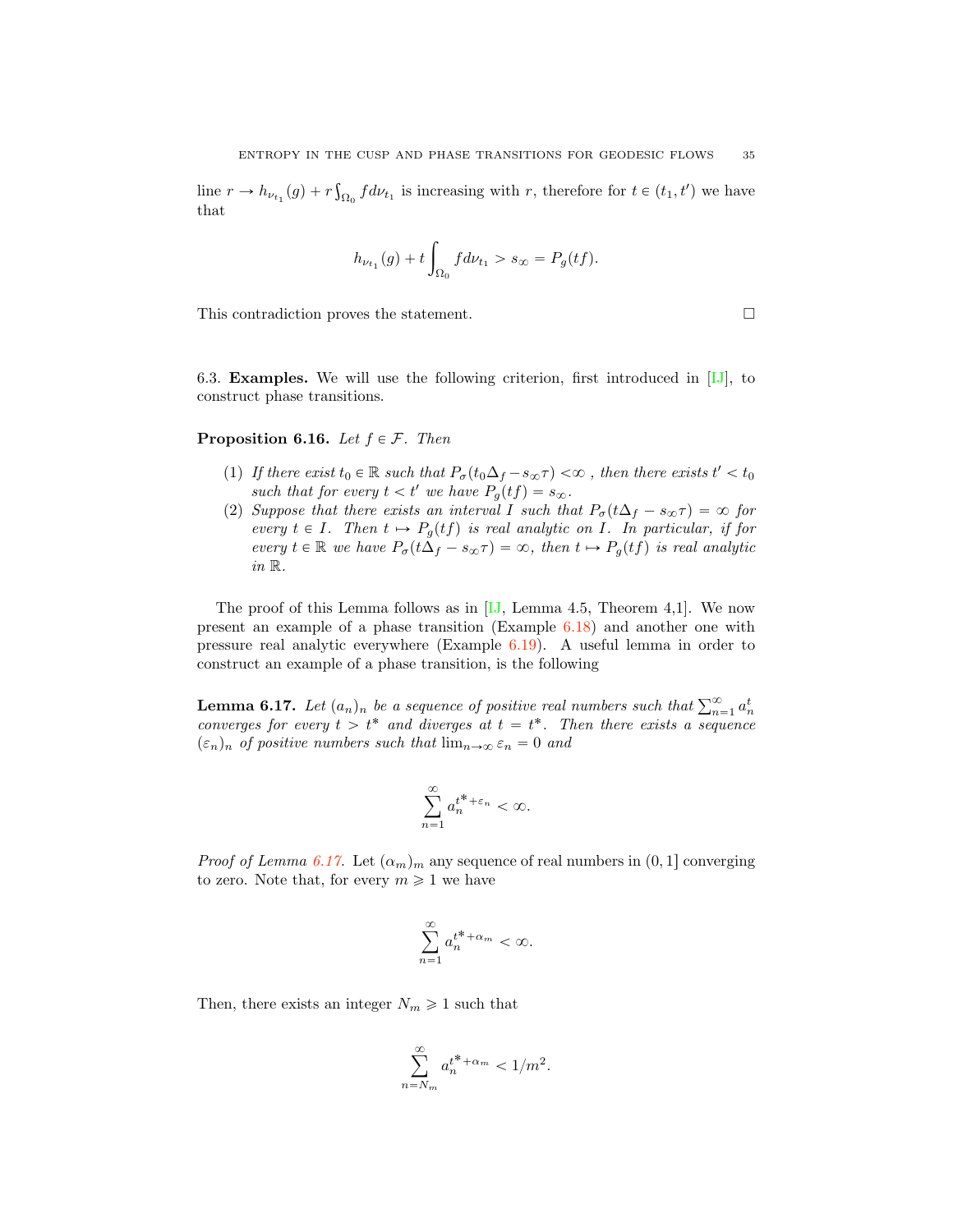We can suppose without loss of generality that  $N_m < N_{m+1}$ . Define  $\varepsilon_n$  for every  $N_m \leq n < N_{m+1}$  as  $\varepsilon_n = \alpha_m$ , and  $\varepsilon_n = 1$  for  $1 \leq n < N_1$ . Thus

$$
\sum_{n=1}^{\infty} a_n^{t^* + \varepsilon_n} = \sum_{n=1}^{N_1 - 1} a_n^{t^* + \varepsilon_n} + \sum_{m=1}^{\infty} \sum_{n=N_m}^{N_{m+1} - 1} a_n^{t^* + \varepsilon_n}
$$
  

$$
= \sum_{n=1}^{N_1 - 1} a_n^{t^* + 1} + \sum_{m=1}^{\infty} \sum_{n=N_m}^{N_{m+1} - 1} a_n^{t^* + \alpha_m}
$$
  

$$
\leqslant \sum_{n=1}^{N_1 - 1} a_n^{t^* + 1} + \sum_{m=1}^{\infty} \sum_{n=N_m}^{N_m} a_n^{t^* + \alpha_m}
$$
  

$$
\leqslant \sum_{n=1}^{N_1 - 1} a_n^{t^* + 1} + \sum_{m=1}^{\infty} 1/m^2
$$
  

$$
< \infty.
$$

**Example 6.18.** (Phase transition) Let  $\Gamma$  be a Schottky group with property  $(\star)$ and assume that there are at least 2 different cusps, i.e.  $N_2 \geq 2$ . Moreover assume there exists a unique parabolic generator p with  $\delta_p = \delta_{p,max}$ . Recall that the series  $\sum_{m\in\mathbb{Z}} e^{-\delta_p d(o, p^m o)}$  diverges since p is a parabolic isometry of divergence type. Take a decreasing sequence of real numbers  $\varepsilon_m > 0$ , as in Lemma 6.17, such that  $\lim_{m\to\infty} \varepsilon_m = 0$  and  $\sum_{m\in\mathbb{Z}} e^{-(\delta_p+\varepsilon_m)d(o,p^m o)} < \infty$ . Define a function  $f^0 : \Sigma \to \mathbb{R}^+$ by

(1)  $f^{0}(x) = \varepsilon_{m}\tau(x)$  if the first symbol of x is  $p^{m}$  for some  $m \in \mathbb{Z}$ . (2)  $f^0(x) = 1$  otherwise.

Observe that since  $\tau$  is locally Hölder, the function  $f^0$  is also locally Hölder. We first see that  $f^0 \in \mathcal{F}$ , for this it is enough to check that Condition (F2) holds. There exist constant C independent of m such that  $d(o, p^m o) - C \leq \tau(x)$  whenever  $x \in C_{p^m}$ . Then, if  $x, y \in C_{p^m}$  we have  $\tau(x)/\tau(y) \leq d(o, p^m o)/(d(o, p^m o) - C)$ , i.e.  $\sup_{x\in C_{n^m}} \tau(x)/\inf_{x\in C_{n^m}} \tau(x)$  is uniformly bounded in m, this implies Condition (F2). As shown in [BRW, Section 2], we can construct a continuous function  $f: Y \to \mathbb{R}$  with  $\Delta_f = f^0$ . We define  $t: \Sigma \to \mathbb{R}$  by  $t(x) = (s_{\infty} + \varepsilon_m)$  if the first symbol of x is  $p^m$ , and  $s_{\infty}$  otherwise. By simplicity we will denote  $s(a^m) = t(x)$  if the first symbol of x is  $a^m$ . Following notations and ideas of the second part of the proof of Theorem 4.12, we obtain,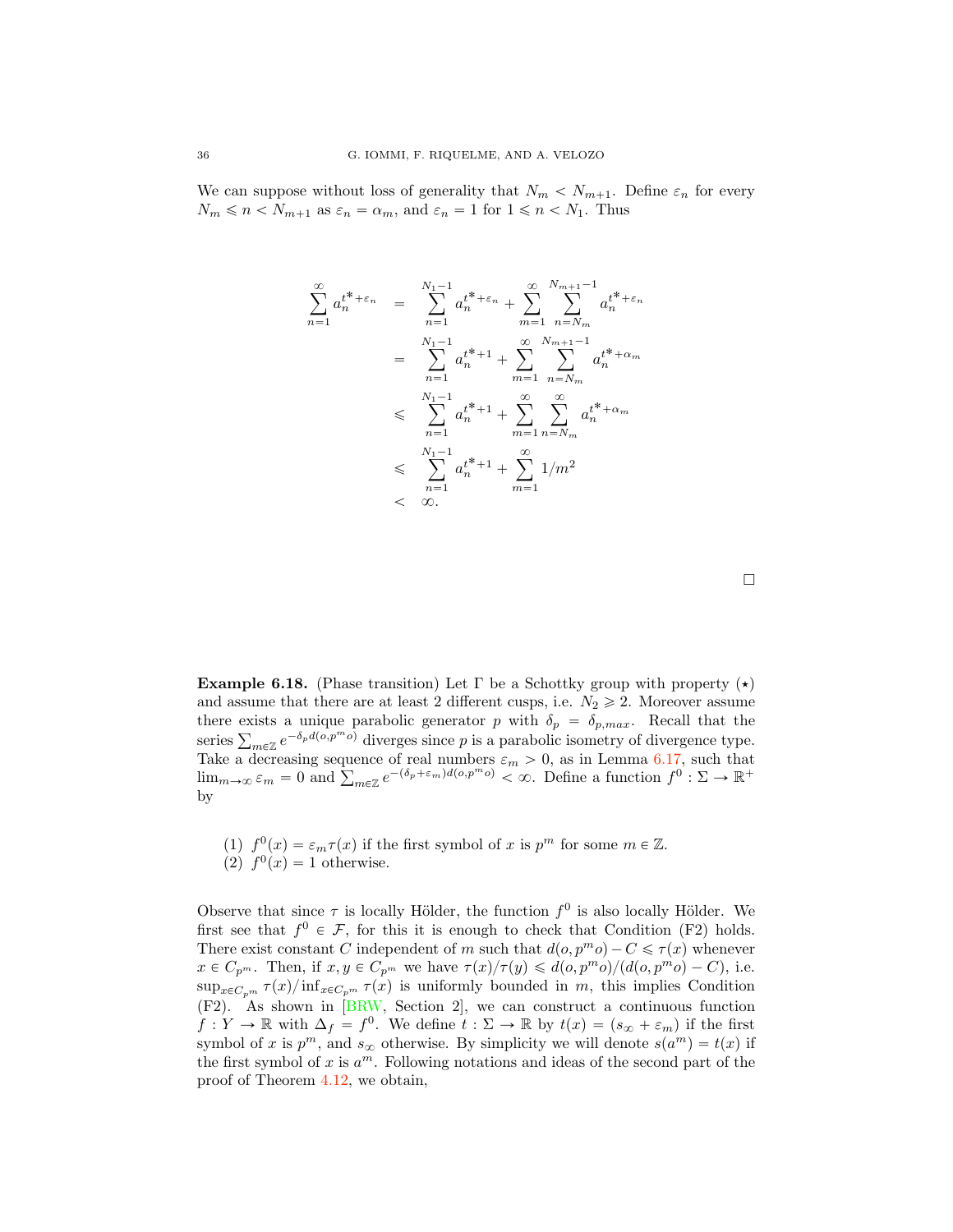$$
P_{\sigma}(-\Delta_{f} - s_{\infty}\tau) = \lim_{n \to \infty} \frac{1}{n} \log \sum_{x:\sigma^{n}x=x} \exp \left( \sum_{i=0}^{n-1} -(\Delta_{f}(\sigma^{i}x) + s_{\infty}\tau(\sigma^{i}x)) \right) \chi_{C_{h_{1}}}(x)
$$
  
\n
$$
\leq \lim_{n \to \infty} \frac{1}{n} \log \sum_{x:\sigma^{n}x=x} \exp \left( \sum_{i=0}^{n-1} -\tau(\sigma^{i}x)t(\sigma^{i}x) \right) \chi_{C_{h_{1}}}(x)
$$
  
\n
$$
\leq \lim_{n \to \infty} \frac{1}{n} \log \sum_{a_{1},...,a_{n}} \sum_{m_{1},...,m_{n}} \prod_{i=1}^{n} C^{s(a_{i}^{m_{i}})} e^{-s(a_{i}^{m_{i}})} d(\sigma, a_{i}^{m_{i}}\sigma)
$$
  
\n
$$
\leq \lim_{n \to \infty} \frac{1}{n} \log C^{n(s_{\infty}+1)} \sum_{a_{1},...,a_{n}} \sum_{m_{1},...,m_{n}} \prod_{i=1}^{n} e^{-s(a_{i}^{m_{i}})} d(\sigma, a_{i}^{m_{i}}\sigma)
$$
  
\n
$$
= \lim_{n \to \infty} \frac{1}{n} \log C^{n(s_{\infty}+1)} \left( \sum_{a \in \mathcal{A}} \sum_{m \in \mathbb{Z}} e^{-s(a^{m})} d(\sigma, a^{m} \sigma) \right)^{n}
$$
  
\n
$$
= \log C^{s_{\infty}+1} \left( \sum_{a \in \mathcal{A}} \sum_{m \in \mathbb{Z}} e^{-s(a^{m})} d(\sigma, a^{m} \sigma) \right).
$$

Observe that  $\sum_{m} e^{-s(a^m)d(o,a^m o)}$  converges for every  $s > \delta_a$  and every  $a \neq p$ . On the other hand, the series  $\sum_{m\in\mathbb{Z}} e^{-(\delta_p+\varepsilon_m)d(o,p^m o)}$  is finite by construction. In particular  $P_{\sigma}(-\Delta_f - s_{\infty}\tau)$  is finite. Observe that f is a potential belonging to the family *F*, then from Proposition 6.16 it follows that  $t \mapsto P_q(tf)$  exhibits a phase transition.

Example 6.19. (No phase transition) Let  $\Gamma$  be a Schottky group with property ( $\star$ ). Define  $f^0 : \Sigma \to \mathbb{R}^+$  to be constant of value 1 and construct a continuous function  $f: Y \to \mathbb{R}$  with  $\Delta_f = f^0$ . Observe

$$
P_{\sigma}(t - s_{\infty}\tau) = t + P_{\sigma}(-s_{\infty}\tau) = \infty.
$$

Recall that  $P_{\sigma}(-s_{\infty}\tau) = \infty$ , because the maximal parabolic generator is of divergence type (see the first part of Theorem 4.12). Since  $\tau$  is unbounded and  $f^0$  is constant, we can apply Proposition 6.16 to show that  $t \mapsto P_q(tf)$  is real analytic in R. In particular, it never attains the lower bound  $s_{\infty}$ .

**Remark 6.20.** In Example 6.18 and Example 6.19, the potential f is defined (a priori) only on the set  $\Omega_0$ . To extend it continuously to the entire manifold  $T^1X/\Gamma$ , it is enough to define it to be equal to 0 on the complement  $(T<sup>1</sup>X/\Gamma)\setminus\Omega_0$ .

## **REFERENCES**

- [Ab] L. M. Abramov, On the entropy of a flow. Dokl. Akad. Nauk SSSR 128 (1959) 873–875.
- [AK] W. Ambrose and S. Kakutani, Structure and continuity of measurable flows. Duke Math. J. 9 (1942) 25–42.
- [BI] L. Barreira and G. Iommi, Suspension flows over countable Markov shifts. Journal of Statistical Physics 124 no.1, 207-230 (2006).
- [Bo1] R. Bowen, Symbolic dynamics for hyperbolic flows, Amer. J. Math. 95 (1973), 429–460.
- [Bo2] R. Bowen, Equilibrium states and the ergodic theory of Anosov diffeomorphisms. volume 470 of Lecture Notes in Mathematics. Springer-Verlag, Berlin, revised edition, 2008. With a preface by David Ruelle, Edited by Jean-René Chazottes.
- [BR] R. Bowen and D. Ruelle, The ergodic theory of Axiom A flows. Invent. Math. 29 (1975), 181–202.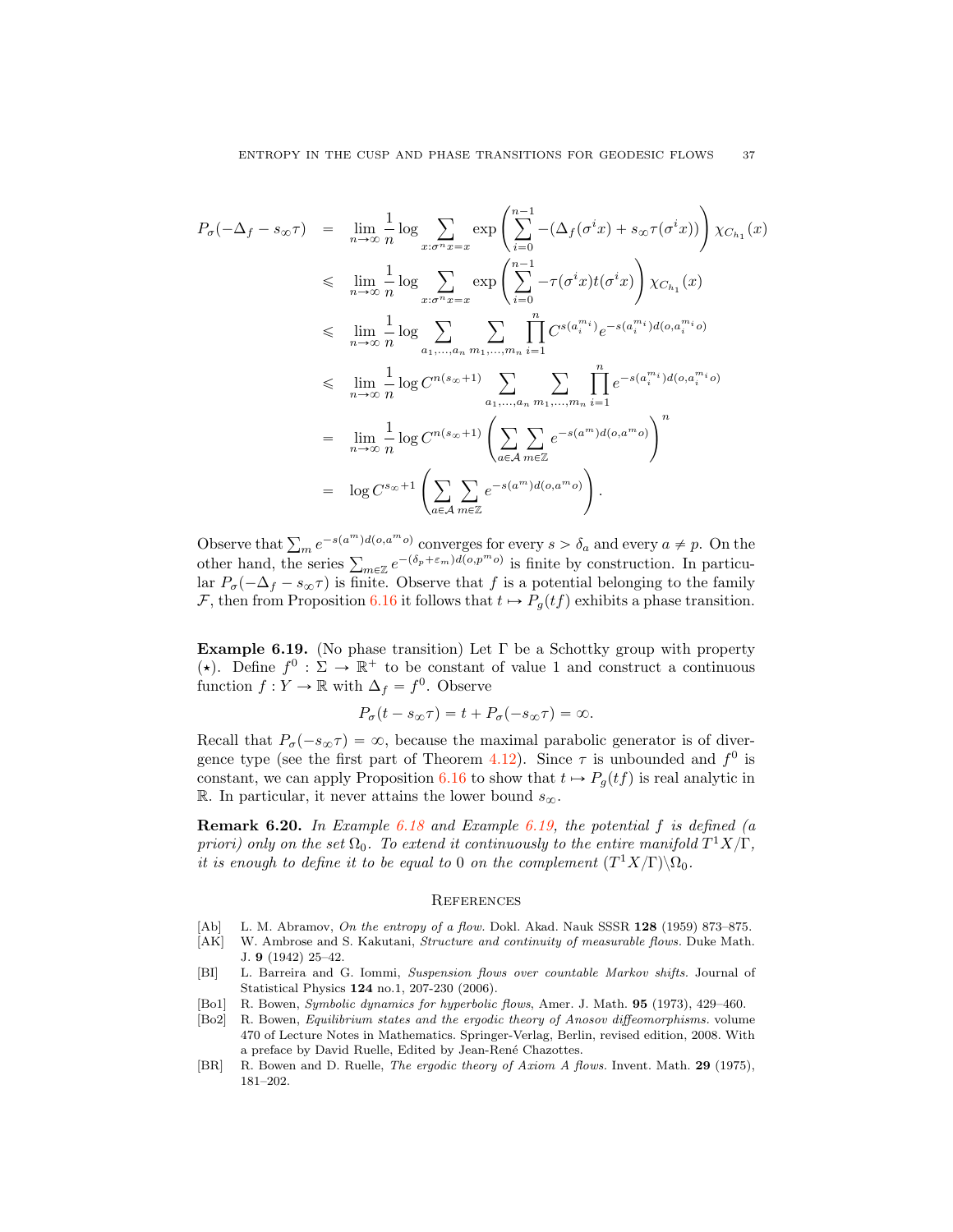- [BRW] L. Barreira, L. Radu and C. Wolf, Dimension of measures for suspension flows, Dyn. Syst. 19 (2004), 89107.
- [BG] A.I. Bufetov and B.M. Gurevich, Existence and uniqueness of the measure of maximal entropy for the Teichmüller flow on the moduli space of Abelian differentials. Sbornik Mathematics 202 (2011), 935-970.
- [BS1] L.A. Bunimovich and Y.G. Sinai, Markov partitions for dispersed billiards. Comm. Math. Phys. 78 (1980/81), 247–280.
- [BS2] L.A. Bunimovich and Y.G. Sinai, Statistical properties of Lorentz gas with periodic configuration of scatterers. Comm. Math. Phys. 78 (1980/81), 479–497.
- [BuS] J. Buzzi and O. Sarig, Uniqueness of equilibrium measures for countable Markov shifts and multidimensional piecewise expanding maps. Ergodic Theory Dynam. Systems 23 (2003), 1383–1400.
- [Cou] Y. Coudène, Gibbs measures on negatively curved manifolds. J. Dynam. Control Syst. 9 (2003), 89–101.
- [DP] F. Dal'bo and M. Peigné, Some negatively curved manifolds with cusps, mixing and counting. Journal für die Reine und Angewandte Mathematik 497 (1998), 141-169.
- [DOP] F. Dal'bo, J-P. Otal and M. Peigné, Séries de Poincaré des groupes géométriquement finis. Israel Journal of Mathematics 118 (2000), 109–124.
- [Da] Y. Daon, Bernoullicity of equilibrium measures on countable Markov shifts. Discrete Contin. Dyn. Syst. 33 (2013), 4003–4015.
- [DGR] L. Díaz, K. Gelfert, and M. Rams, Rich phase transitions in step skew products. Nonlinearity 24 (2011), no. 12, 3391–3412.
- [DT] N. Dobbs and M. Todd, Free energy jumps up. Preprint available at arXiv:1512.09245.
- [EKP] M. Einsiedler, S. Kadyrov, A. D. Pohl, Escape of mass and entropy for diagonal flows in real rank one situations, arXiv:1110.0910 .
- [ELMV] M. Einsiedler, E. Linderstrauss, P. Michel, A. Venkatesh, The distribution of closed  $geodesics$  on the modular surface, and  $Duke's$  theorem, L'Enseignement Mathématique, 58, Issue 3/4 (2012), 249-313.
- [FJLR] A. Fan, T. Jordan, L. Liao and M. Rams, Multifractal analysis for expanding interval maps with infinitely many branches. Trans. Amer. Math. Soc. 367 (2015), no. 3, 1847– 1870.
- [Gu] B.M. Gurevič, Topological entropy for denumerable Markov chains. Dokl. Akad. Nauk SSSR 10 (1969), 911–915.
- [Ha] J. Hadamard, Les surfaces á courbures opposé et leurs lignes géodesiques. J.Math.Pures Appl. (5) 4 (1898), 27–73.
- [H] U. Hamenstädt, Symbolic dynamics for the Teichmüller flow. Preprint available at arXiv:1112.6107.
- [HI] E. Heintze and H. Im Hof, Geometry of horospheres. J. Differential Geom. vol. 12, Number 4 (1977), 481–491.
- [IJ] G. Iommi and T. Jordan, Phase transitions for suspension flows. Comm. Math. Phys. 320 (2013), np. 2, 475–498.
- [IJT] G. Iommi, T. Jordan and M. Todd, Recurrence and transience for suspension flows. Israel Journal of Mathematics 209 ,(2015) Issue 2, 547–592.
- [IT1] G. Iommi and M. Todd, Natural equilibrium states for multimodal maps. Comm. Math. Phys. 300 (2010), no. 1, 65–94.
- [IT2] G. Iommi and M. Todd, Transience in dynamical systems. Ergodic Theory Dynam. Systems 33 (2013), no. 5, 1450–1476.
- [JKL] J. Jaerisch, M. Kesseböhmer and S. Lamei, *Induced topological pressure for countable state* Markov shifts. Stoch. Dyn. 14 (2014), no. 2, 1350016, 31 pp.
- [KLKM] S. Kadyrov, E. Lindestrauss, D. Y. Kleinbock, and G. A. Margulis. *Entropy in the cusp* and singular systems of linear forms. Preprint available at arXiv:1407.5310.
- [Ke] T. Kempton, Thermodynamic formalism for suspension flows over countable Markov shifts. Nonlinearity 24 (2011), 2763–2775.
- [Led] F. Ledrappier, Entropie et principe variationnel pour le flot géodésique en courbure  $n\acute{e}gative\ \, pinc\acute{e}e.$  Monogr. Enseign. Math. 43 (2013), 117–144.
- [MU] R. Mauldin and M. Urbański, Graph directed Markov systems: geometry and dynamics of limit sets. Cambridge tracts in mathematics 148, Cambridge University Press, Cambridge 2003.